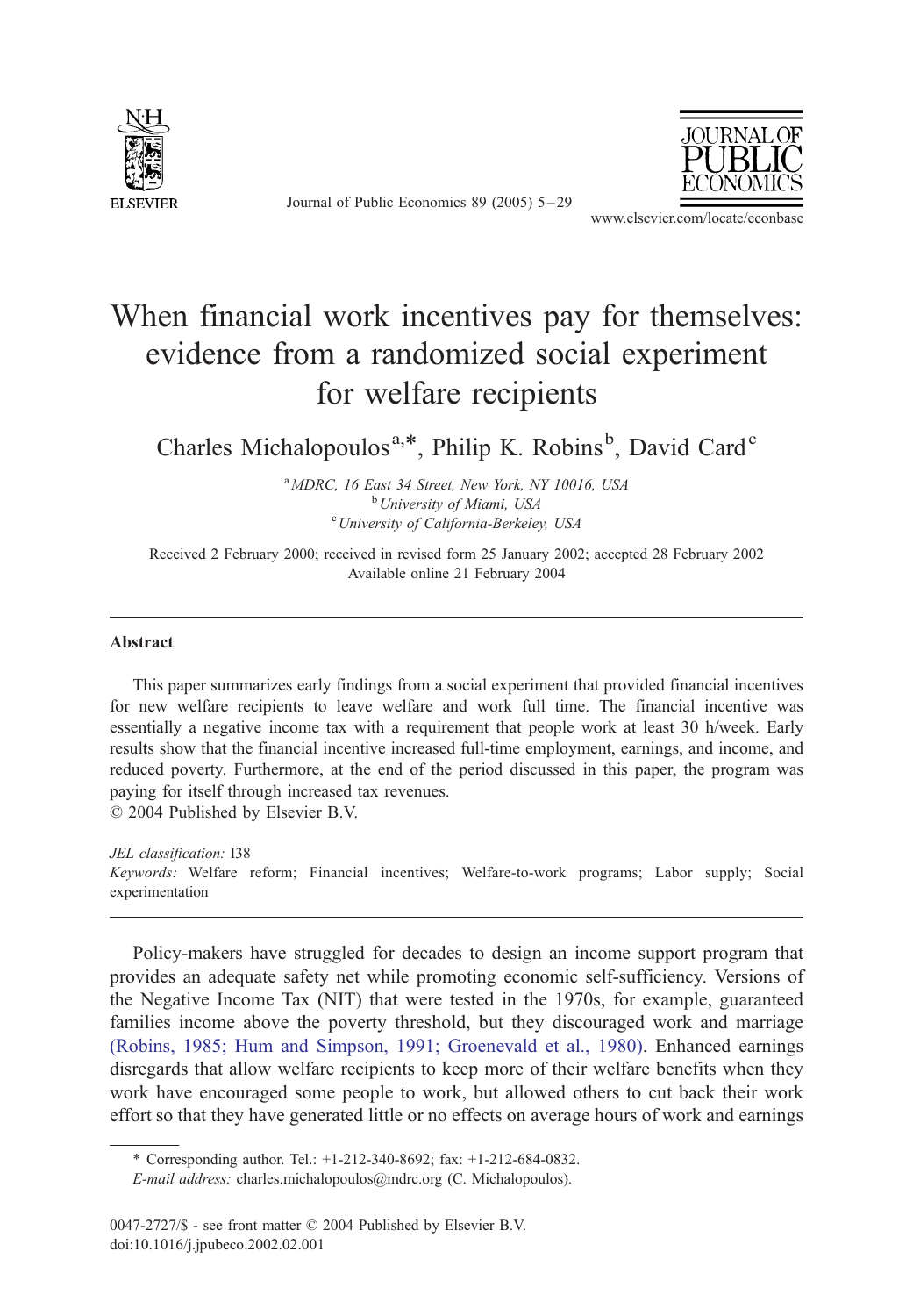[\(Moffitt, 1992; Michalopoulos and Berlin, 2001\).](#page-24-0) Likewise, the Earned Income Tax Credit (EITC) is thought to have encouraged many low-income parents to work but high marginal tax rates and income effects have raised concerns that some parents will cut back their work effort [\(Meyer and Rosenbaum, 2001; Hotz and Scholz, 2001\).](#page-23-0)

This paper describes the results of an approach that was tested as a pilot program in two Canadian provinces in the 1990s. The Self-Sufficiency Project (SSP) provided a generous, time-limited earnings supplement available to single parents who had been on welfare for at least a year, and who subsequently left welfare and found full-time work. By targeting supplements at this somewhat narrow group of welfare recipients who were relatively unlikely to work on their own and by rewarding only full-time work, the designers of SSP hoped to raise the incomes of low-wage workers with little or no increase in government costs, and with few negative side-effects in the form of work cutbacks.

The SSP ''applicant study,'' which is the focus of this paper, included about 3000 single parents from Vancouver and lower mainland British Columbia who started a new welfare spell between February 1994 and February 1995. This paper describes the effects of the supplement offer for these new welfare recipients through 30 months after they were offered the earnings supplement. One objective of the applicant study was to ask whether new welfare recipients would stay on welfare longer in order to qualify for the supplement. [Card and Robins \(forthcoming\)](#page-23-0) found that there was a small ''delayed exit effect'' [\(Card et](#page-23-0) al., 1998). The Self-Sufficiency Project also includes a separate study of long-term welfare recipients who were immediately eligible for the supplement. Results from this ''recipient study'' have been published elsewhere [\(Card and Robins, 1998; Michalopoulos et al.,](#page-23-0) 2000) and are summarized below.

The paper is organized as follows. Section 1 describes the applicant study, the earnings supplement, the data sources, and the sample used in the analysis. Section 2 outlines how the supplement offer was expected to affect behavior. Results from the study are summarized in Section 3, which focuses on how many people took up the supplement offer, and Section 4, which describes its effects on employment, earnings, income, and public expenditures. In Section 5, the generalizability of the results is examined by comparing the results from SSP applicant and the recipient studies. The paper concludes with a short summary.

#### 1. Description of SSP and the applicant study

### 1.1. The SSP earnings supplement

SSP's earnings supplement was broadly similar to the negative income tax (NIT) programs that were evaluated in the US and Canada in the 1970s [\(Robins, 1985; Hum and](#page-24-0) Simpson, 1991). It differed in several key ways from a conventional NIT, however. First, eligibility for the SSP supplement was limited to single parents who had been on welfare for at least a year. This restriction targeted SSP benefits to a disadvantaged group that normally experiences difficulty in the labor market. At the same time, the requirement of a full year on welfare substantially reduced the incentive for people to enter the welfare system in order to receive the supplement. A second feature of SSP is that benefits were available only to people who worked 30 hours or more per week (which is considered to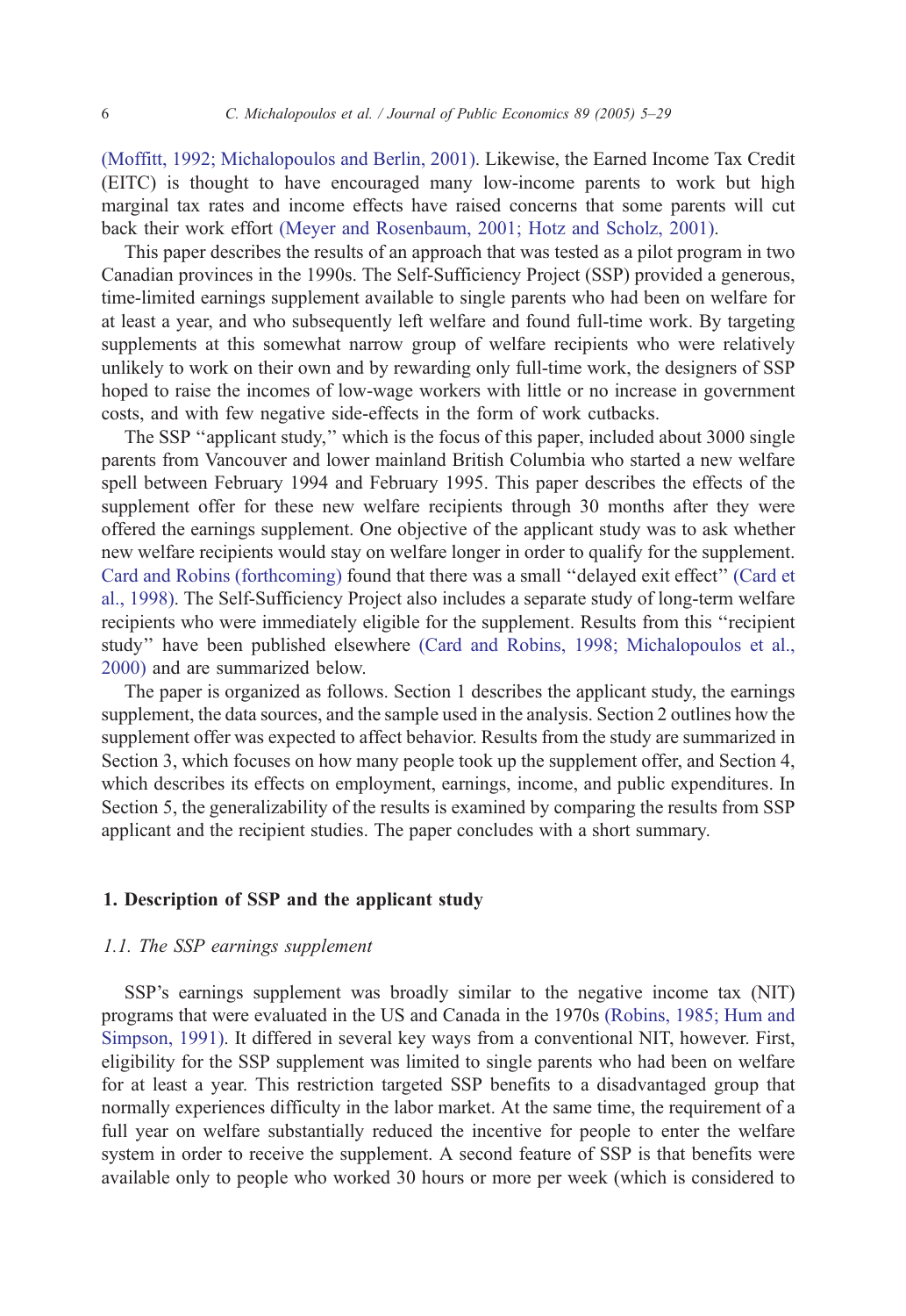be ''full time'' in this paper) and who left welfare. This restriction was intended to limit the ability of parents to use income from the supplement to cut back their work effort, as occurred in the NIT experiments. In addition, unlike the conventional NIT, the SSP supplement varied with individual earnings rather than family income, and was therefore unaffected by family composition, other family members' earnings, or unearned income. Finally, supplement payments were available for a maximum of 3 years beginning with the first month the supplement was received, but only to sample members who initiated SSP payments within 12 months of their initial eligibility.

SSP's supplement offer was quite generous compared to the existing welfare system. It paid parents who worked 30 or more hours per week an amount equal to half the difference between their actual earnings and a target (or breakeven) level of earnings. At the beginning of the study, target earnings were set at \$37,000 in British Columbia, and they have been adjusted slightly over time to reflect changes in the cost of living and in the generosity of welfare benefits.<sup>1</sup> A participant in British Columbia who worked 35 hours/week at \$7 per hour earned \$12,740 per year and collected an earnings supplement of \$12,130 per year  $((\$37,000 - 12,740)/2)$ , for a total gross income of \$24,870. In comparison, if that participant had two children and decided to receive welfare without working, her annual income would be only \$17,111. If she worked 35 hours/week and continued to receive welfare, her income would be \$19,511. When tax obligations and tax credits are taken into account, most families had incomes \$3000 – 7000 per year higher with the earnings supplement than if they worked the same number of hours without the supplement.

### 1.2. The applicant study

Recruitment into the SSP applicant study began in February 1994 and was completed in February 1995. Each month, Statistics Canada used administrative records to identify all welfare recipients in selected geographic areas in British Columbia who were single parents 19 years of age or older, and who had not received welfare in the previous 6 months. Statistics Canada then selected a ''fielding sample'' to contact, interview, and invite to be part of SSP's applicant study.

A group of 3316 single parents were selected according to these criteria and subsequently completed a baseline interview and signed an informed consent form agreeing to be part of the study.<sup>2</sup> Immediately after the baseline interview, each of

 $1$  All dollar amounts presented in this paper are in Canadian dollars.

<sup>&</sup>lt;sup>2</sup> An additional 67 people completed the baseline interview and were randomly assigned, but were later removed from the study either because they had not been off welfare for enough months or were already off welfare before they completed the baseline interview (59 people) or because they asked to be removed from the study (8 people). In addition, 832 applicants were selected by Statistics Canada but did not become part of the study because they did not complete a baseline interview or did not sign an informed consent form agreeing to be part of the study. According to interviewers, many people did not complete the baseline interview because they had already left welfare. Among people who were still receiving welfare but refused to participate, many felt that they would be off welfare very quickly (some were receiving welfare because they were waiting to receive unemployment insurance benefits) and were reluctant to take part in an experiment designed for welfare participants. The exclusion of these people from the sample is likely to have resulted in overstated estimates of impacts, because these short-termers would have been unlikely to respond to the SSP offer.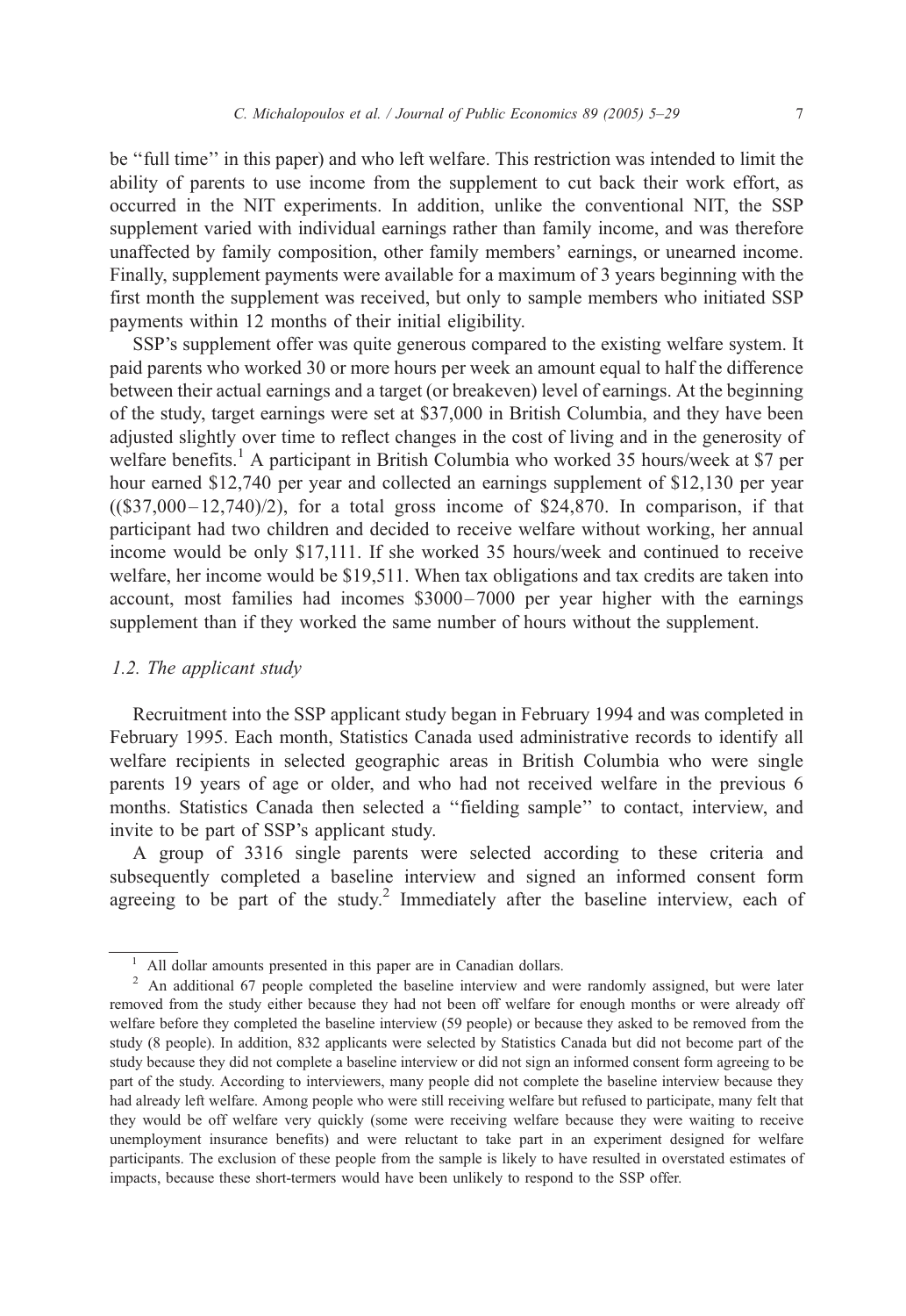these single parents was randomly assigned to either the program group, which was offered the opportunity to receive SSP supplement payments, or a control group, which was not (1677 were assigned to the program group and 1706 were assigned to the control group). Those assigned to the program group were informed that if they stayed on welfare for a full year, they would become eligible for the SSP earnings supplement. $3$ 

Program group members who became eligible for SSP by staying on welfare for 12 of the 13 months after their spell began were informed by mail of their status and invited to attend an orientation session describing the SSP program in more detail. Ninety-four percent of them attended such a session. These ''eligible applicants'' were given 1 year in which to find a full-time job, leave welfare, and initiate SSP payments. Those who initiated the supplement during this window could then receive supplement payments during the next 3 years—beginning with the month in which they first received supplement payments—provided that they continued to work 30 or more hours per week. Program group members who took up the supplement could return to welfare at any time if they met the normal eligibility requirements of welfare, but they could not receive welfare and supplement payments simultaneously. Operational details of the supplement program are described in [Card and Robins \(1998\).](#page-23-0)

### 1.3. Data sources and sample characteristics

Participants in the applicant study were followed for 6 years, with surveys at approximately 12, 30, 48, and 72 months after random assignment. This paper uses administrative data and information from the baseline, 12-month, and 30-month surveys of sample members to study the effects of SSP during the first two-and-a-half years of the study, or 18 months after most members of the program group could have begun receiving the supplement. Results from the 48- and 72-month surveys were not yet available when this paper was written. Whereas administrative records provided information on welfare benefits and SSP supplement payments, all other information came from the survey and was not available from administrative records. This included information on employment, hours of work, hourly wages, earnings, and other sources of income.<sup>4</sup> The analysis in this paper is limited to the 2852 participants who responded to the 30-month survey (1430 control group members and 1422 program group members).

<sup>3</sup> Another group that could potentially become eligible for the SSP earnings supplement are people not on welfare, who could be induced by the supplement offer to begin receiving welfare to qualify for the supplement. This group was not enrolled in the SSP applicant study because it was assumed that their response would be small compared to the ''delayed exit effect'' of people already on welfare. However, in aggregate, this group could be large enough to significantly affect program costs. An estimate of its potential size is presented below.

<sup>&</sup>lt;sup>4</sup> The surveys also include a great deal of other information, including information on education, household composition, expenditures on a few basic necessities, child care, and attitudes toward welfare and work. Results on these outcomes are not discussed in the paper because they were not the primary focus of the program. Those that are more directly related to employment or income, such as expenditures and child care, changed in expected ways. Others, such as household composition and education, were generally not significantly affected by the program.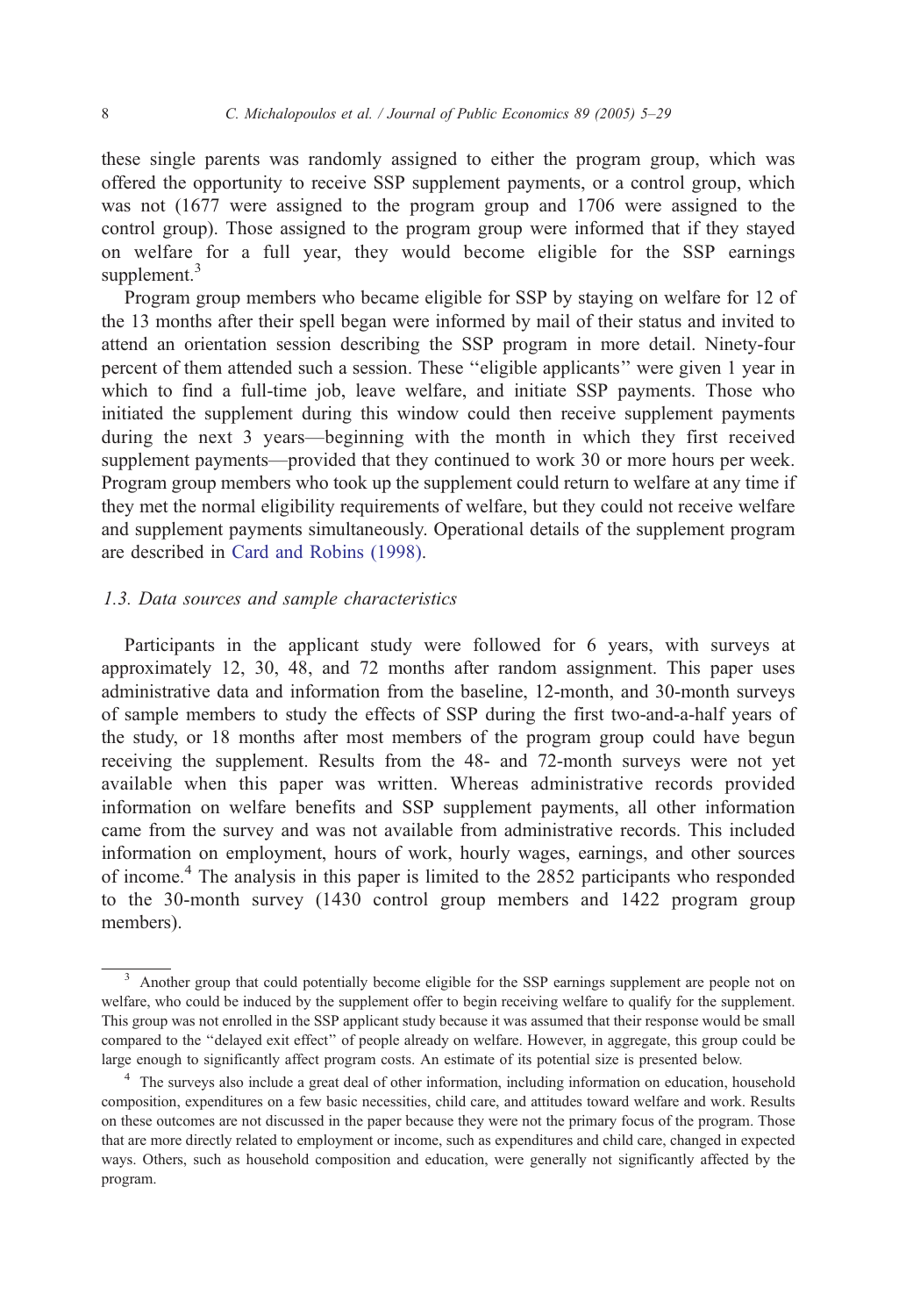Table 1

Characteristics of 30-month survey respondents in the SSP applicant study measured at the time of random assignment

| Baseline characteristic                                      | Program<br>group | Control<br>group | Difference | Standard<br>error |
|--------------------------------------------------------------|------------------|------------------|------------|-------------------|
| Welfare history                                              |                  |                  |            |                   |
| Average number of months                                     | 3.3              | 3.1              | 0.1        | (0.1)             |
| of welfare in last 2 years                                   |                  |                  |            |                   |
| Average monthly welfare                                      | 919              | 930              | $-11$      | (14)              |
| payments at random                                           |                  |                  |            |                   |
| assignment $(\$)$                                            |                  |                  |            |                   |
| Work history                                                 |                  |                  |            |                   |
| Ever worked for pay $(\% )$                                  | 97.2             | 96.9             | 0.3        | (0.6)             |
| Worked in month before random                                | 24.6             | 23.6             | 1.0        | (1.6)             |
| assignment $(\%)$                                            |                  |                  |            |                   |
| Personal characteristics                                     |                  |                  |            |                   |
| Female $(\% )$                                               | 90.2             | 92.6             | $-2.4**$   | (1.1)             |
| Under age 25 $(\%$                                           | 15.2             | 14.6             | 0.6        | (1.3)             |
| Less than high school education $(\%)$                       | 35.2             | 36.8             | $-1.6$     | (1.9)             |
| High school graduate, no post-secondary<br>education $(\% )$ | 42.8             | 40.3             | 2.5        | (1.9)             |
| Some post-secondary education $(\%)$                         | 22.0             | 22.9             | $-0.9$     | (1.6)             |
| First Nation ancestry (%)                                    | 6.8              | 9.3              | $-2.5**$   | (1.0)             |
| Immigrant $(\% )$                                            | 30.4             | 30.0             | 0.4        | (1.7)             |
| Physical limitation (%)                                      | 19.9             | 19.7             | 0.2        | (1.5)             |
| Emotional limitation (%)                                     | 5.7              | 8.1              | $-2.4**$   | (1.0)             |
| Family structure                                             |                  |                  |            |                   |
| Average number of children (up to age 18)                    | 1.5              | 1.6              | 0.0        | (0.0)             |
| Never married $(\% )$                                        | 21.9             | 24.6             | $-2.7*$    | (1.6)             |
| Sample size (total=2852)                                     | 1422             | 1430             |            |                   |

Sources: Calculations from baseline survey data and welfare administrative records.

Notes: Sample sizes vary for individual measures because of missing values. Two-tailed t-tests were applied to differences in characteristics between the program and control groups. Statistical significance levels are indicated as:  $*=10\%$ ;  $**=5\%$ ;  $**=1\%$ . Rounding may cause slight discrepancies in sums and differences.

Table 1 presents information about the survey respondents at the time of random assignment.<sup>5</sup> Reflecting the fact that the applicant sample was comprised of single parents on welfare, nearly all were female, most had one or two children, and a bit more than 20%

<sup>&</sup>lt;sup>5</sup> Baseline characteristics for survey respondents were quite similar to characteristics of the full sample. Differences between respondents in the program and control groups that are statistically significant in Table 1 were also statistically significant for the entire applicant sample. In addition, the effects of the program on welfare and SSP supplement payments (which came from administrative records which were available for the full sample) were about the same whether they were calculated using survey respondents or the full applicant sample. See Appendix A of [Michalopoulos et al., 1999,](#page-23-0) for details.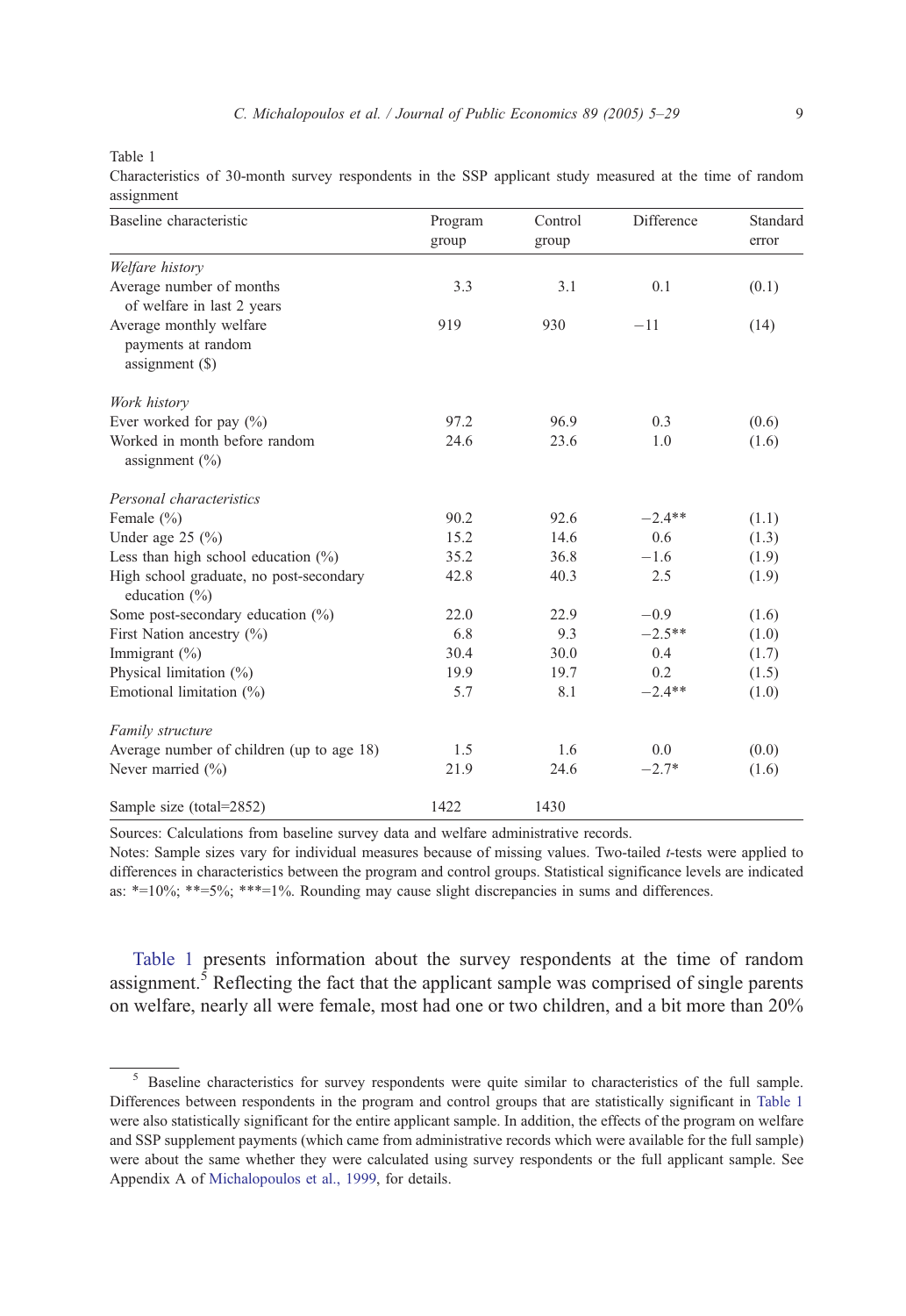had never been married.<sup>6</sup> In addition, virtually all had some work experience but had not worked in the recent past. Reflecting the fact that sample members had recently applied for welfare, they had spent only 3 months on welfare on average in the 2 years prior to entering the study.

Consistent with random assignment, the baseline characteristics of the program and control groups were generally quite similar. In particular, the employment and welfare history of the two groups were virtually the same: both program group and control group members had received welfare for about 3 months on average in the 2 years prior to random assignment, nearly all sample members had worked for pay prior to random assignment, and about one-fourth of both groups were working at the time of random assignment. In each case where the differences between the two groups were statistically significant, those differences were fairly small and were for secondary characteristics that were not the target of the intervention and are not analyzed in this paper.

Although the two research groups were quite similar at random assignment, the small differences between the two groups indicate that the program group was slightly less disadvantaged than the control group. For example, 1% more of the program group was working at the time of random assignment than the control group, so that difference-indifference estimates of the effects of SSP on employment would yield estimates that are one percentage point smaller than the raw differences between the two groups reported later in the paper. When differences between employment and earnings after random assignment were adjusted for baseline characteristics using least squares, the results changed by no more than about one-half a standard error compared with the results presented in this paper. Moreover, adjusting for pre-random assignment differences did not alter the conclusions of any of the statistical tests of the hypothesis that SSP had no effects.

### 2. Predicted effects of the supplement offer

The design of the SSP supplement offer essentially divided people's decisions into two periods. In the year after random assignment, people could establish eligibility for the supplement by staying on welfare for 11 of the 12 months following their acceptance into the welfare system (or 12 of 13 months in total, including their first month on welfare). Those who established eligibility in this way could initiate supplement receipt by finding qualifying full-time work and leaving welfare in the next year. After that second year, the incentives under SSP remained constant. People who had initiated supplement payments could continue to receive them, but those who never established eligibility or never initiated supplement payments had no ongoing extra financial incentive to work.

<sup>&</sup>lt;sup>6</sup> The sample was much less diverse than the welfare population as a whole in British Columbia, where single individuals and two-parent families can also receive welfare under the same system as single-parent families. In 1995, for example, about 56,000 of the approximately 220,000 or so welfare cases were single-parent families. [\(Ministry of Social Development and Economic Security, 2001\).](#page-23-0)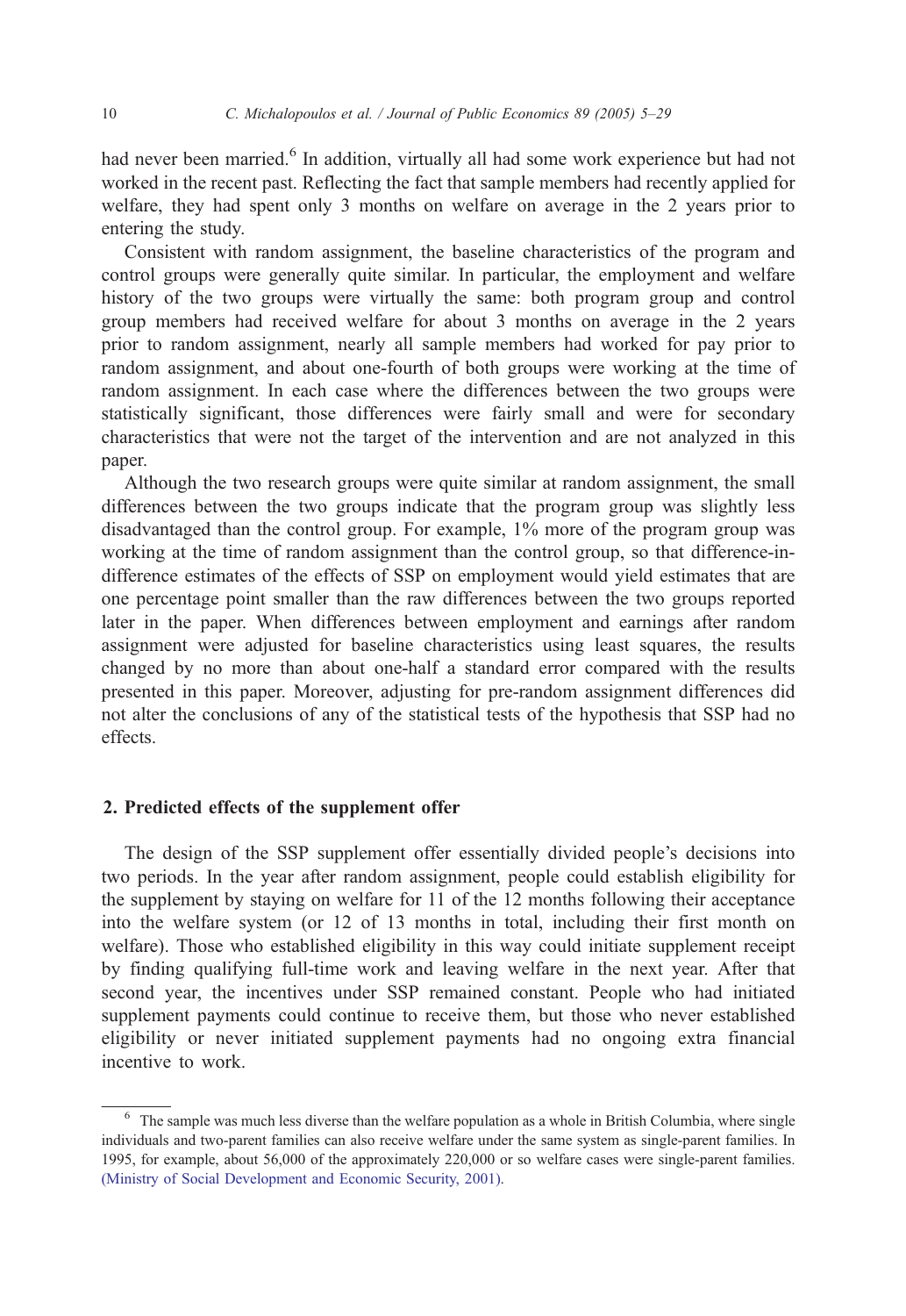The expected effects of the supplement offer are different during these two periods. During the first year, when people were establishing eligibility for the supplement, those who thought they might someday use the supplement had an incentive to stay on welfare. Thus, the main effect of SSP during the first year should have been an increase in welfare receipt. If maintaining welfare receipt discouraged people from working, there might have been an accompanying decrease in employment. If, in contrast, the supplement offer encouraged people to work while in preparation for finding full-time employment later, the program could have increased employment during this first year.

During the second year, when people could initiate supplement receipt by leaving welfare and working full time, the program increased the incentive to work 30 hours or more at some point to begin receiving the supplement. To the extent that people who responded to the supplement offer by working 30 or more hours per week would not have worked, the program would have increased the number of people who worked at some point in the second year.

Although the expected effects on employment are clear in the second year, both income and substitution effects make the expected effects on hours of work and earnings ambiguous. In particular, people who would have worked more than 30 h/week may have been encouraged by high tax rates and the extra income stemming form the supplement to cut back their work effort.<sup>7</sup> They may also have used the extra income they received from the supplement during one period of full-time work to stop working or to cut back to part-time work during another period. Moreover, income from the supplement may have allowed them to accept lower-wage jobs than they otherwise would have, either to speed their entry into work to take advantage of the supplement or as a pure income effect that allowed them to take jobs that had other advantages, such as being closer to home or involving less stressful or less dangerous work. For this group, therefore, SSP may have reduced work effort and reduced earnings.

In contrast, people who would not have worked in the absence of the supplement could only have increased (or kept the same) their hours of work and earnings in response to the supplement. The overall effect of SSP on hours of work, hourly wages, and earnings depends to some extent on the size of these two groups, and on the extent to which demand-side and institutional constraints allow individuals to cut back their hours of work. Because most welfare recipients were not working at the time of random assignment, however, the effects on hours of work and earnings are likely to be positive.

### 3. Supplement receipt

### 3.1. Establishing eligibility

Using administrative records, [Fig. 1](#page-7-0) shows the proportions of program and control group members on welfare by month, starting 1 year before random assignment and

 $7$  People receiving the SSP supplement lost 50 cents from the supplement with each additional dollar of earnings up to the target level of earnings, and they faced a positive marginal tax rate from payroll and income taxes.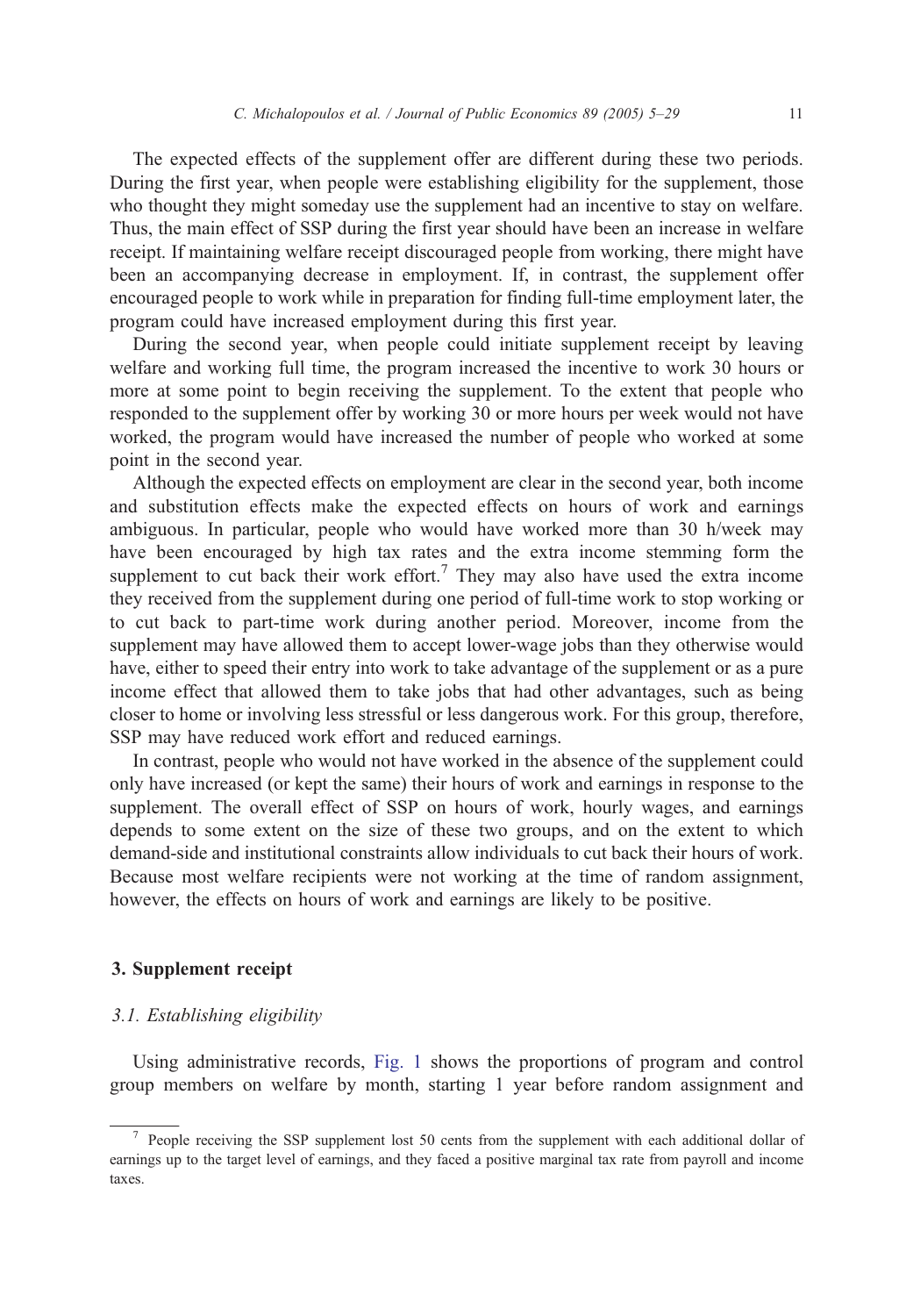<span id="page-7-0"></span>

**Months from Random Assignment** 

Fig. 1. Monthly rates of receiving welfare, SSP applicant study. Source: Calculations from welfare administrative records. Note: There is no month 0. Month 1 is the month of random assignment. Month  $-1$  is the month prior to random assignment.

continuing to 36 months after, or about 6 months past the 30-month interview. Also shown in the graph is the program impact, defined as the difference between the program and control groups in the proportion on welfare. The figure clearly shows the distinct periods of the SSP applicant study, and confirms that the program group acted according to its economic incentives.

Prior to random assignment (months  $-12$  to  $-1$ ), the two groups received welfare at nearly identical rates, as is to be expected because the groups were randomly assigned, and because individuals were chosen for the study because they had not been on welfare recently.<sup>8</sup>

In the year after random assignment, the program group was more likely to receive welfare, reflecting the notion that program group members delayed leaving welfare in order to establish eligibility for the supplement.<sup>9</sup> The difference in welfare receipt reached

<sup>8</sup> Welfare receipt rates are not 0 in the months immediately before random assignment because finding people and enrolling them in the program took some time. Most program group members (72.4% of the sample) began their new welfare spell in the month before they were randomly assigned, but about 18% had received welfare for two months prior to random assignment, about 2% had been on welfare for three months prior to random assignment, and a handful of people were on welfare for more than three months prior to random assignment.

<sup>&</sup>lt;sup>9</sup> Although SSP was designed to estimate this delayed exit effect, it was not designed to estimate an entry effect resulting form people coming onto welfare in order to receive the supplement offer. For a discussion of entry effects in welfare programs, see [Moffitt \(1992, 1996\).](#page-24-0) [Meyer \(1995, 1996\)](#page-23-0) also discusses entry effects in the context of a reemployment bonus program under unemployment insurance.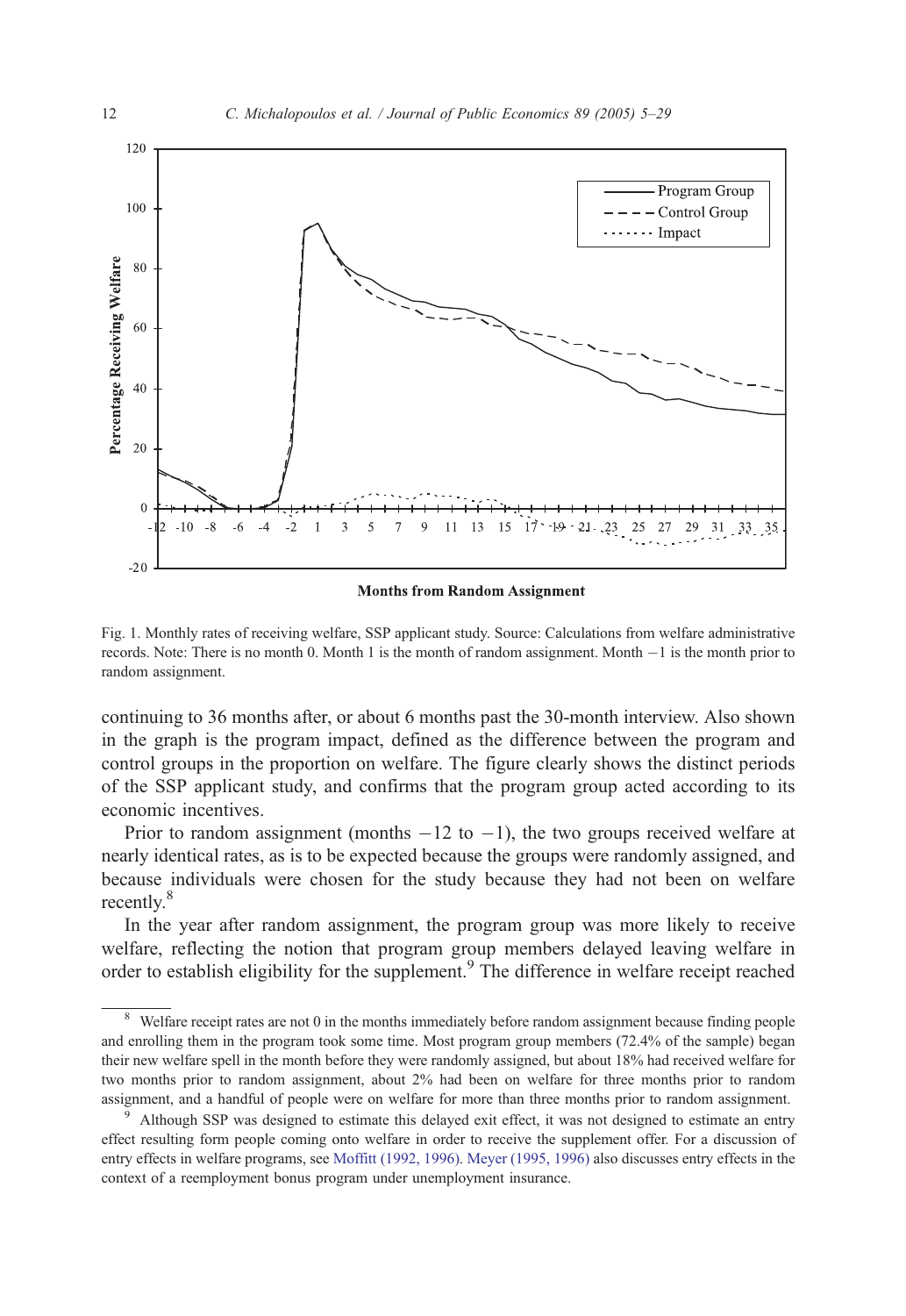a peak in month 9 when about 69% of the program group and 64% of the control group received welfare. Looked at another way (not shown on the figure), about 60% of the program group and 56% of the control group remained on welfare long enough to satisfy the eligibility rule for SSP.

In the second year after random assignment, program group members who had established eligibility for the supplement had to leave welfare to receive the earnings supplement. As a result, they were less likely to receive welfare starting in about month 14 and continuing for the remainder of the follow-up period. By month 25, which corresponds to the end of the 12-month window for taking up the supplement, the welfare receipt rate of the program group was about 12.5 percentage points below the welfare receipt rate of the control group.

### 3.2. Supplement take-up by eligible applicants

Fig. 2 shows the proportion of program group members who ever initiated supplement payments and the proportion who were receiving supplement payments in a given month, starting in the 12th month of the follow-up period. These supplement take-up rates are shown both as a proportion of the eligible program group (those who were on welfare for 12 of the 13 months following the beginning of their spell) and as a proportion of the overall program group. Over the year following notification of supplement eligibility, the proportion of applicants who ever received the supplement gradually increased, reaching a



Fig. 2. Percentage of program group members receiving SSP supplement. Source: Calculations from payment records from SSP's Program Management Information System.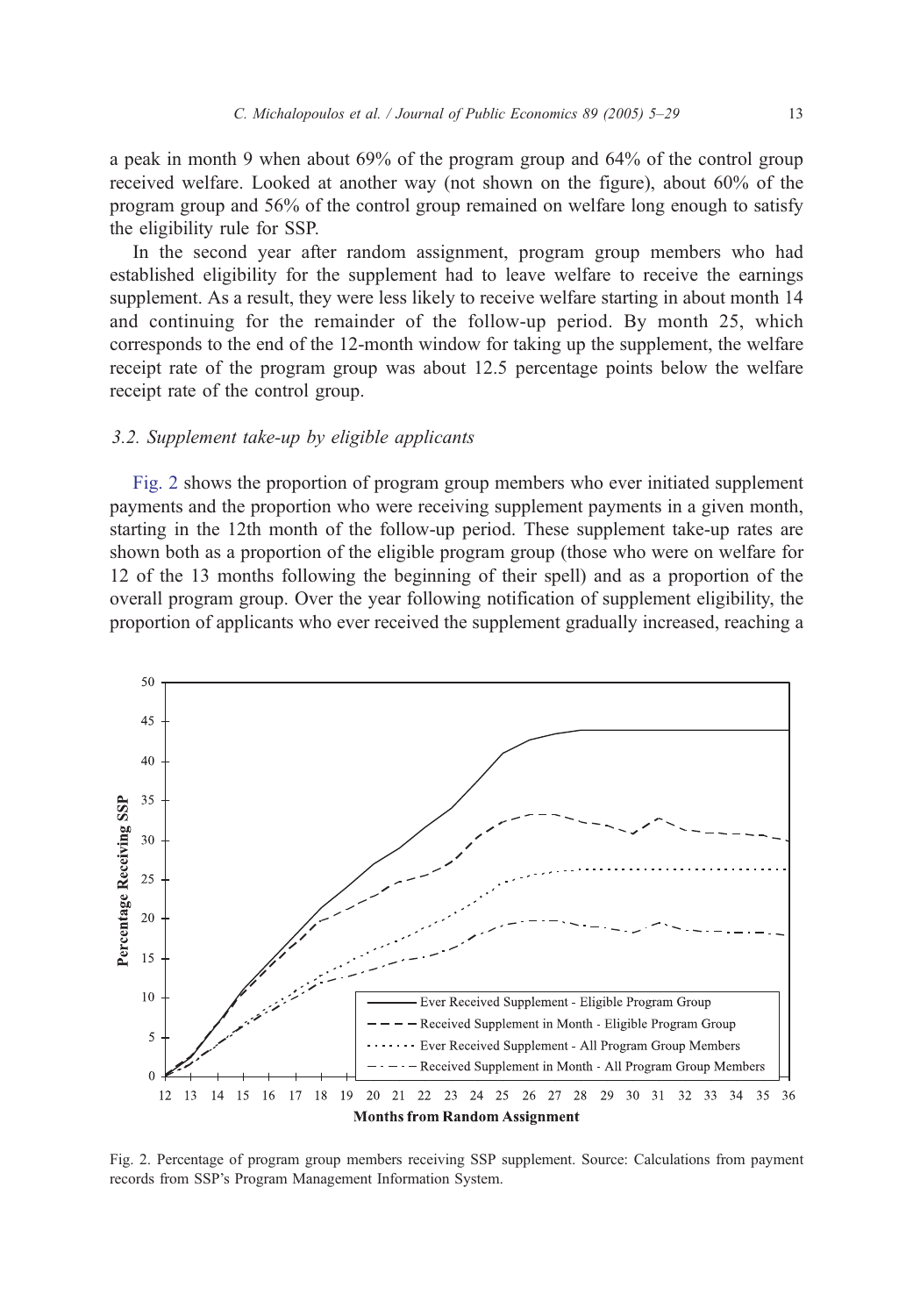plateau of about 26% of the overall program group (or 44% of the eligible program group) in month  $27<sup>10</sup>$ . The proportion of the program group receiving SSP each month also rose through the second year, reaching a peak in month 26. At the peak, substantially fewer eligible program group members were receiving SSP than had ever received SSP. The gap between the proportion who ever received SSP and those who received payments at the end of the follow-up period represents the proportion of people who started and then left full-time jobs. These participants could receive SSP supplement payments in later months, if they returned to full-time employment.

### 4. Impacts of SSP on employment, income, and net public expenditures

Although a sizable proportion of the program group received SSP payments, a key issue is whether supplement takers would have worked full time in the absence of the program. If so, the supplement was essentially a ''windfall'' income gain that rewarded people who did not change their behavior. In this case, there would be no differences in full-time employment between program and control group members. The alternative is that some, or even most, supplement takers would not have left welfare and worked full time without the availability of the supplement, in which case full-time employment would be different between program and control group members.

### 4.1. Impacts on employment and earnings

[Table 2](#page-11-0) shows the effects of SSP on employment, hours, and earnings using data collected in the 12- and 30-month follow-up surveys. As can be seen in the table, SSP increased full-time employment by roughly 12 percentage points in quarter 9. With a standard error of 1.8, the 95 percent confidence interval for this around this impact ranges roughly from 8.5 to 13.7 percentage points, implying that the program's effect on full-time employment was very unlikely to have occurred by chance.

In each quarter shown in Table 4.1, the increase in full-time employment was about equal to the increase in total employment, implying that the supplement offer had little effect on part-time employment. This may imply that that the program increased full-time employment primarily by persuading people who would not otherwise to work full time, although the result is also consistent with a movement of some people from part-time to full-time work and an equally large movement of non-workers to part-time work.

In quarter 9, SSP also increased hours worked by 20 per month. If the increase in hours of work were due only to people who otherwise would not have worked, then new workers averaged about 165 hours of work/month (20/0.121), which is consistent with the expectation that people who began to work because of SSP worked full time.

<sup>&</sup>lt;sup>10</sup> Although program group members had only 12 months to initiate an SSP payment after being informed of their eligibility status, and most members of the program group were informed of their eligibility status in month 12 or 13, the fraction who ever received SSP continued to rise until month 27. This discrepancy reflects delays in verifying jobs and processing SSP checks, as well as the fact that few individuals accepted full-time jobs in the last few weeks of their SSP eligibility window.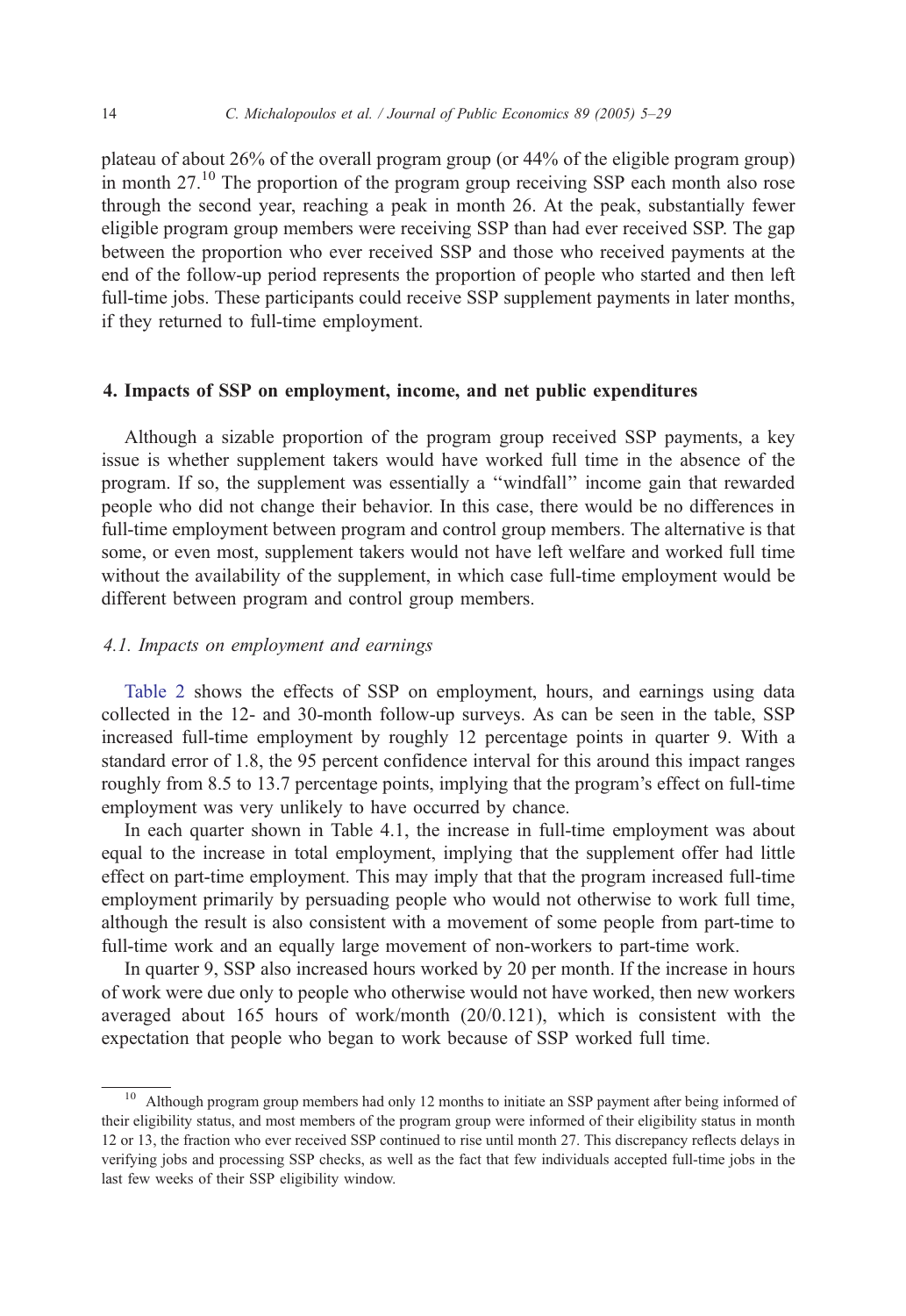Perhaps the most striking result shown in [Table 2](#page-11-0) is the relatively large estimated program effect on earnings. The impact on earnings rose throughout the follow-up period, reaching a peak of \$242 per month in quarter 9, or about \$2000 dollar per month for every person who went to work because of the supplement offer (\$242/0.121). This implies that new workers earned an average hourly wage of about \$12 (\$242/20 h), considerably above the British Columbia statutory minimum wage of \$7. Because wages have a floor but no ceiling, however, most of the extra work resulting from SSP paid less than \$12 per hour, as is described later in the paper.

#### 4.2. Estimated windfall

As indicated above, SSP provided a ''windfall'' to people who would have worked full time without the supplement offer but who are nevertheless receiving supplement payments. An estimate of this windfall is the difference between the percentage receiving supplement payments and the impact on full-time employment. In quarter 9, 18.3% of the applicant sample received supplement payments, while SSP increased full-time employment by 12.5 percentage points. These figures suggest that 5.8% of the applicant sample, or about 30% of all supplement takers, were windfall cases who would have worked full time without the supplement offer near the end of the first year.

This estimated windfall is lower than for some other programs that have supplemented earnings to encourage work. For example, an enhanced earnings disregard in a random assignment study in Minnesota did not affect employment among welfare applicants, but increased the number of people who combined work and welfare and thereby received the program's earnings supplement [\(Miller et al., 1997, Table 4.11\).](#page-23-0) <sup>11</sup> Likewise, a random assignment study of a time-limited welfare program in Connecticut that allowed welfare recipients to keep their entire welfare check when they went to work did not increase employment among welfare applicants, but did increase the number of applicants who received welfare [\(Bloom et al., 2000, Table 4.9\).](#page-23-0) In contrast, both programs increased employment of long-term welfare recipients. One interpretation of these findings is that welfare applicants in Minnesota and Connecticut who received the earnings supplements would have worked without the supplements, and therefore were all windfall recipients.

Programs like the EITC also appear to have many windfall recipients. Estimates from [Meyer and Rosenbaum \(2001\)](#page-23-0) imply that expansions of the EITC since the early 1980s encouraged about 800,000 single parents to work; other research indicates little or no increase in work by married parents [\(Eissa and Hoynes, 1998\).](#page-23-0) According to [Hotz and](#page-23-0) Scholz (2001), the number of families claiming the EITC increased by about 13 million between 1984 and 1996, and nearly 20 million families received the EITC in 1996. Since about 3 million workers without children currently receive the EITC, this suggests that the

The Minnesota study included tests of two related programs. One program, which is referred to as ''incentives only'' in [Miller et al. \(1997\),](#page-23-0) contained the enhanced earnings disregard. A second program contained the enhanced disregard, but also required people to look for work or enroll in education or training to receive their full welfare benefits. Windfall results presented here are for the incentives only program since it was a test of an earnings supplement by itself.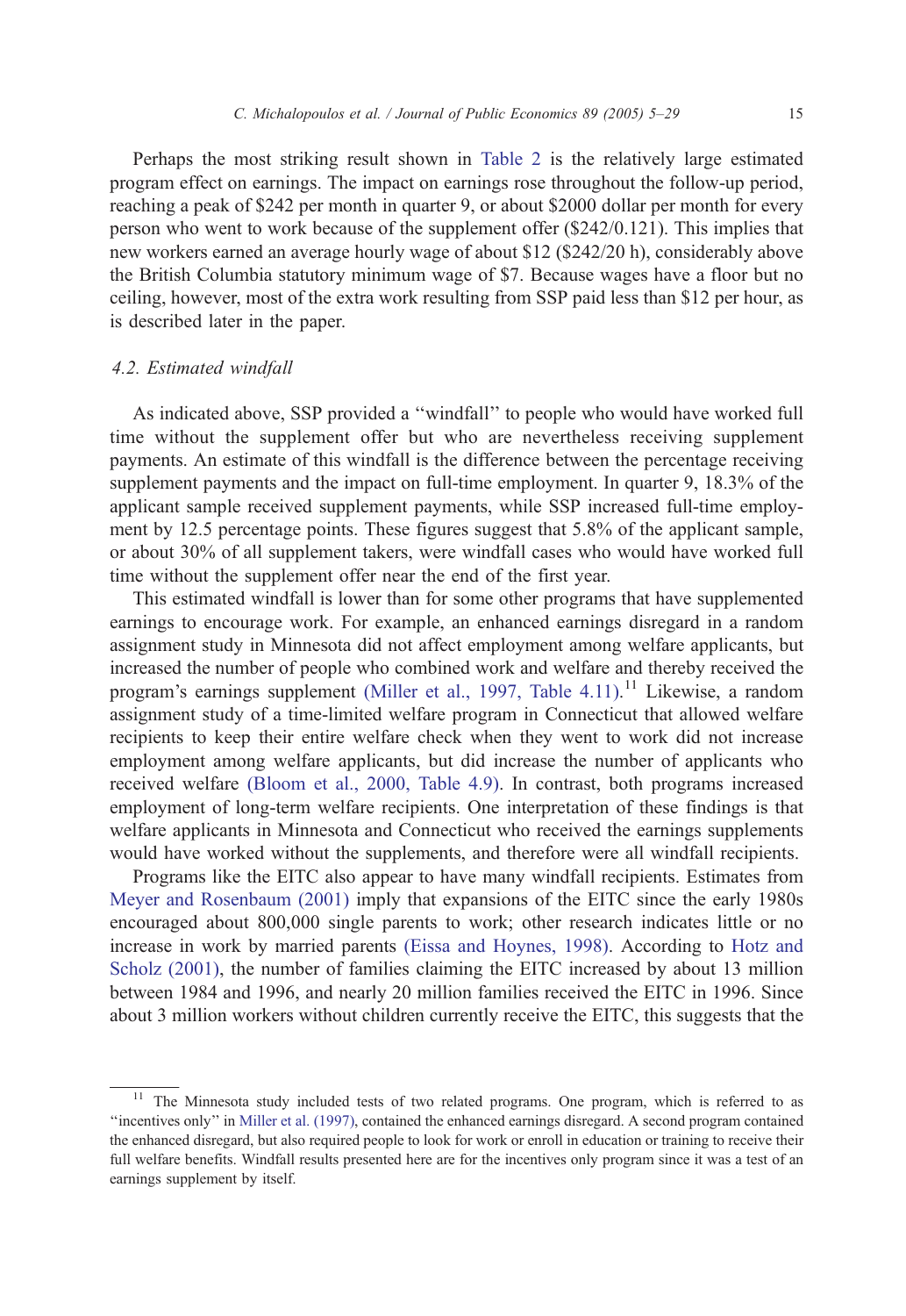<span id="page-11-0"></span>Table 2 Impacts of SSP on labor market outcomes in the applicant study

| Outcome (monthly average)                  | Program group | Control group | Difference (impact) | Standard error |
|--------------------------------------------|---------------|---------------|---------------------|----------------|
| Overall employment rate (%)                |               |               |                     |                |
| Quarter 1                                  | 29.0          | 28.3          | 0.7                 | (1.6)          |
| Quarter 2                                  | 33.2          | 31.4          | 1.8                 | (1.7)          |
| Quarter 3                                  | 35.3          | 33.8          | 1.5                 | (1.7)          |
| Quarter 4                                  | 38.5          | 36.9          | 1.6                 | (1.7)          |
| Quarter 5                                  | 42.2          | 38.1          | $4.1**$             | (1.8)          |
| Quarter 6                                  | 45.8          | 38.5          | $7.3***$            | (1.8)          |
| Quarter 7                                  | 49.0          | 39.5          | $9.6***$            | (1.8)          |
| Quarter 8                                  | 52.4          | 40.7          | $11.6***$           | (1.8)          |
| Quarter 9                                  | 54.9          | 42.8          | $12.1***$           | (1.8)          |
| Full-time employment rate (%) <sup>a</sup> |               |               |                     |                |
| Quarter 1                                  | 15.3          | 16.3          | $-1.0$              | (1.2)          |
| Quarter 2                                  | 19.1          | 18.8          | 0.2                 | (1.4)          |
| Quarter 3                                  | 21.3          | 20.5          | 0.7                 | (1.5)          |
| Quarter 4                                  | 24.6          | 23.1          | 1.4                 | (1.5)          |
| Quarter 5                                  | 29.5          | 25.4          | $4.1**$             | (1.6)          |
| Quarter 6                                  | 32.6          | 25.6          | $7.0***$            | (1.7)          |
| Quarter 7                                  | 35.5          | 26.3          | $9.2***$            | (1.7)          |
| Quarter 8                                  | 38.7          | 27.7          | $10.9***$           | (1.7)          |
| Quarter 9                                  | 41.2          | 28.7          | 12.5***             | (1.7)          |
| Average hours worked (h/month)             |               |               |                     |                |
| Quarter 1                                  | 29            | 31            | $-2$                | (2)            |
| Quarter 2                                  | 38            | 38            | $\mathbf{1}$        | (2)            |
| Quarter 3                                  | 41            | 42            | $\boldsymbol{0}$    | (2)            |
| Quarter 4                                  | 47            | 45            | $\overline{c}$      | (3)            |
| Quarter 5                                  | 57            | 50            | $7**$               | (3)            |
| Quarter 6                                  | 62            | 51            | $11***$             | (3)            |
| Quarter 7                                  | 67            | 52            | $14***$             | (3)            |
| Quarter 8                                  | $71\,$        | 54            | $17***$             | (3)            |
| Quarter 9                                  | 76            | 56            | $20***$             | (3)            |
| Average earnings (\$/month)                |               |               |                     |                |
| Quarter 1                                  | 291           | 306           | $-15$               | (25)           |
| Quarter 2                                  | 404           | 412           | $-7$                | (33)           |
| Quarter 3                                  | 443           | 451           | $-8$                | (34)           |
| Quarter 4                                  | 485           | 476           | 9                   | (34)           |
| Quarter 5                                  | 630           | 552           | 78**                | (38)           |
| Quarter 6                                  | 684           | 557           | 126***              | (38)           |
| Quarter 7                                  | 741           | 572           | 168***              | (39)           |
| Quarter 8                                  | 788           | 596           | 192***              | (40)           |
| Quarter 9                                  | 853           | 610           | 242***              | (40)           |
| Sample size (total=2852)                   | 1422          | 1430          |                     |                |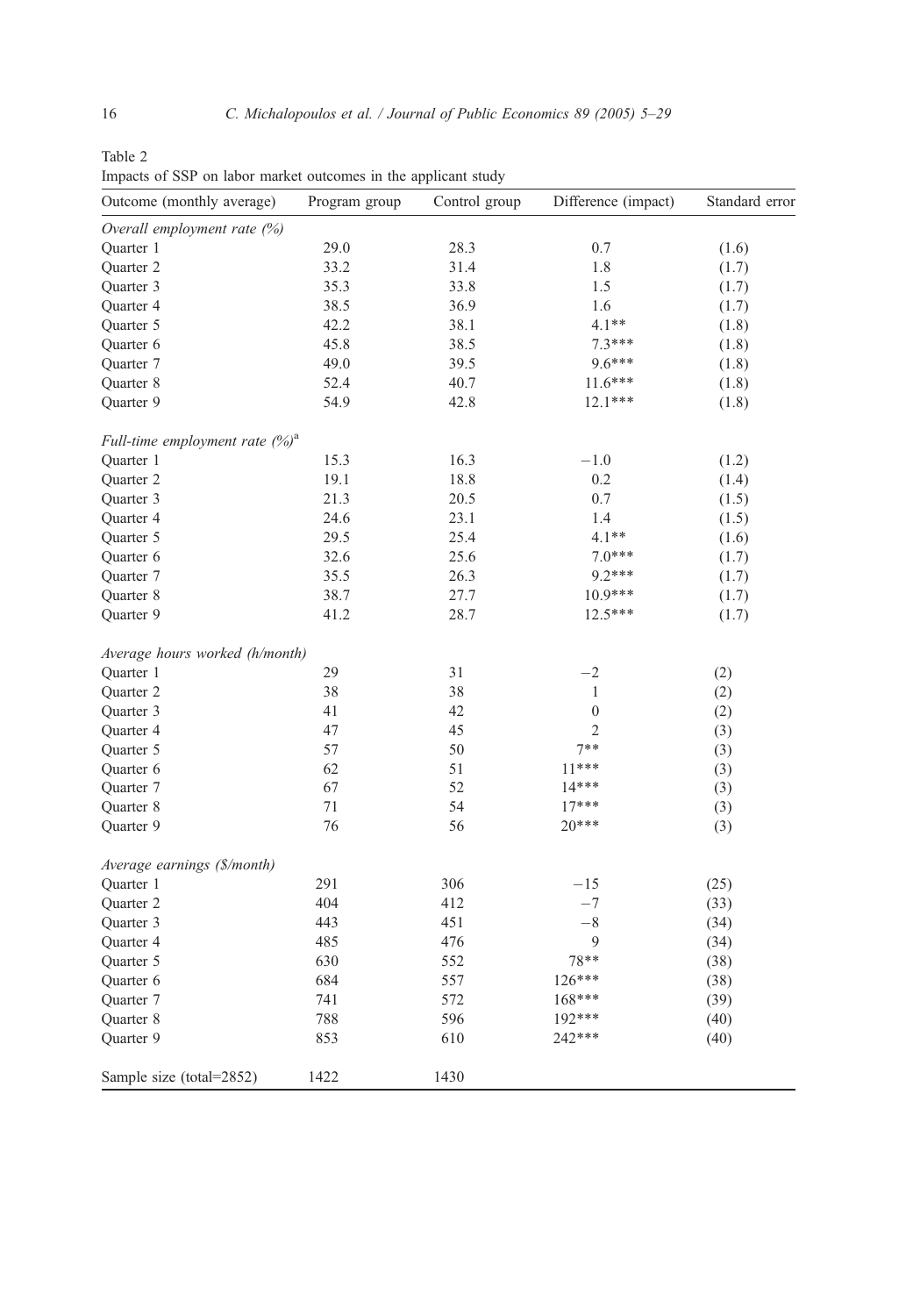<span id="page-12-0"></span>

| .<br>۰,<br>$\sim$ |  |  |  |
|-------------------|--|--|--|
|-------------------|--|--|--|

The distribution of hourly wages and weekly hours worked, month 25 in the SSP applicant study

| Outcome                                    | Program group | Control group | Difference (impact) | Standard error |
|--------------------------------------------|---------------|---------------|---------------------|----------------|
| Hourly wage rate (% in each category)      |               |               |                     |                |
| Not working                                | 45.7          | 58.3          | $-12.5***$          | (1.9)          |
| Wage unreported <sup>a</sup>               | 5.0           | 5.9           | $-0.9$              | (0.8)          |
| Less than \$6.00                           | 2.9           | 2.5           | 0.4                 | (0.6)          |
| $$6.00 - 6.99$                             | 1.3           | 0.8           | 0.4                 | (0.4)          |
| $$7.00 - 7.99$                             | 10.1          | 5.2           | 4.8***              | (1.0)          |
| $$8.00 - 8.99$                             | 5.3           | 3.5           | $1.8**$             | (0.8)          |
| $$9.00 - 9.99$                             | 4.3           | 3.0           | $1.3*$              | (0.7)          |
| $$10.00 - 14.99$                           | 14.1          | 12.3          | 1.8                 | (1.3)          |
| $$15.00$ or higher                         | 11.5          | 8.5           | $2.9***$            | (1.1)          |
| Hours worked per week (% in each category) |               |               |                     |                |
| Not working                                | 45.7          | 58.3          | $-12.5***$          | (1.9)          |
| Hours per week unreported <sup>a</sup>     | 1.7           | 1.9           | $-0.2$              | (0.5)          |
| Fewer than 30                              | 12.5          | 11.5          | 1.0                 | (1.2)          |
| 30                                         | 6.0           | 3.5           | $2.5***$            | (0.8)          |
| $31 - 34$                                  | 2.5           | 0.8           | $1.6***$            | (0.5)          |
| 35                                         | 6.1           | 3.9           | $2.2***$            | (0.8)          |
| $36 - 39$                                  | 5.4           | 4.4           | 1.0                 | (0.8)          |
| 40                                         | 13.5          | 10.6          | $2.9**$             | (1.2)          |
| More than 40                               | 6.8           | 5.2           | $1.5*$              | (0.9)          |
| Sample size (total=2582)                   | 1422          | 1430          |                     |                |

Source: Calculations from 30-month applicant follow-up survey data.

Notes: Two-tailed t-tests were applied to differences in outcomes between the program and control groups. Statistical significance levels are indicated as:  $*=10\%$ ;  $**=5\%$ ;  $**=1\%$ . Rounding may cause slight discrepancies in sums and differences.<br>a Sample members in this category were employed during the month but did not report enough information

about hours worked and/or earnings for the outcome in question to be calculated.

expansion increased the number of families receiving it by 10 million, many times more than the number who began working in response to the expansion.

Differences in the policies may explain the apparently smaller amount of windfall in SSP. SSP required people to be on welfare for a year before receiving its earnings supplements, but neither the welfare earnings disregards nor the EITC had such a requirement. As a result, people who left welfare quickly were ineligible for SSP's supplement, but would have been eligible for the welfare earnings disregard, and all working poor families are eligible for the EITC. SSP also required people to find full time work within a year of establishing eligibility, but someone in Minnesota or

Notes to Table 2:

Source: Calculations from 12- and 30-month applicant follow-up survey data.

Notes: The estimates for each quarter are calculated by averaging the monthly estimates for the three months within the quarter. Sample sizes vary for individual measures because of missing values. Two-tailed t-tests were applied to differences in outcomes between the program and control groups. Statistical significance levels are indicated as: \*=10%; \*\*=5%; \*\*\*=1%. Rounding may cause slight discrepancies in sums and differences. ''Fulltime employment'' is defined as working 30 or more hours in at least 1 week during the month.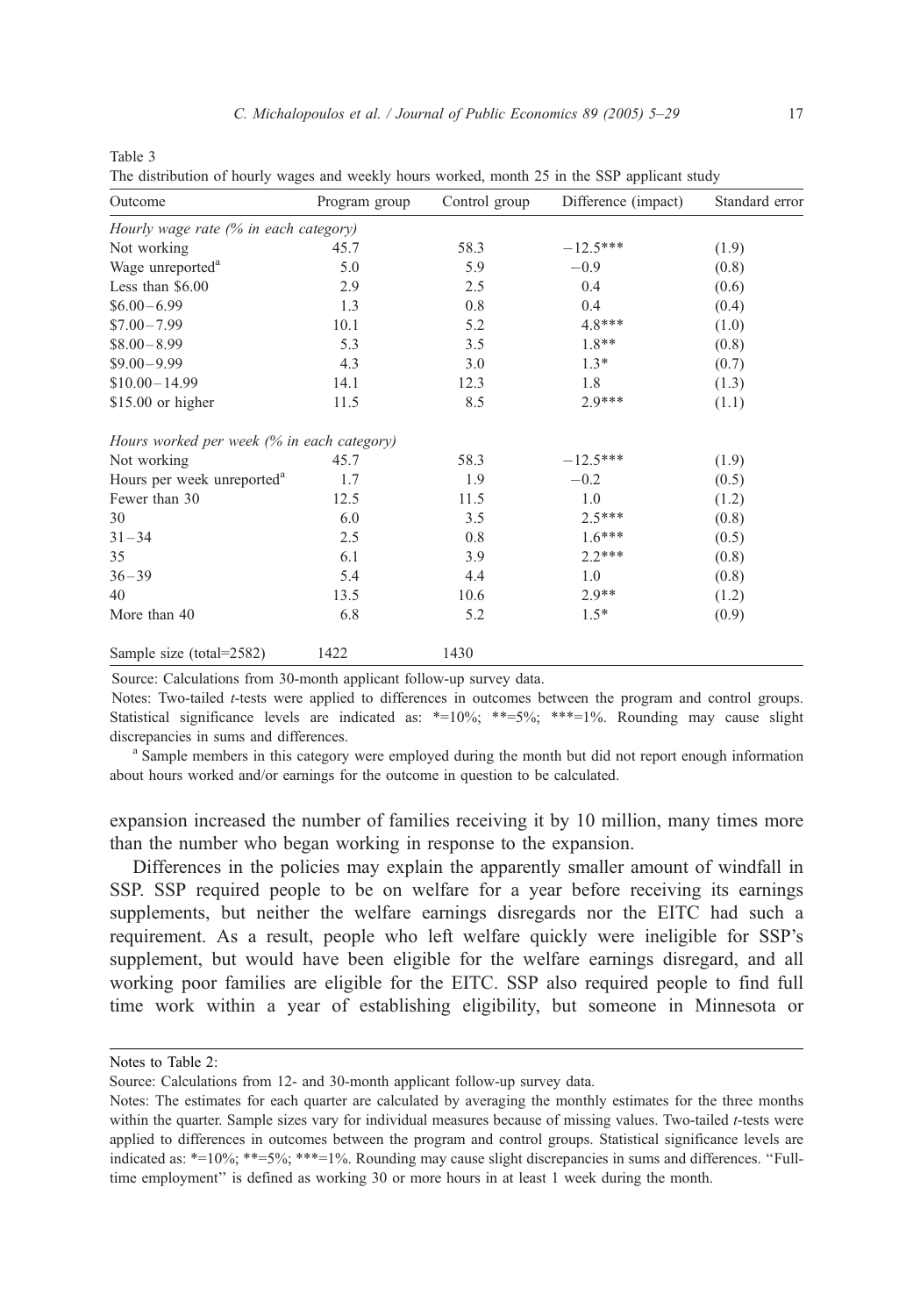Connecticut could have received the enhanced disregard whenever they found employment, as long as they stayed on welfare and had low enough earnings to qualify for welfare. As a result, some people who could not find work within a year did not receive the earnings supplement in SSP but might have been windfall recipients in the US welfare studies. SSP required people to work 30 hours or more per week, but the EITC and welfare programs in Minnesota and Canada rewarded both part-time and full-time work. Thus, some people who would have worked part time without the supplement and who did not change their work behavior were windfall recipients in the US welfare studies but not in SSP. Other policies may also help explain why SSP apparently generated less windfall than earnings supplements in the US. For example, the EITC may have encouraged control group members in the US studies to work thus increasing the number of windfall recipients in those studies—but the EITC does not exist in Canada.

#### 4.3. Impacts on hourly wage rates and weekly hours worked

As mentioned above, SSP's effects on earnings and hours of work are consistent with the notion that people who went to work because of the program earned \$12 per hour on average and worked full time. [Table 3](#page-12-0) explicitly explores the question of how SSP affected hourly wages and hours worked by showing the distributions of wages and hours in the 25th month of the follow-up period, which was the latest month for which information was available for all 30-month respondents.<sup>12</sup>

In the 25th month, 12.5% more of the program group than control group worked were working. SSP's impact on jobs that paid wages between \$7 and \$8 per hour was nearly 40% of the impact on employment (4.8/12.5=38%). An equally large proportion of the impact on wages occurred at wages of \$10 or more per hour (4.7/12.5=37%), or \$3 or more above the minimum wage. Thus, SSP resulted in increases in both low-wage jobs and relatively high-wage jobs.

The second panel of [Table 3](#page-12-0) shows that the impact on the number of people working the minimum level of 30 hours/week was about 20% of the total employment impact (2.5/12.5). Similar calculations reveal that the impact on working  $31-39$  hours is between 35% and 40% of the total employment impact (4.8/12.5), as is the impact on working 40 or more hours per week (4.4/12.5). The last finding is worth noting: even though SSP provided little incentive to work more than 30 h/week, it increased the number of people who worked at least 40 hours/week. This may imply that demand-side and institutional constraints prevented those who took up the supplement from working the minimum of 30 hours/week.

Program group members who would have worked without the supplement offer may have taken advantage of the income provided by the supplement to accept lower wage jobs than they otherwise would have. These jobs might have provided other advantages, such

<sup>&</sup>lt;sup>12</sup> Measures of wages and hours worked were derived from survey responses. The surveys asked each individual to indicate the number of hours they worked and how much they were paid for each spell of each job they held. Individuals were allowed to indicate an hourly wage or a weekly, monthly, semi-monthly, or annual salary. They were also allowed to specify the hours they worked per day, week, or month. For individuals who indicated a pay period other than hourly, the hourly wage was calculated as earnings divided by hours worked.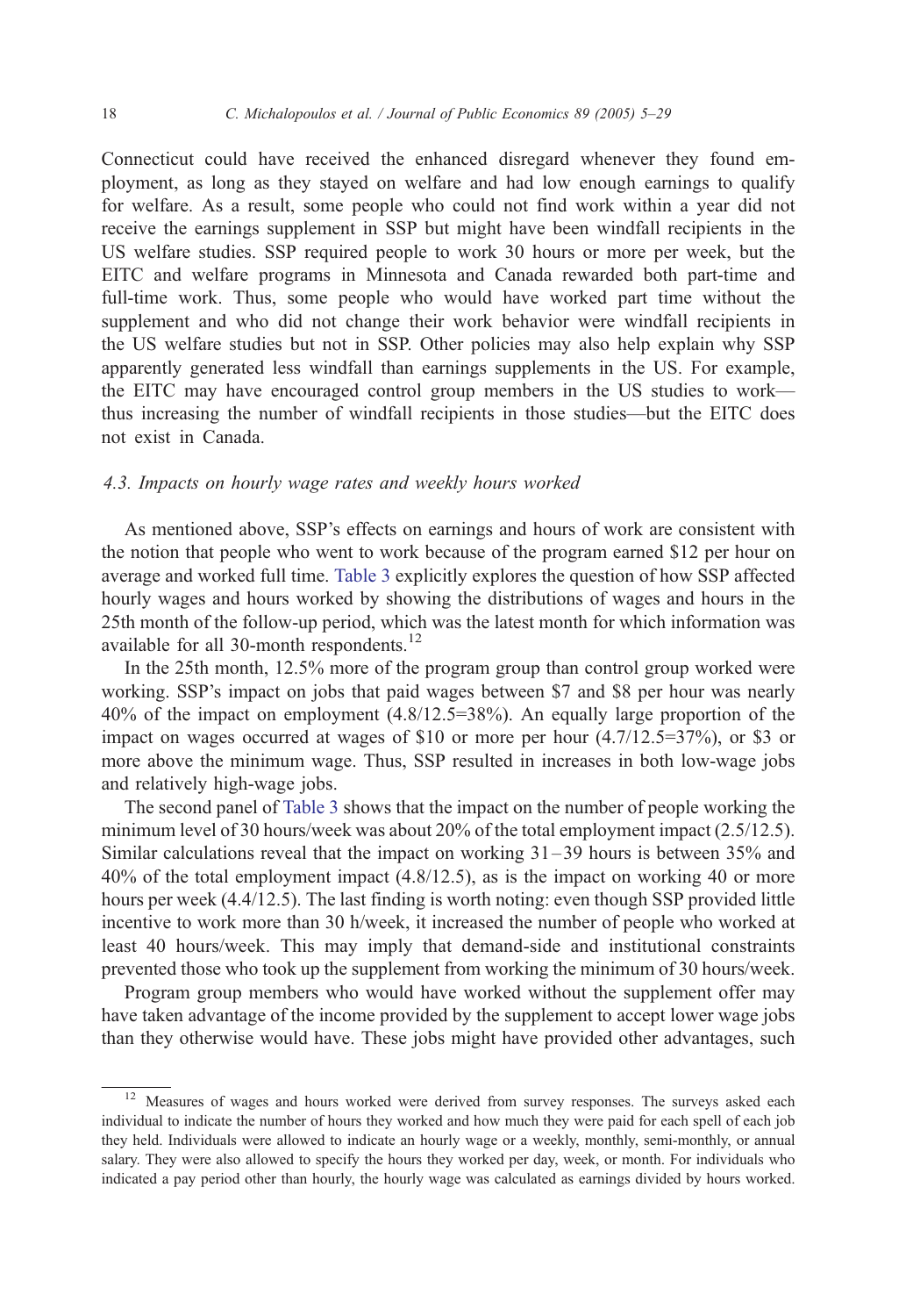as being close to home or involving less stressful work. Likewise, income and substitution effects may have encouraged those who would have worked more than 30 hours/week in the absence of the supplement to cut back their hours of work in response to the supplement offer. While it is not possible to use differences between the program and control groups to learn how any one individual changed her behavior in response to the supplement offer [\(Manski, 1996\),](#page-23-0) the distribution of wages and hours worked can provide some relevant information. Specifically, if fewer people earned high wages in the program group than in the control group, this implies that some people took lower wage jobs than they would have. Likewise, if fewer people worked many hours in the program group than in the control group, this implies that the supplement offer encouraged people to work fewer hours.

[Table 3](#page-12-0) provides no evidence that either effect occurred. More people in the program group than in the control group were earning at least \$15 per hour, which is the highest wage category shown in the table, and SSP increased employment at all levels of work effort that would qualify a program group member for supplement payments.

Of course, this is not definitive evidence that SSP did not encourage work cutbacks or lower-wage employment. It is possible, for example, that some people accepted lower wage jobs than they otherwise would have, but that other people went to work at relatively high wages because of the supplement. Likewise, it is possible that some people who went to work because of the supplement worked more than 40 hours/week while others who would have worked more than 40 hours/week cut back their work effort. [Table 3](#page-12-0) shows only that the number of people who cut back their work effort or took lower-wage jobs is smaller than the number who took relatively high-wage jobs or worked relatively long hours because of the supplement offer.

### 4.4. Impacts on income, poverty, and net public expenditures

Programs that supplement earnings typically increase the amount of cash transfers that are paid out. This was true of the NIT [\(Robins, 1985\),](#page-24-0) and it appears to be true of welfare earnings disregards [\(Moffitt, 1992; Michalopoulos and Berlin, 2001\).](#page-24-0) [Table 4](#page-15-0) shows evidence on this issue for SSP by summarizing the effect of the program on cash payments, income, and projected taxes. All income amounts shown in [Table 4](#page-15-0) are monthly averages over the 6-month period prior to the 30-month survey. Taxes and tax credits were imputed for each participant on the basis of income data for this 6-month period.

On average over this period, SSP increased earnings by \$223 per month and increased cash transfer payments by \$57 per month (\$154 more in supplement payments, offset by \$97 less in welfare payments). However, SSP supplement takers paid payroll taxes on their earnings and income taxes on their earnings and supplement payments. In fact, program group members paid \$78 more in taxes on average than did control group members. On balance, then, SSP generated a small but statistically insignificant savings in net transfer payments. Even though increases in taxes and reductions in welfare payments more than offset SSP supplement payments, participants gained \$174 per month in after-tax income. As a consequence, SSP reduced the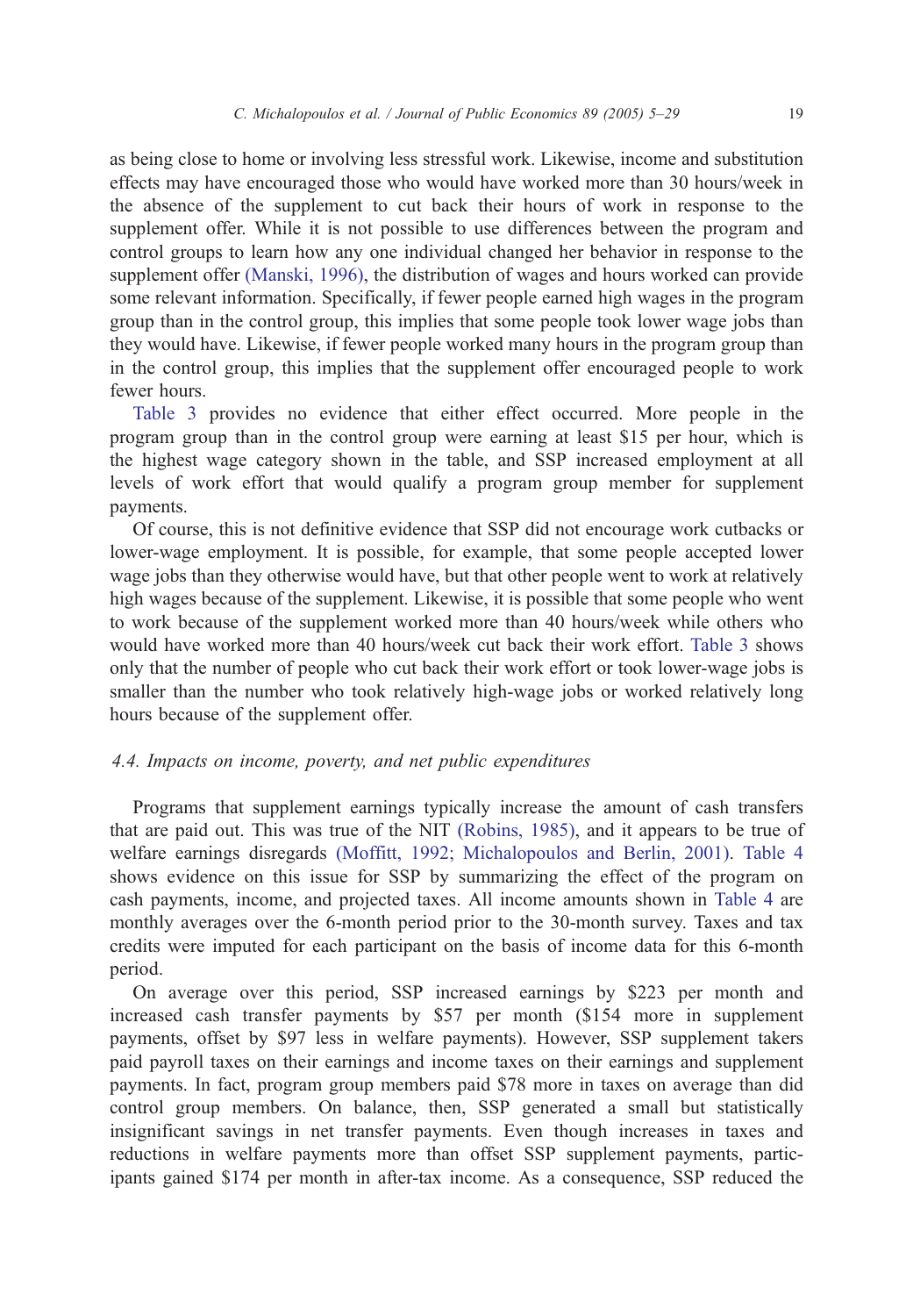Table 4

| Monthly income and net transfer payments in the SSP applicant study |  |  |  |  |  |  |  |  |
|---------------------------------------------------------------------|--|--|--|--|--|--|--|--|
|---------------------------------------------------------------------|--|--|--|--|--|--|--|--|

| Outcome                                                                                                    | Program | Control  | Difference | Standard |
|------------------------------------------------------------------------------------------------------------|---------|----------|------------|----------|
|                                                                                                            | group   | group    | (impact)   | error    |
| Sources of individual income (\$)                                                                          |         |          |            |          |
| Earnings                                                                                                   | 836     | 613      | 223***     | (39)     |
| SSP supplement payments                                                                                    | 154     | $\Omega$ | 154***     | (8)      |
| Welfare payments                                                                                           | 352     | 449      | $-97***$   | (17)     |
| Other transfer payments <sup>a</sup>                                                                       | 240     | 245      | $-5$       | (8)      |
| Other unearned income <sup>b</sup>                                                                         | 129     | 146      | $-17$      | (11)     |
| Projected taxes and net transfer payments                                                                  |         |          |            |          |
| Projected income taxes <sup>c</sup>                                                                        | 193     | 115      | 78***      | (11)     |
| Net transfer payments                                                                                      |         |          |            |          |
| (i.e., public expenditures on SSP, welfare<br>payments, and other transfers, net of<br>income tax revenue) | 571     | 600      | $-29$      | (26)     |
| Total individual and family income                                                                         |         |          |            |          |
| Total individual income (\$)                                                                               | 1722    | 1470     | $252***$   | (36)     |
| Total individual income net of taxes (\$)                                                                  | 1529    | 1355     | $174***$   | (28)     |
| Total family income $(\text{\$})^d$                                                                        | 1972    | 1686     | 286***     | (47)     |
| Percentage with income below the low<br>income cutoff <sup>e</sup>                                         | 57.2    | 68.5     | $-11.3***$ | (2.0)    |
| Sample size (total=2852)                                                                                   | 1422    | 1430     |            |          |

Sources: Calculations from 30-month applicant follow-up survey data, welfare administrative records, and payments from SSP's Program Management Information System.

Notes: Sample sizes vary for individual measures because of missing values. This may cause slight discrepancies in sums and differences. Two-tailed t-tests were applied to differences in outcomes between the program and control groups. Statistical significance levels are indicated as: \*=10%; \*\*=5%; \*\*\*=1%. Rounding may cause slight discrepancies in sums and differences.<br><sup>a</sup> Includes the Child Tax Benefit, the Goods and Services Tax Credit, Unemployment Insurance, and

provincial tax credits. <sup>b</sup> Includes alimony, child support, income from roomers boarders, and other reported income.

<sup>c</sup> Includes projected Employment Insurance premiums and Canada Pension Plan premium, deducted at payroll and projected income taxes. Payroll deductions and income taxes were projected from federal and provincial tax schedules and data on earned and unearned income and SSP supplement payments; the actual taxes paid by sample members may differ from these projections.<br><sup>d</sup> Family income is measured by the sum of the sample member's income plus the earnings of any other

members in that person's family.<br>
e Calculated by comparing annualized family income with the low income cut-off defined by Statistics

Canada for the sample member's location and family size.

proportion of families in poverty (income below Statistics Canada's low income cutoff) by more than 11 percentage points.

Of course, the cost calculations shown in Table 4 apply only to the 6-month period preceding the interview and the program may cost more in later periods if control group members' employment and earnings catch up to those of program group members. The calculations understate the cost of the program because they ignore other elements of government expenditures, such as administrative costs and the costs of child-care

<span id="page-15-0"></span>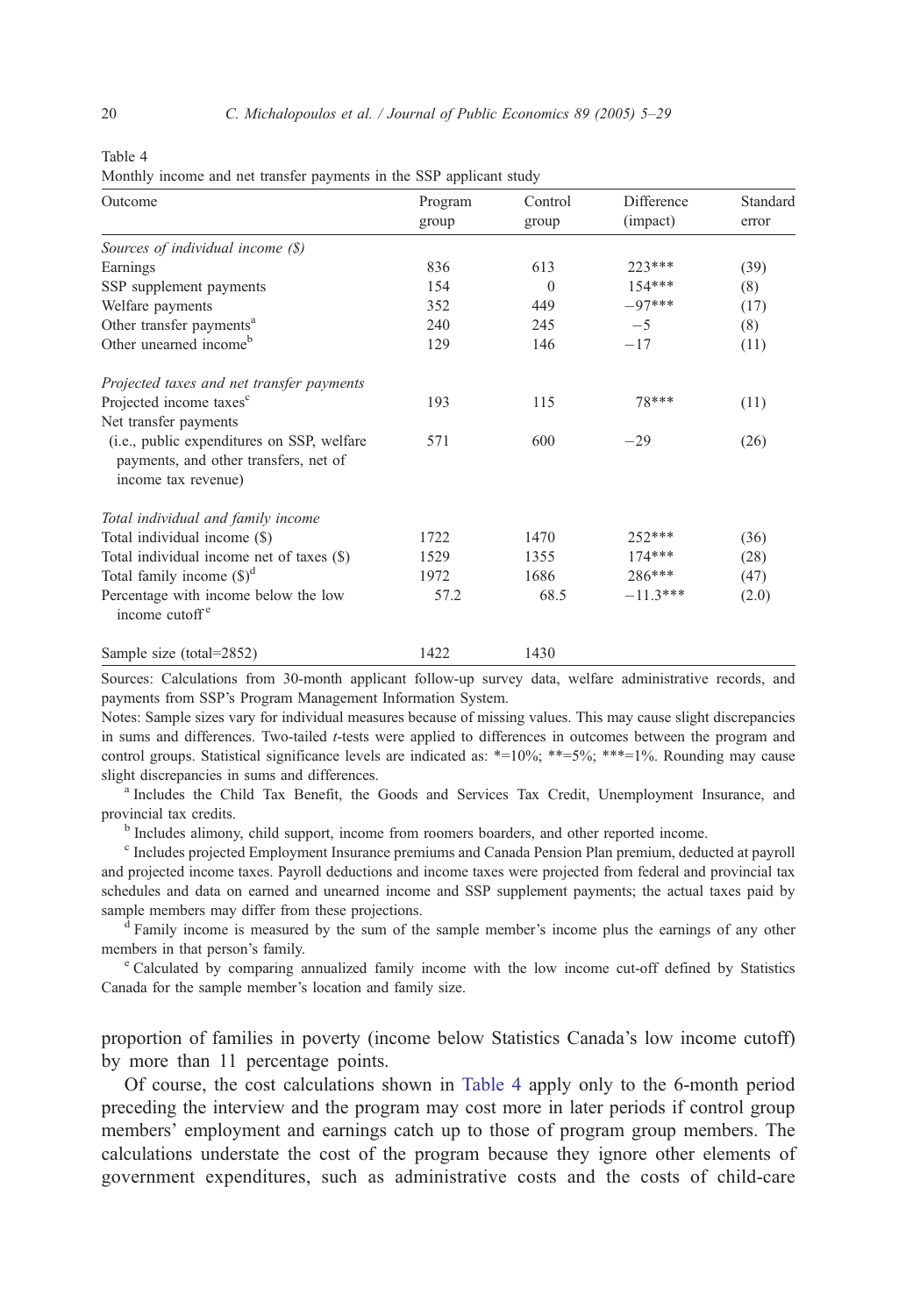subsidies. They also understate the cost of an ongoing program if knowledge of the program increased over time, causing more people to take advantage of the program or making them more able to take advantage of the program by finding full-time work. Finally, it is worth noting that the point estimate implies that SSP did not increase cash transfer payments among applicants, but the estimate is consistent with a modest increase in cash transfer costs, with the 95% confidence interval around the estimated effect on net transfer payments ranging as high as \$23 per month.

[Table 4](#page-15-0) also understates the cost of the program because it ignores the possibility that people might begin receiving welfare in the hope of eventually receiving the supplement. [Blank \(2001\)](#page-23-0) estimated that the welfare caseload in the US has increased by 0.569% with each percent increase in the generosity of welfare benefits. In the period covered in this paper, the program increased cash transfers from SSP and welfare by 5.5% (from about \$16,500 on average for control group members to about \$17,400 on average for program group members, according to [Michalopoulos et al., 1999\)](#page-23-0). If people outside the welfare system perceive that SSP increased the generosity of welfare benefits by 5.5%, and if Blank's estimated elasticity applies to Canadian welfare caseloads, this implies that welfare caseloads would increase by about 3.1% in response to SSP  $(5.5 \times 0.569)$ .<sup>13</sup> This would have added about 44 people to the SSP applicant study sample of 1422  $(1422\times0.031)$ .<sup>14</sup> If each of the additional 44 people were to work 35 h/week for \$8 per hour—typical numbers as shown in [Table 3—](#page-12-0)each would receive supplement payments of about \$1000 per month, which would have added about \$31 to the monthly cost of the program per program group member during the 6 months prior to the end of the follow-up period. They would also have increased welfare expenditures by \$31 per program group member during the year in which they would have established eligibility for the supplement. $15$ 

### 5. Can the results be generalized?

Results from the SSP applicant study were remarkable in some respects. In particular, many people who responded to the supplement offer earned relatively high wages

<sup>&</sup>lt;sup>13</sup> This estimate is also consistent with the estimated delayed exit effect of 4% discussed earlier. It is reasonable to assume that the incentive of a non-recipient to apply for welfare and stay on welfare for a year to establish eligibility for the SSP earnings supplement is less than the incentive of a new welfare recipient to stay on welfare for a year.<br><sup>14</sup> This calculation assumes that an ongoing program would require people to be on welfare for a year as a

single parent to qualify for the earnings supplement. If single individuals could receive welfare for a year, then have a child, and immediately become eligible for the supplement, the entry effects would be larger. Likewise, if two-parent families could receive welfare for a year, divorce, and immediately become eligible for the supplement, the entry effects would be larger.

<sup>&</sup>lt;sup>15</sup> For British Columbia as a whole, a 3.1% increase in single-parent welfare cases in 1997 would have added about 1450 additional cases to the 46,895 single parents on welfare at the time [\(Ministry of Human Resources,](#page-23-0) 1997). Since welfare benefits in British Columbia are about \$1000 per month for a family of three, this would have increased cash assistance payments by nearly \$1.5 million per month during the year in which parents would establish eligibility for the SSP supplement.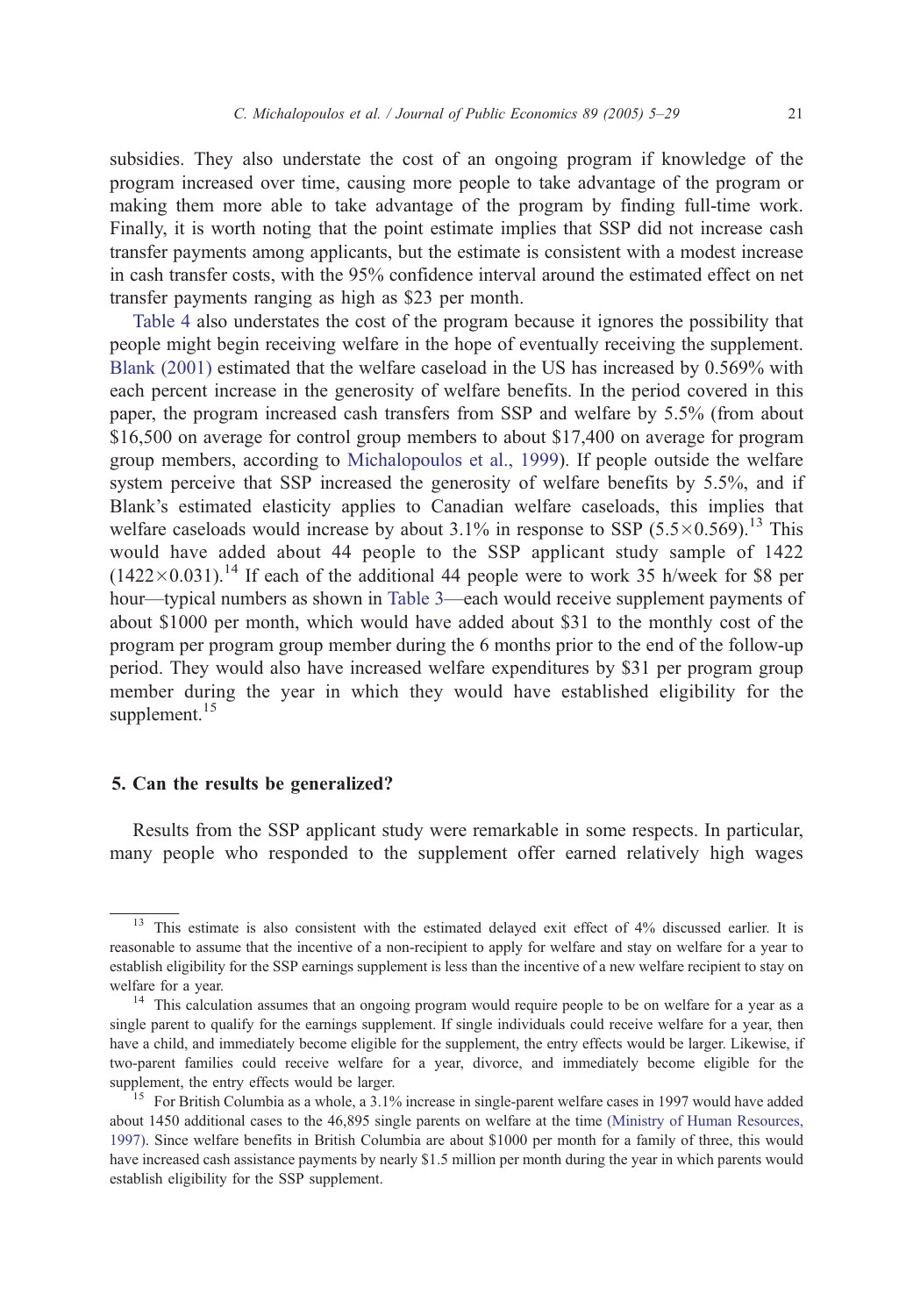considering that they had been on welfare, and the program did not appear to increase after-tax cash transfer payments. An important policy question is whether the results can be generalized to other samples. This section addresses this issue by comparing results from the applicant study to a second SSP study that was targeted at long-term welfare recipients.

In the SSP recipient study, a group of about 6000 single parents in British Columbia and New Brunswick who had been on welfare for at least a year were selected at random from the welfare rolls between November 1992 and March 1995. One-half of these people were randomly assigned to a program group, which was offered the SSP supplement, while the remainder formed a control group. The primary difference between the applicant and recipient studies was that program group members in the applicant study had to stay on welfare a year to become eligible for the supplement offer after they entered the study, but program group members in the recipient study were eligible for the supplement when they entered the study. Another difference between the two studies is that in the applicant study all sample members were from British Columbia, whereas in the recipient study some sample members were from New Brunswick as well as British Columbia. The supplement payment formula was the same in the applicant and recipient studies.

There is no reason to expect results from the two studies to be similar because the applicant and recipients samples were quite different. For one thing, only about 60% of applicant program group members remained on welfare an entire year whereas all members of the recipient study were on welfare at least a year (and many were on welfare for much more than a year when they entered the study).<sup>16</sup>

To account for the fact that many members of the applicant sample left welfare quickly, we construct impacts per eligible program group member for the applicant study by dividing the program's impacts by the proportion of the program group eligible for SSP  $(59.4\%)$ .<sup>17</sup> This method provides an estimate of the effect of the program among those who established eligibility for the supplement under the assumption that the supplement offer had no effect on the behavior of the 40% of applicants who left welfare quickly and were therefore never eligible to receive it. Although this assumption seems plausible, it may have been violated if program group members who left welfare in the first year changed their decisions during that first year. For example, someone may have turned down a job offer in the month after random assignment in anticipation

<sup>&</sup>lt;sup>16</sup> The two samples also differed considerably in their baseline characteristics. Members of the applicant sample were more likely to have a high school diploma than members of the recipient sample, were more likely to have worked in the month prior to random assignment, and were less likely to have reported physical or emotional problems that limited their work readiness. The applicant sample's higher level of educational attainment, greater recent work experience, and lower levels of physical and emotional problems all suggest that they would have an easier time finding work than members of the recipient sample and an easier time finding high-wage jobs.

<sup>&</sup>lt;sup>17</sup> Calculating impacts per eligible applicant program group member is borrowed from the evaluation of the Job Training and Partnership Act (JTPA), which reported "impacts per enrollee" [\(Bloom, 1984\).](#page-23-0)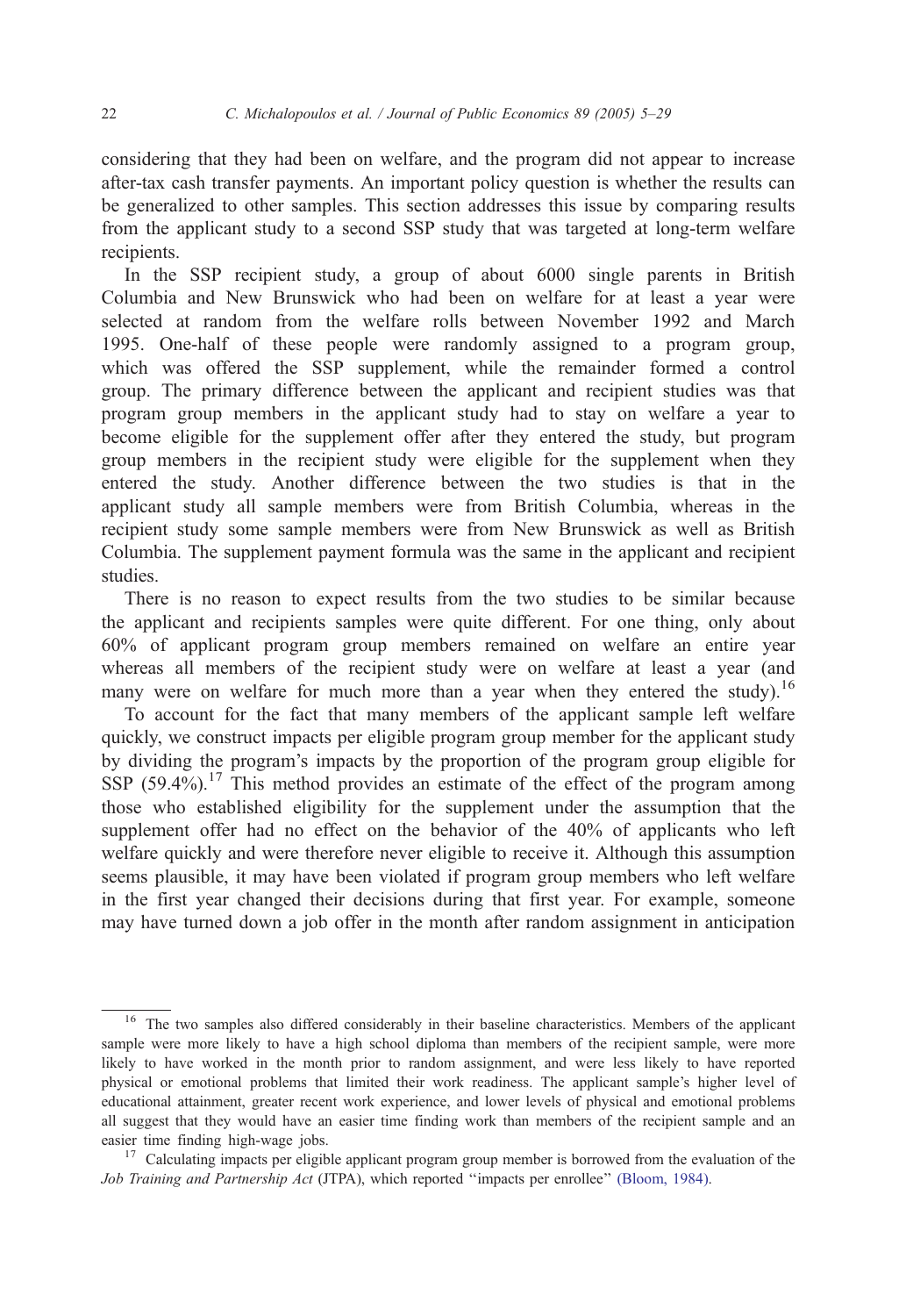of establishing eligibility for the supplement, but later in the year received and accepted a better offer.<sup>18</sup>

To make the recipient sample comparable to eligible applicants, it was limited to people in British Columbia who had been on welfare for only about a year at the time of random assignment. To be precise, the recipient sample was limited to people in British Columbia who had not received welfare in the 14th through 17th months prior to random assignment, in the 15th through 18th months prior to random assignment, or in the 16th through 19th months prior to random assignment. A total of 352 ''short-term'' recipients were identified using this criterion.<sup>19</sup>

To see whether these adjustments helped create more comparable groups, [Fig. 3](#page-19-0) shows welfare receipt rates for control group members of the full recipient sample, the short-term recipient sample, the full applicant sample, and the eligible applicant sample. For applicants, the time interval covered in the figure begins 12 months prior to random assignment and runs to 36 months after random assignment. A comparable time interval for the recipient sample begins 23 months prior to random assignment and runs to 25 months after.

[Fig. 3](#page-19-0) verifies that the overall recipient control group was much more likely than the overall applicant control group to have received welfare in the recent past. For example, some 70% of the overall recipient control group was receiving welfare 23 months prior to random assignment (month  $-12$  in [Fig. 3\)](#page-19-0), while virtually no member of the applicant sample was receiving benefits at a comparable time. [Fig. 3](#page-19-0) also indicates that the attempt to choose a recipient group comparable with the eligible applicant control group was fairly successful. The proportion receiving welfare is strikingly similar through month  $-5$ . Subsequently, there is a steep rise in the proportion receiving welfare in both groups, culminating in a period between months 1 and 12 in which virtually 100% of both groups were on welfare. After month 12 (the month of random assignment for recipients), the two groups show similar declines in welfare receipt. Employment and earnings levels for eligible applicant control group members and shortterm recipient control group members were also similar (not shown in the figure; see [Michalopoulos et al., 1999\)](#page-23-0).

[Table 5](#page-20-0) shows the effects of SSP per eligible applicant and among short-term recipients, as well as the differences between the two. Overall, the impacts per eligible applicant tended to be larger in magnitude than impacts for short-term recipients, and

<sup>&</sup>lt;sup>18</sup> An alternative to calculating impacts per eligible applicant is to compare outcomes for program and control group members who remained on welfare for a year or more. This method rests on the assumption that individuals who delayed leaving welfare to become eligible for the supplement were not fundamentally different from other eligible applicant control group members. Analyses in [Michalopoulos et al. \(1999\)](#page-23-0) show that eligible program group members and control group members were different from one another prior to random assignment in ways that could affect their later employment and other economic outcomes. For example, eligible applicant program group members were significantly more likely to be working at the time of random assignment, and they were more likely to have graduated from high school than were eligible applicant control group members. However, as noted in Footnote 20 below, the two methods provide similar results. <sup>19</sup> Recent research on sample selectivity models has underscored the importance of making comparisons

based on the probability of satisfying the appropriate selection criteria (see, for example, [Heckman et al., 1998;](#page-23-0) Rosenbaum and Rubin, 1983). Although the rule used to select the comparison sample of short-term recipients was not exactly the same as the rule used to select the applicant sample, the differences are relatively minor.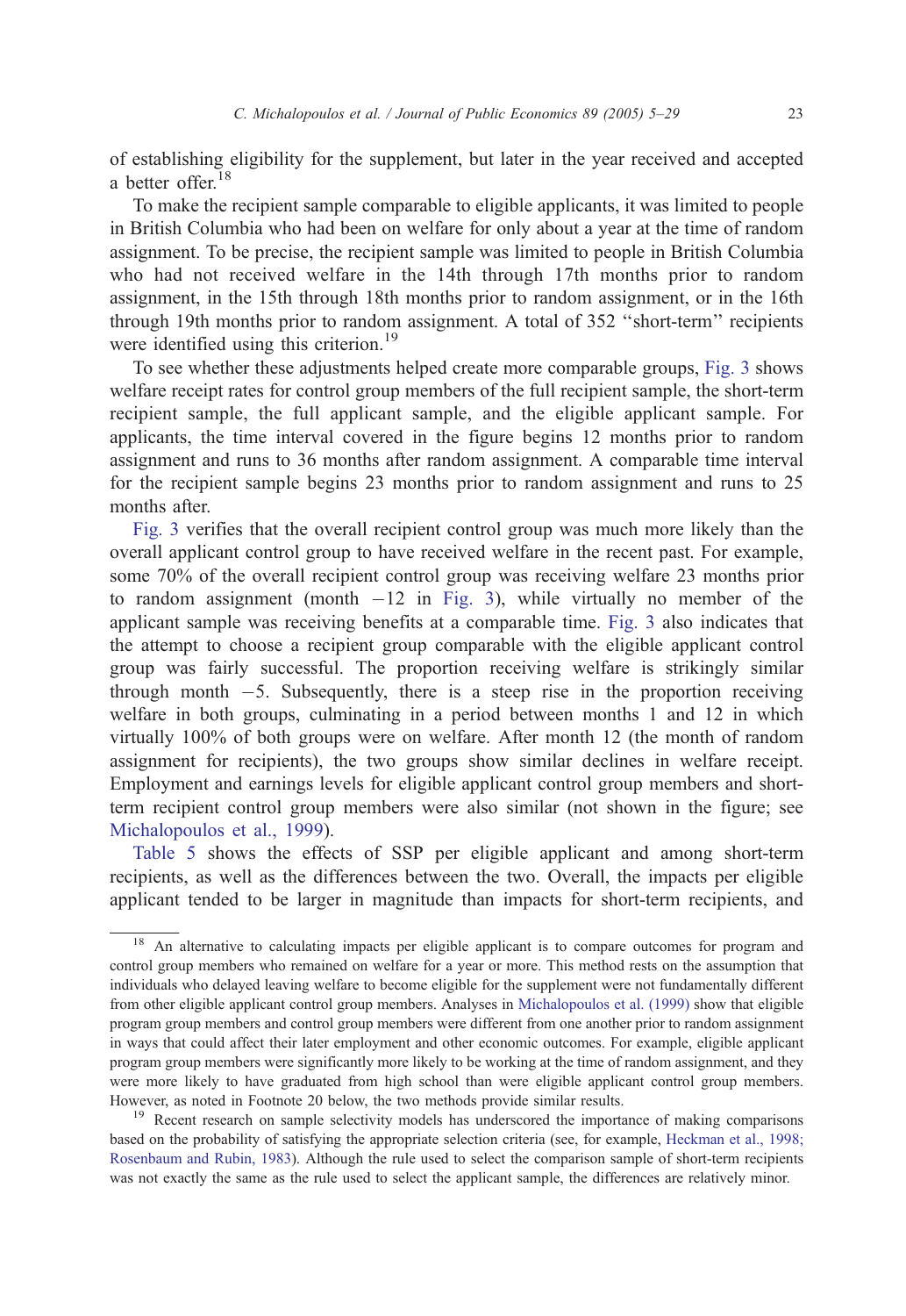<span id="page-19-0"></span>

Fig. 3. Monthly rates of receiving welfare, British Columbia applicant and recipient samples. Sources: Calculations from 30-month follow-up survey data and 18-month follow-up survey data.

half of the differences in impacts are statistically significant. Perhaps the most important differences are in earnings and net transfer payments. SSP's impact on monthly earnings per eligible applicant program group member is more than three times as high as the impact on monthly earnings for short-term recipients (\$376 versus \$118). Moreover, the impact per eligible applicant program group member on monthly payments from either welfare or SSP supplements is \$108 less than the comparable impact among short-term recipients. The combination of modest impact on total welfare and SSP supplement payments and large impact on earnings in the applicant study resulted in lower net public expenditures per eligible applicant program group member. Among short-term recipients, in contrast, estimated tax collections fall well short of the increased transfer costs, leading to a \$126 per month increase in average net transfers.<sup>20</sup>

 $\frac{20}{20}$  In should be noted that impacts per eligible applicant were about the same as the difference in outcomes between eligible program group members and eligible control group members. In the 6 months prior to the 30 month interview, the difference in employment rates between eligible sample members in the two groups was 19.9 percentage points (compared to 20.5 percentage points per eligible applicant shown in [Table 5\)](#page-20-0), the difference in average monthly earnings is \$325 (compared to \$376 per eligible applicant), and the difference in average net transfers is  $-$  \$48 (the same as the impact per eligible applicant). By contrast, when ineligible applicant program group members were compared with ineligible applicant control group members, the differences were almost all close to zero, and only one of the outcomes shown in [Table 5](#page-20-0) was significantly different between the two groups (at the 10% significance level). Thus, the two methods, while resting on somewhat different assumptions, lead to the same general conclusions.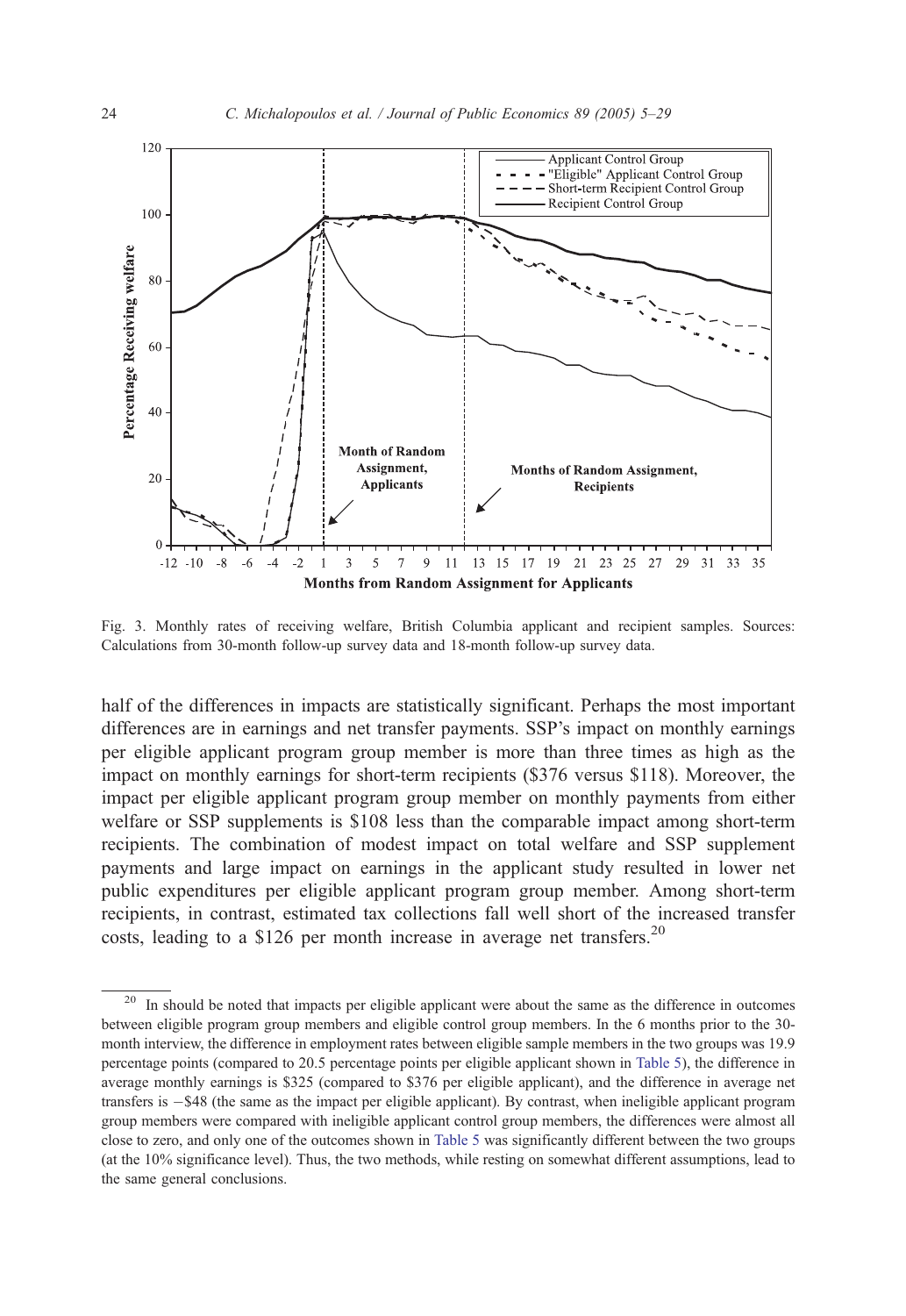<span id="page-20-0"></span>Table 5

Comparisons of effects of SSP per eligible applicant and among short-term recipients

| Outcome                                             | Impact per<br>eligible<br>applicant <sup>a</sup> | Impact per<br>short-term<br>recipient | Difference | Standard<br>error of<br>difference |
|-----------------------------------------------------|--------------------------------------------------|---------------------------------------|------------|------------------------------------|
|                                                     |                                                  |                                       |            |                                    |
| Employed $(\% )$                                    | $20.5***$                                        | $15.7***$                             | 4.8        | (5.6)                              |
| Employed full-time $(\%)^b$                         | $20.4***$                                        | $13.3***$                             | 7.1        | (5.1)                              |
| Average monthly hours                               | $32***$                                          | $19***$                               | 12         | (9)                                |
| Average monthly earnings (\$)                       | $376***$                                         | 118                                   | 258**      | (101)                              |
| Receiving welfare $(\%)$                            | $-18.3***$                                       | $-8.1*$                               | $-10.2*$   | (5.4)                              |
| Receiving welfare or SSP (%)                        | $11.0***$                                        | $16.5***$                             | $-5.5$     | (4.8)                              |
| Average welfare payments (\$)                       | $-163***$                                        | $-60$                                 | $-104*$    | (60)                               |
| Average welfare+SSP payments (\$)                   | $96***$                                          | $204***$                              | $-108**$   | (54)                               |
| Average income tax $(\text{\$})^c$                  | $131***$                                         | $61***$                               | $70***$    | (26)                               |
| Average net transfer                                |                                                  |                                       |            |                                    |
| (Welfare+SSP+Other transfers–Taxes) $(\text{\$})^d$ | $-48$                                            | $126**$                               | $-174**$   | (73)                               |
| Average net individual income $(\text{\$})^e$       | $293***$                                         | $250***$                              | 43         | (78)                               |
| Income below the low income cutoff $(\%)^f$         | $-19.0***$                                       | $-10.7**$                             | $-8.3$     | (5.9)                              |
| Sample size                                         | 2852                                             | 344                                   |            |                                    |

Sources: Calculations from 30-month applicant follow-up survey data, 18-month recipient follow-up survey data, welfare administrative records, and payment records from SSP's Program Management Information System.

Notes: For applicants, impacts pertain to the 6-month period before the 30-month follow-up interview. For recipients, impacts pertain to the 6-month period before the 18-month follow-up interview. ''Short-term recipients'' are defined as British Columbia sample members from the recipient study who did not receive welfare payments in months  $14-17$ ,  $15-18$ , or  $16-19$  before random assignment. Two-tailed *t*-tests were applied to impact estimates and to differences in impact estimates. Statistical significance levels are indicated as: \*=10%; \*\*=5%; \*\*\*=1%. Rounding may cause slight discrepancies in sums and differences. <sup>a</sup> ''Impact per eligible applicant'' is the impact for applicants divided by the SSP eligibility rate among

program group members (0.594).<br><sup>b</sup> "Full-time employment" is defined as working 30 h or more in at least 1 week during the month.

<sup>c</sup> Includes projected Employment Insurance premiums and Canada Pension Plan premiums deducted at payroll and projected income taxes. Payroll deductions and income taxes were projected from federal and provincial tax schedules and data on earned and unearned income and SSP supplement payments; the actual taxes paid by sample members may differ from these projections.<br>d Average monthly public expenditures on SSP, welfare payments, and other transfers (Child Tax Benefit,

Goods and Services Tax Credit, UI (EI) benefit, and provincial tax credits), net of projected tax revenue.

<sup>e</sup> Net individual income includes earnings, welfare, and SSP payments, as well as all other sources of individual cash income (tax credits, alimony and child support, etc.), net of projected tax revenue.

 $f$  Calculated by comparing annualized family income (individual pre-tax income plus earnings of other family members) with the low income cutoff defined by Statistics Canada for the sample member's location and family size.

These results imply that the applicant sample may be unusual, and that the results may not be generalized to other samples. The differences between results per eligible applicant and results for short-term recipients could be attributed to the higher wages among eligible applicants compared to short-term recipients. As a consequence, the program's impact on earnings per eligible applicant was greater than among short-term recipients, the impact on cash transfers was smaller per eligible applicant than among short-term recipients, and the supplement offer increased tax payments more per eligible applicant than among shortterm recipients. There are a number of possible explanations for the higher wage rates in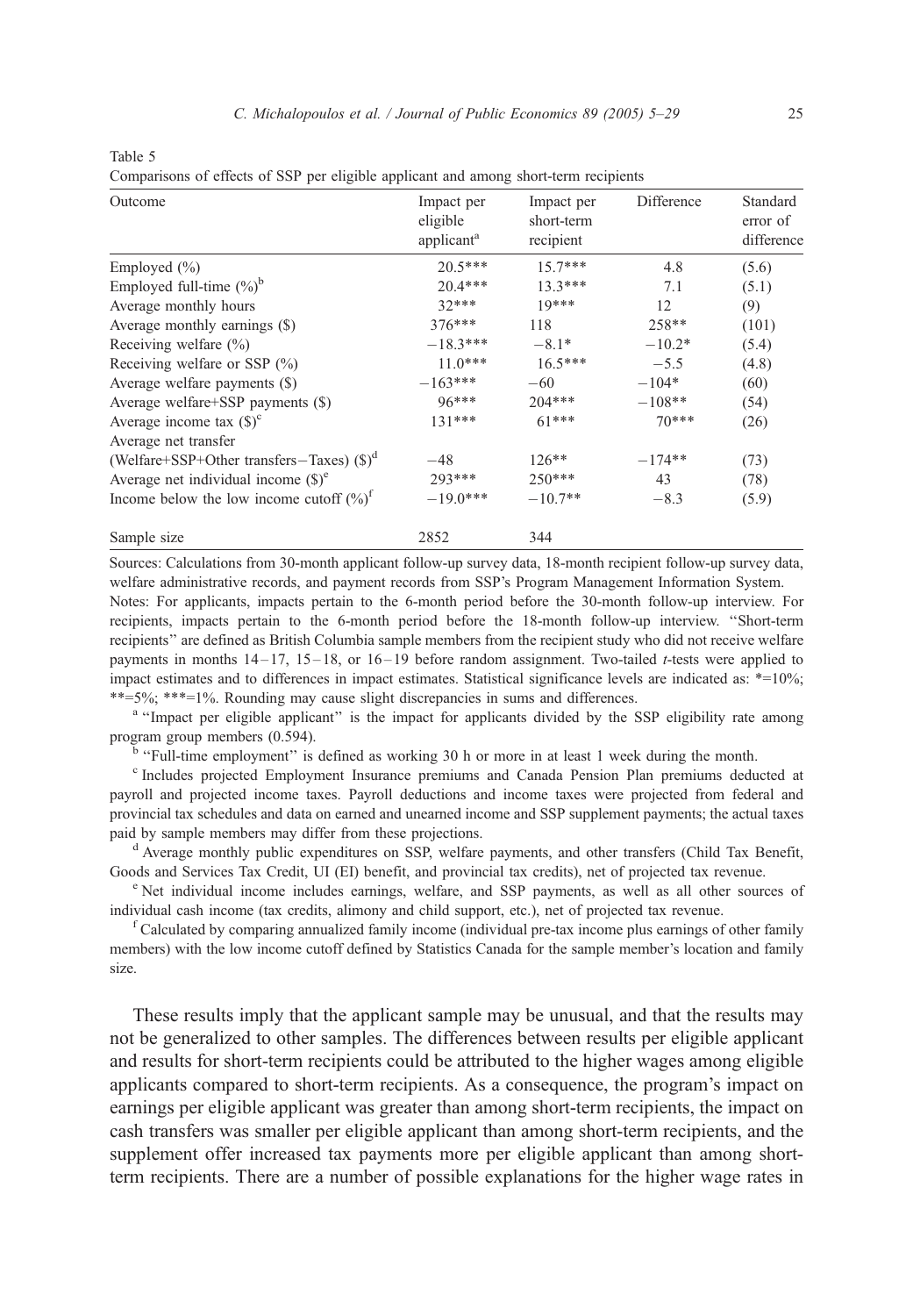the applicant study, including the structure of the program for the two groups and policy changes that occurred in British Columbia during this period.

As discussed earlier, the short-term recipient group entered the SSP study eligible to receive the supplement and had to find full-time work within a year. By contrast, applicants had essentially 2 years to find full-time work—1 year in which they had to remain on welfare and 1 in which they had to begin working full time. The extra year may have allowed applicants to conduct a more effective job search, or may have allowed them to prepare in other ways for work, such as by getting additional education or training.

The small delayed exit effect in the applicant study meant that the applicant study had a group of eligible sample members with no counterpart in the short-term recipient study. Since these people were on the margin between leaving welfare within a year and staying on for an entire year, they were likely to have some advantages over the short-term recipient group, such as having more education or more work experience. This may also partly explain the impacts on relatively high wages in the applicant study.

Policy changes in British Columbia may also have affected the comparison between eligible applicants and short-term recipients because of the timing of the two studies. Applicants were randomly assigned between February 1994 and February 1995. They could therefore initiate supplement receipt between February 1996 and February 1997, and potentially receive the supplement as late as February 2000. The recipient sample, in contrast, was randomly assigned between November 1992 and March 1995, which means they had to initiate supplement receipt before March 1996. Although some could have received the supplement as late as February 1999, people who were randomly assigned at the beginning of the study would have stopped receiving supplements by the end of 1996.

Economic conditions and minimum wage policy in British Columbia changed during this period. The Vancouver area labor market did not undergo huge changes in the mid-1990s, but its economy gradually improved, with unemployment falling from 9.3% in 1993 to 8.1% in 1996. During this same period the minimum wage in British Columbia increased from \$5.50 per hour in January 1993 to \$6.00 in April 1993, \$6.50 in March 1995, and \$7.00 in October 1995. The rise in the minimum wage and the strengthening economy may have been the reason that the extra work generated by SSP in the applicant study tended to be at higher wage rates than the extra work generated among short-term recipients. These higher wages may also explain why the program's impacts on earnings were much greater per eligible applicant than among short-term recipients, and why the program's cost was much less per eligible applicant than among short-term recipients. Although a higher minimum wage may have diminished the impacts of the applicant study by making it harder for people to find work, recent research on the minimum wage in the US and UK has found that the employment effects of relatively modest minimum wage increases are quite small (see, for example, [Card and Krueger,](#page-23-0) 1995).

Provincial welfare policy also changed during this period. In January 1996, sanctions were introduced that prohibited anyone who quit a job without just cause from receiving welfare for 6 months. Thus, program group members who found full-time jobs and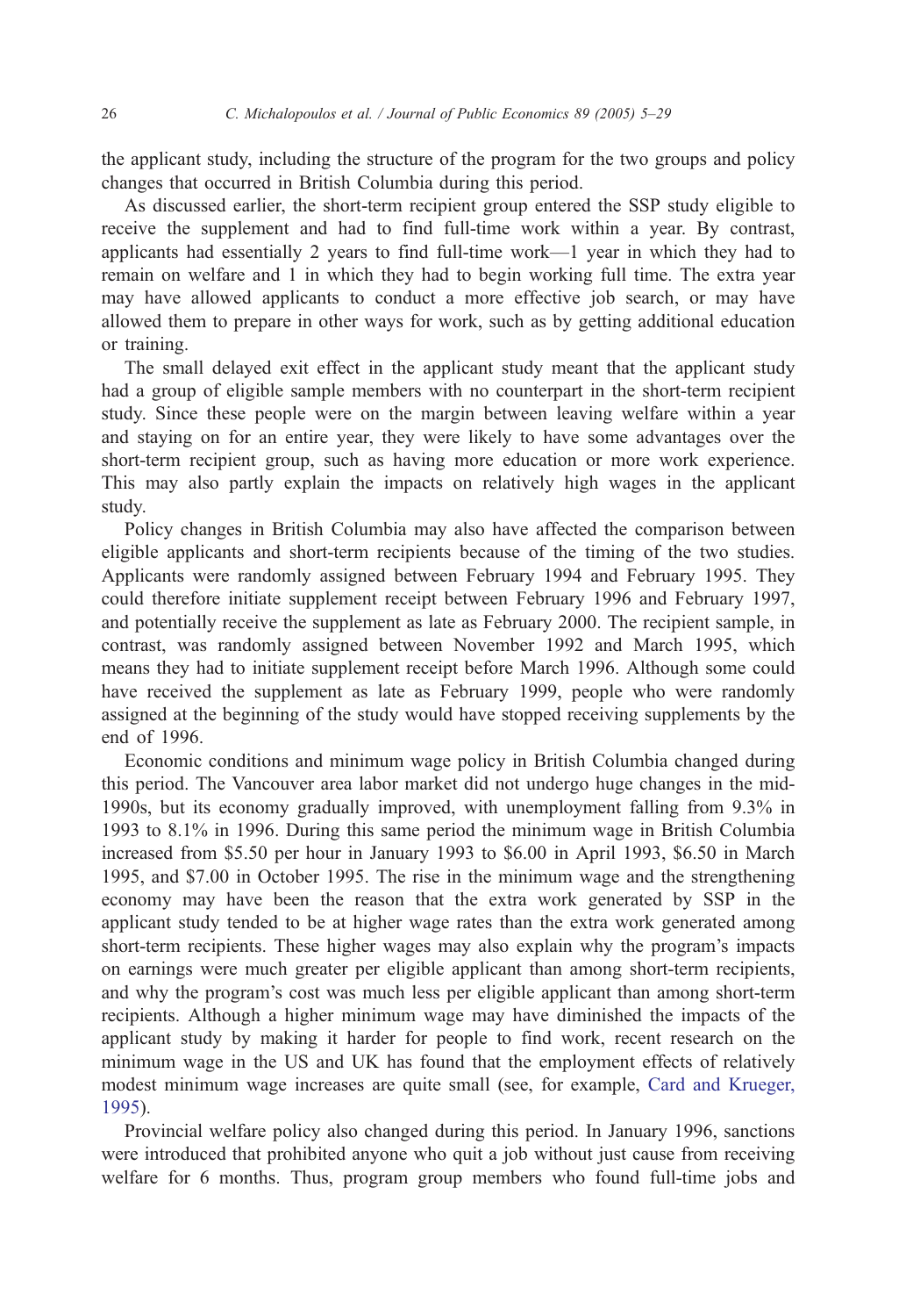initiated supplement payments might not be allowed to return to welfare if they voluntarily left those jobs (contrary to the original design of SSP). Later in 1996, the process of applying for welfare was made considerably harder. For example, applicants were required to make advance appointments and to bring various documents to their appointments, and the issuance of on-the-spot checks was eliminated. These changes would be expected to reinforce the effects of sanctions, potentially decreasing receipt of welfare by supplement takers who quit (or lost) full-time jobs, and providing further encouragement for them to keep their full-time work or find new full-time employment. Since individuals in the applicant study would have qualified for and received the supplement in a later period than individuals in the recipient study, these changes may have had a greater effect for applicants than for recipients.

#### 6. Conclusion

The applicant study of the Self-Sufficiency Project (SSP) tested a generous financial incentive for new welfare recipients in British Columbia. According to the analysis in this paper, SSP had substantial early effects. Despite a small increase in the number of people who extended their length of stay on welfare to become eligible for the program's earnings supplement, the financial incentive provided by the SSP supplement reduced welfare benefits and increased tax payments by enough to keep total public expenditures at about the same level. Furthermore, the increased earnings resulting from increased full-time employment generated a large increase in total family income and a large reduction in poverty levels.

The results are important for several reasons. First, they provide evidence that welfare recipients do respond to financial incentives to work and that some of them might begin to work full time if the incentives are great enough. Nevertheless, most people in the applicant study did not work full time despite the availability of a generous earnings supplement and despite the fact that the economy in British Columbia was relatively strong when the study was conducted. Thus, this level of financial incentives alone is not enough to encourage all welfare recipients to work.

The results are also important because the SSP applicant study appears to have increased household income without costing the government much in extra cash transfer payments. This result may be due in part to the features of the financial incentive offer: people had to stay on welfare a year to become eligible, had to work 30 or more hours per week to receive the earnings supplement, and had to find full-time work within a year. However, the result may also be due to the group of people who were studied. A similar study of longer-term welfare recipients in British Columbia, while also generating sizable increases in full-time employment and earnings, did not pay for itself.

All the results presented in this paper apply to the first two-and-a-half years of the applicant study, when participants were still eligible for supplement payments. After the fifth year of the study, the supplement was no longer available. Although the consequences of this change on individual behavior are yet unknown, it is possible that the impacts will persist as the work experience gained by program group members helps them to continue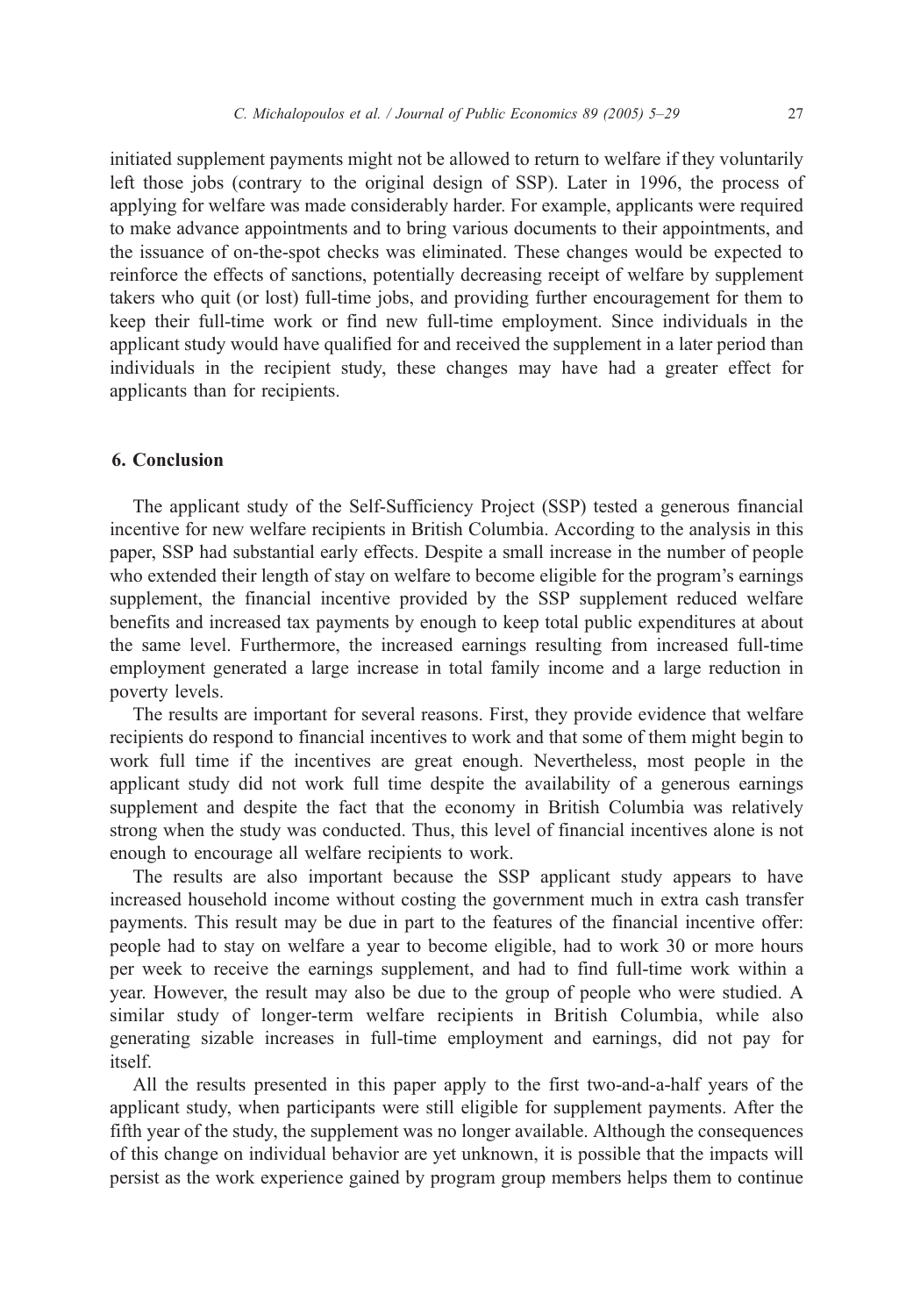<span id="page-23-0"></span>to maintain their economic self-sufficiency. In contrast, the sudden loss in income due to the expiration of the supplement might force many people back on welfare. The impacts on long-run individual behavior and the long-run cost effectiveness of SSP will be the subject of future studies.

### References

- Blank, R., 2001. What causes public assistance caseloads to grow? The Journal of Human Resources 36,  $85 - 118$ .
- Bloom, H., 1984. Accounting for no-shows in experimental evaluation design. Evaluation Review 8, 225 246 (April).
- Bloom, D., Melton, L., Michalopoulos, C., Scrivener, S., Walter, J., 2000. Jobs First: Implementation and Early Impacts of Connecticut's Welfare Reform Initiative. MDRC, New York.
- Card, D., Krueger, A., 1995. Myth and Measurement: The New Economics of the Minimum Wage. Princeton University Press, Princeton, NJ.
- Card, D., Robins, P.K., 1998. Do financial incentives encourage welfare recipients to work? Evidence from a randomized evaluation of the self-sufficiency project. Research in Labor Economics 17, 1-56.
- Card, D., Robins, P.K., Forthcoming. How important are ''entry effects'' in financial incentive programs for welfare recipients? Experimental evidence from the Self-Sufficiency Project. Journal of Econometrics.
- Eissa, N., Hoynes, H.W., 1998. ''The Earned Income Tax Credit and the Labor Supply of Married Couples.'' NBER Working Paper No. W6856. Cambridge: National Bureau of Economic Research.
- Groenevald, L.P., Tuma, N.B., Hannan, M.T., 1980. The effects of negative income tax programs on marital dissolution. Journal of Human Resources 15 (4), 654-674.
- Heckman, J.J., Ichimura, H., Smith, J., Todd, P., 1998. Characterizing selection bias using experimental data. Econometrica 66 (5), 1017-1098.
- Hotz, V.J., Scholz, J.K., 2001. The Earned Income Tax Credit, NBER Working Paper W8078. Cambridge: National Bureau of Economic Research.
- Hum, D., Simpson, W., 1991. Income Maintenance, Work Effort, and the Canadian Mincome Experiment. Minister of Supply and Services Canada, Ottawa.
- Manski, C.F., 1996. Learning about social programs from experiments with random assignment of treatments. Journal of Human Resources 31 (4), 707 – 733.
- Meyer, B.D., 1995. ''Lessons from the U.S. unemployment insurance experiments. Journal of Economic Literature 33  $(1)$ , 91 – 131.
- Meyer, B.D., 1996. What have we learned from the Illinois reemployment bonus experiment? Journal of Labor Economics 14  $(1)$ , 26 – 51.
- Meyer, B.D., Rosenbaum, D.T., 2001. ''Welfare, the Earned Income Tax Credit, and the Labor Supply of Single Mothers". Quarterly Journal of Economics 16 (3), 1063-1114.
- Michalopoulos, C., Berlin, G., 2001. ''Financial work incentives for the working poor. In: Blank, R., Haskins, R. (Eds.), The New World of Welfare Brookings Institution Press, Washington.
- Michalopoulos, C., Robins, P.K., Card, D., 1999. When Financial Incentives Pay for Themselves: Early Findings from the Self-Sufficiency Project's Applicant Study Social Research and Demonstration, Ottawa.
- Michalopoulos, C., Card, D., Gennetian, L.A., Harknett, K., Robins, P.K., 2000. The Self-Sufficiency Project at 36 Months: Effects of a Financial Work Incentive on Employment and Income Social Research and Demonstration, Ottawa.
- Miller, C., Knox, V., Auspos, P., Hunter-Manns, J.A., Orenstein, A., 1997. Making Welfare Work and Work Pay: Implementation and 18-Month Impacts of the Minnesota Family Investment Program. MDRC, New York.
- Ministry of Human Resources, 1997. Welfare and the Labour Market Ministry of [Human Resources, Province of]( http:\\www.mhr.gov.bc.ca\research\archive\97\970fTXT.htm ) British Columbia http://www.mhr.gov.bc.ca/research/archive/97/970fTXT.htm.
- Ministry of Social Development and Economic Security, 2001. BC Benefits Caseload Key Facts and Statistics, February 2001 Ministry of Social Development and Economic Security, Province of British Columbia. http:// www.sdes.gov.bc.ca/research/keyfacts.htm.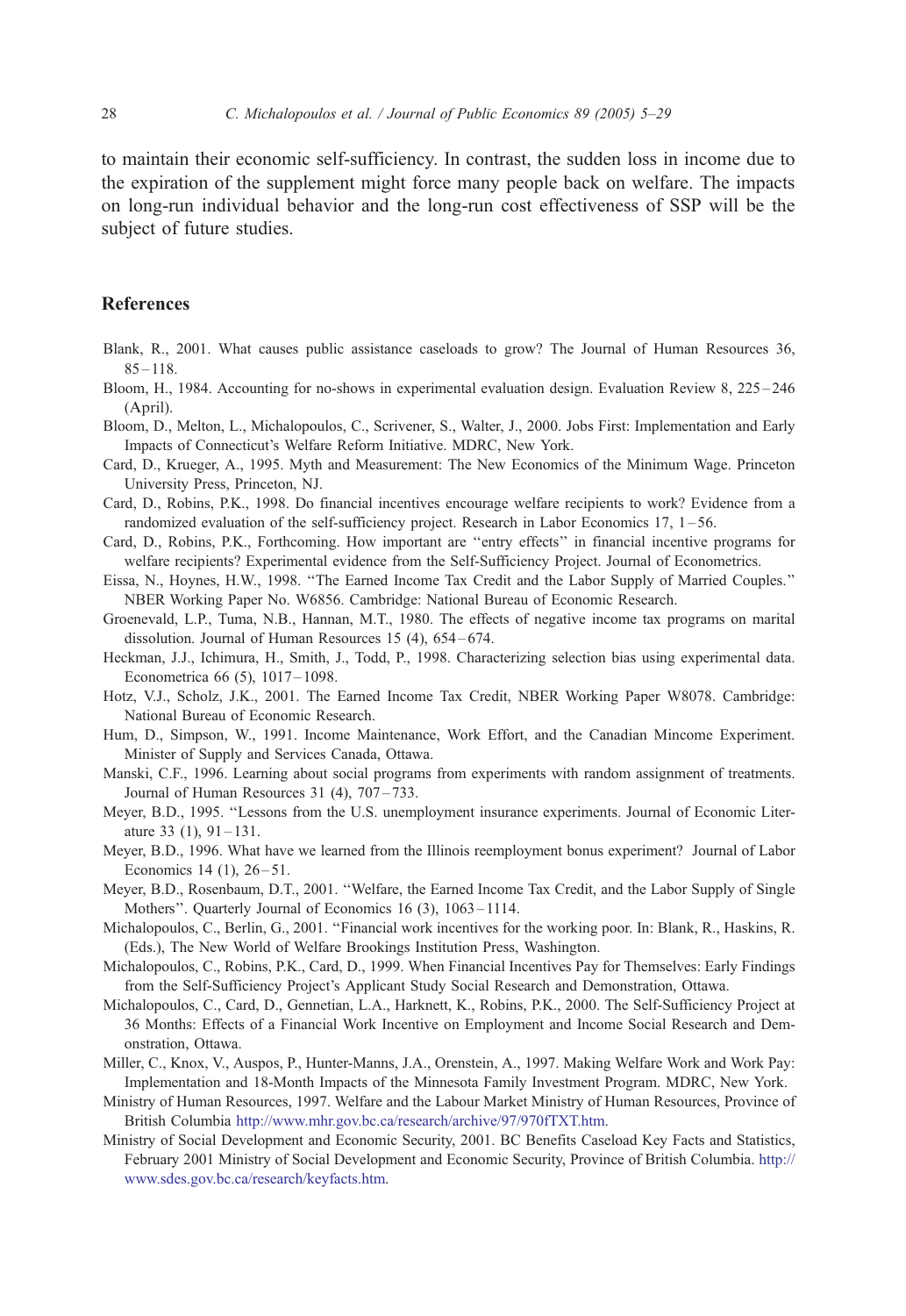- <span id="page-24-0"></span>Moffitt, R., 1992. ''Evaluation methods for program entry effects. In: Manski, C., Garfinkel, I. (Eds.), Evaluating Welfare and Training Programs Harvard Univ. Press, Cambridge, MA.
- Moffitt, R., 1996. The effect of employment and training programs on entry and exit from the welfare caseload. Journal of Policy Analysis and Management 15, 32 – 50.
- Robins, P.K., 1985. A comparison of the labor supply findings from the four negative income tax experiments. Journal of Human Resources 20, 567 – 582.
- Rosenbaum, P.R., Rubin, D.B., 1983. The central role of the propensity score in observational studies for causal effects. Biometrika 709 (1), 41-55.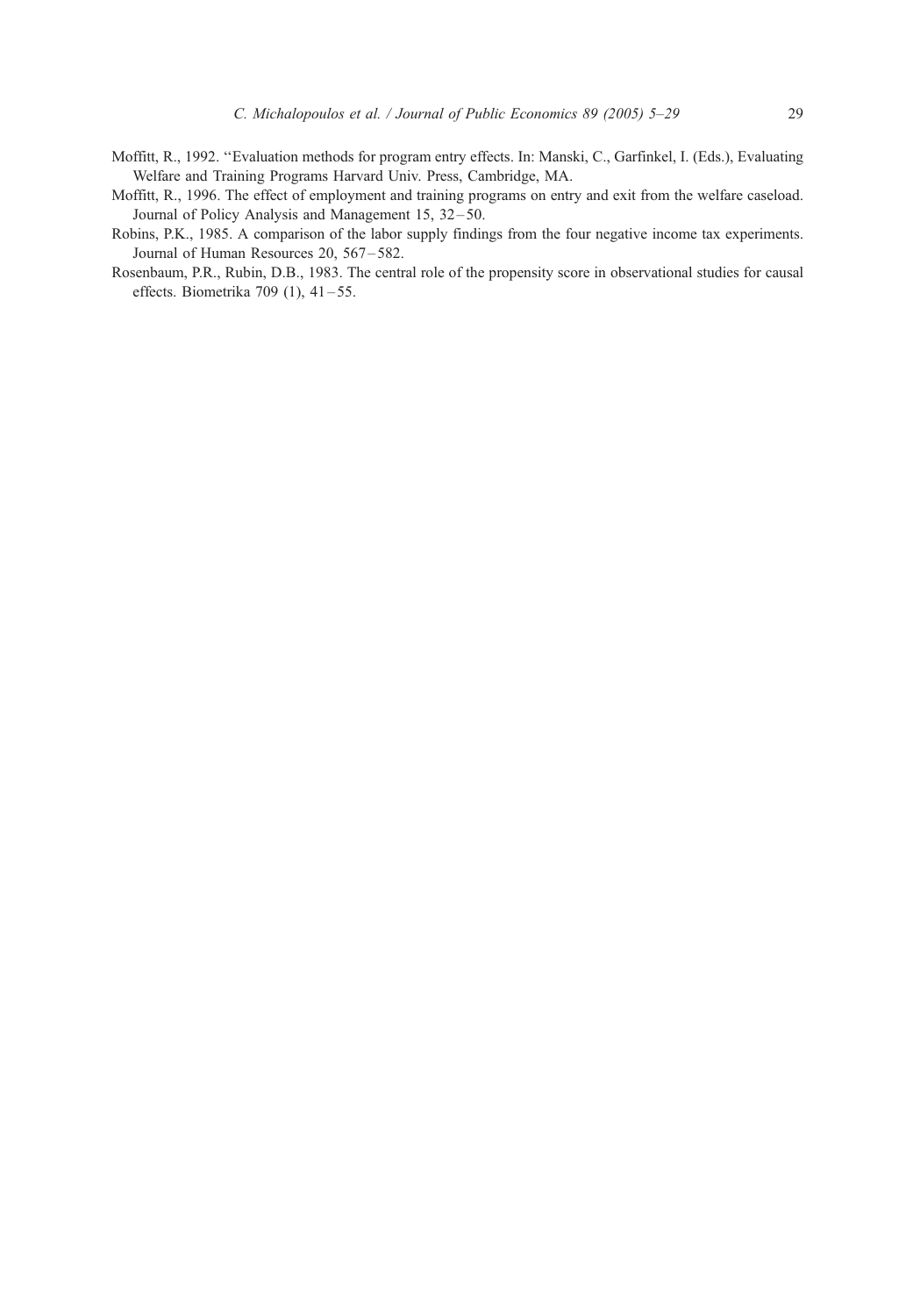# ARE TWO CARROTS BETTER THAN ONE? THE EFFECTS OF ADDING EMPLOYMENT SERVICES TO FINANCIAL INCENTIVE PROGRAMS FOR WELFARE RECIPIENTS

### PHILIP K. ROBINS, CHARLES MICHALOPOULOS, and KELLY FOLEY\*

The Self-Sufficiency Project (SSP) was a social experiment conducted in two Canadian provinces during the 1990s that tested a generous financial incentive program for welfare recipients. A little-known subsidiary experiment, called SSP Plus, had a three-way design that tested the incremental effect of adding employment services to the generous financial incentive program. Employment services are viewed by many welfare analysts as an important component of an overall strategy for helping welfare recipients escape poverty and achieve stable employment. This paper presents the results of the SSP Plus experiment. Adding employment services encouraged more people to take up the earnings supplement, and it appeared to have long-term effects on full-time employment and welfare receipt. This might be because the services improved the jobs people obtained. Compared to program participants who lacked the added services, SSP Plus members had higher earnings and wage rates, and also appear to have held more sustainable jobs.

n recent years, policy-makers have been using financial incentives to encourage In recent years, policy-makers have been<br>using financial incentives to encourage<br>low-income individuals to work and become economically self-sufficient. In the United States, the largest financial incentive program is the Earned Income Tax Credit, which provided an earnings subsidy of up to about \$4,000 per year to nearly 20 million low-income individuals who worked in 2000 (Hotz and Scholz 2003). Other countries also use financial incentives to encourage low-income

individuals to work (for a discussion of European programs, see Ochel 2001).

Programs targeted to low-income families on welfare also provide financial incentives in addition to other provisions aimed at encouraging work, generally in the form of "earnings disregards" that allow recipients to keep part of their welfare check when they work (Robins and Michalopoulos 2001). The distinguishing feature of financial incentive programs is that they represent the "carrot"

*Industrial and Labor Relations Review,* Vol. 61, No. 3 (April 2008). © by Cornell University. 0019-7939/00/6103 \$01.00

<sup>\*</sup>Philip K. Robins, the corresponding author, is Professor of Economics, University of Miami; Charles Michalopoulos is Senior Fellow at MDRC; and Kelly Foley is Ph.D. Candidate, Department of Economics, University of British Columbia. The research reported in this paper was performed under the sponsorship and support of Human Resources Development Canada. The authors thank John Greenwood of the Social Research and Demonstration Corporation and Gordon Berlin of MDRC for their continued encouragement and support.

The Self-Sufficiency Project was a social experiment funded by the Canadian federal government. The authors are bound by contract not to distribute the SSP data to other individuals. The data are currently the property of Statistics Canada, which is in the process of determining policies regarding availability of these data to other researchers. The authors will make available the programs used to generate final results. For further elaboration on SSP data issues, contact Douglas Tattrie at the Social Research and Demonstration Corporation (SRDC) at dtattrie@srdc.org.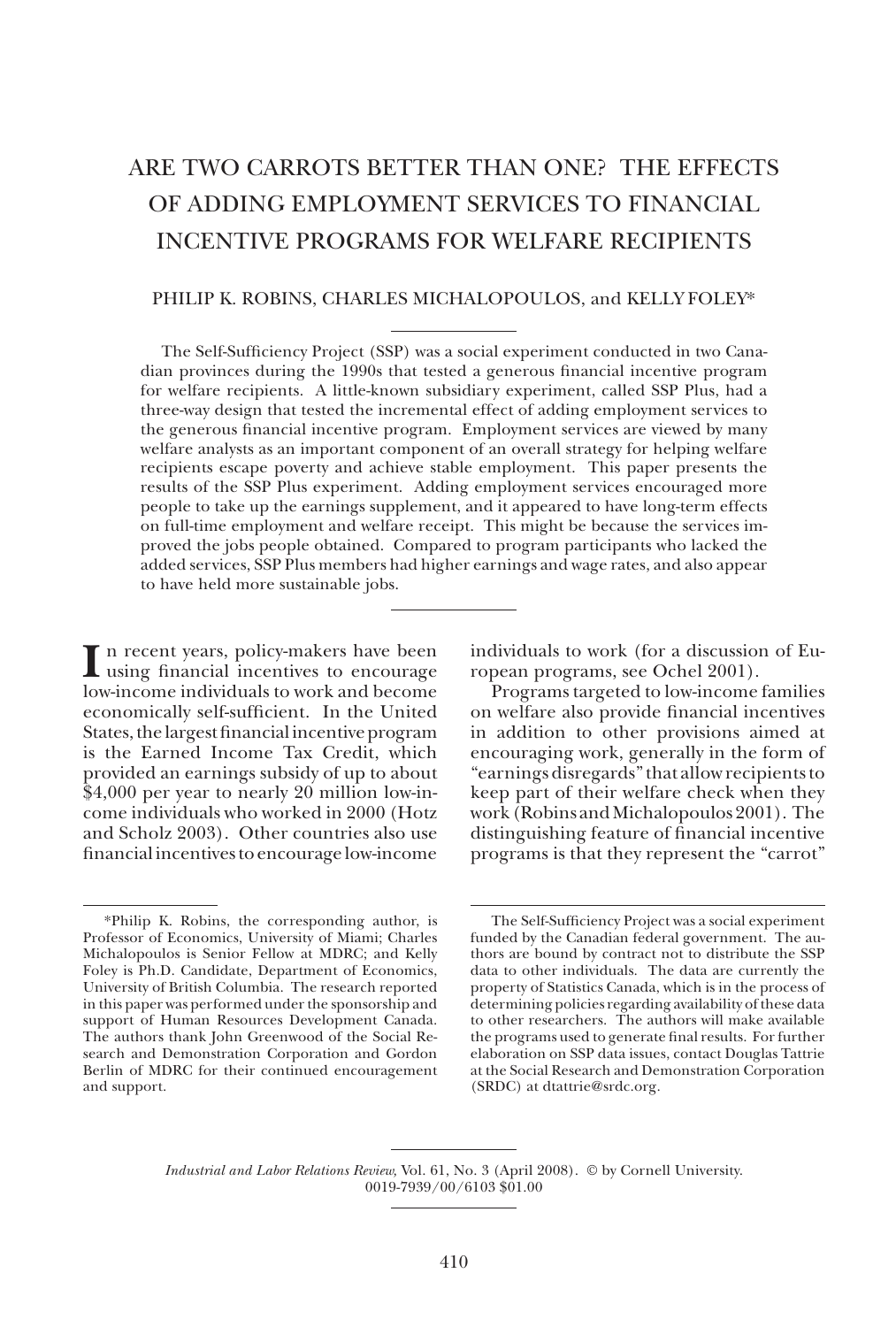approach to encouraging work (sometimes termed "making work pay"), in contrast to the "stick" approach, which conditions benefit receipt on fulfilling work obligations.

Perhaps the most dramatic test of financial incentives for low-income families in the past two decades is the Self-Sufficiency Project, or SSP. SSP offered a generous monthly earnings supplement for up to three years to single-parent families in British Columbia and New Brunswick, Canada, who had been on Income Assistance (IA, or welfare) for at least a year. The supplement was equal to one-half of the difference between a "target" earnings level (initially \$37,000 in British Columbia and \$30,000 in New Brunswick, in Canadian dollars) and an individual's earnings. To qualify for the earnings supplement, single parents had to leave IA, work full time (defined as working an average of at least 30 hours a week in a month), and take up the supplement within a year of when it was first offered. Because the income individuals could receive if they worked full time was much larger under SSP than under IA, the program provided a strong financial incentive to leave welfare and work full time.

SSP was studied by randomly assigning IA recipients either to a group receiving the incentive offer or to a control group. Results from the experiment indicate that SSP's financial incentive offer more than doubled full-time employment during its peak years. Results from this experiment have been reported in Card and Robins (1998), Michalopoulos, Robins, and Card (2005), Card and Robins (2005), and Card and Hyslop (2005). The final reports covering the entire follow-up period of SSP are Michalopoulos et al. (2002) and Ford et al. (2003).

While SSP had large effects on full-time employment during its peak years, these effects gradually disappeared toward the end of the program period. The absence of long-term effects has been attributed to two factors. First, in order to qualify for the supplement, program group members tended to take low-wage jobs that were inherently unstable. Second, the jobs exhibited no wage growth (see Michalopoulos et al. 2002), so that when the supplement period ended, program group members were no different

from members of the control group in their earnings potential and hence exhibited similar employment behavior. Apparently, the added work experience obtained during the program period did not translate into higher wages and greater long-term employment for program group members.

The designers of SSP recognized that welfare recipients with prolonged spells of dependence on IA might face formidable barriers to finding and sustaining full-time employment. While a generous income supplement might help overcome many of these barriers, additional resources might be necessary to successfully encourage and sustain work effort. This notion was confirmed during the early stage of the SSP evaluation, when 43% of those who did not initiate supplement payments cited the inability to find a full-time job as their primary reason for not taking up the supplement offer (Lin et al. 1998). Therefore, the designers of SSP decided to test a variant of SSP called SSP Plus in which job-search and other related employment services were made available to a smaller number of program group members in New Brunswick. These employment services were in addition to any that were generally available to the control group through the community or other public agencies.

To study whether SSP Plus services would enhance the effects of the financial incentive, from November 1994 through March 1995, 892 single parents who were receiving IA and who had received IA for at least 11 of the prior 12 months in New Brunswick were randomly assigned in approximately equal numbers to three groups: (1) an SSP Regular group that was offered the SSP earnings supplement (296 families), (2) an SSP Plus group that was offered the earnings supplement plus voluntary employment services (293 families), and (3) a control group that was offered neither (303 families). The comparison of outcomes between the SSP Plus and SSP Regular groups provides an estimate of the incremental effect of the employment services. Although the design did not enable the identification of the effect of employment services without financial incentives, a great deal is known about the effects of employment services alone from dozens of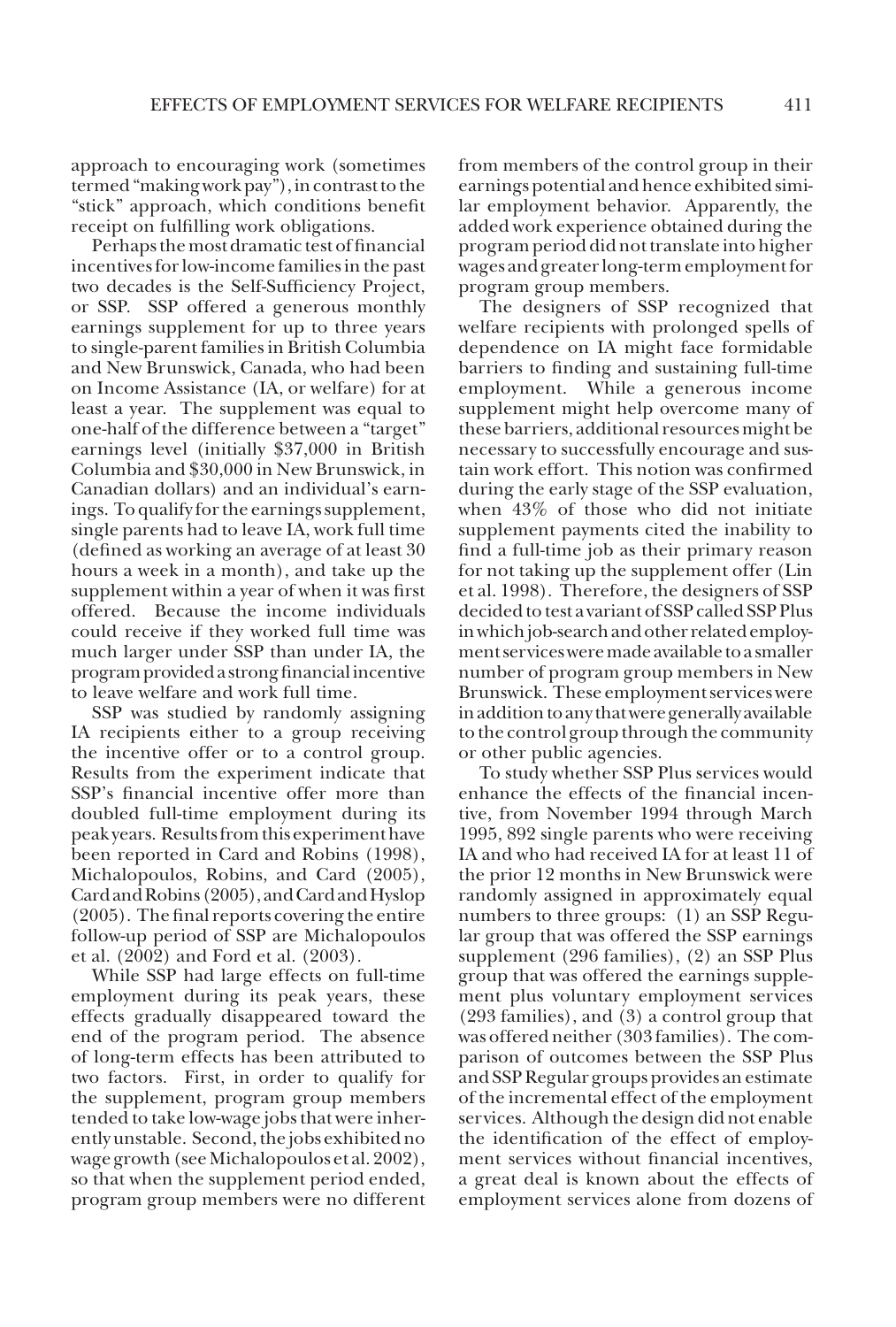random assignment studies conducted over the past two decades. For example, Bloom and Michalopoulos (2001) discussed more than a dozen random assignment studies of mandatory welfare-to-work programs, and Bloom et al. (2005) discussed attempts to use services to encourage employment retention and advancement.

Previous academic publications on SSP have focused on results of the main SSP experiment rather than SSP Plus (although Zabel, Schwartz, and Donald [2006] presented results from SSP Plus that do not rely on the randomized design). In this paper, we present the results of the SSP Plus experiment. We report participation findings and examine the effects of SSP Plus on several outcomes, including full-time employment, earnings, and welfare receipt. We discuss the timing, as well as the level of the effects. We also examine the effects on family income and poverty. Our focus is on the incremental effects of SSP Plus (relative to the effects of the SSP Regular program).

#### **Data**

Data for the SSP evaluation were obtained from a baseline survey, three follow-up surveys conducted approximately 18, 36, and 54 months after the baseline survey, and administrative welfare and SSP program data. This paper analyzes data covering the full 54-month follow-up period of the SSP Plus experiment and uses the sample that completed the 54-month survey. Because of modest sample attrition in survey responses, the data do not include all families for the full 54 months. About 86% of the baseline sample, or 765 members, completed the 54 month interview. Of those, 256 were in the SSP Plus group, 258 were in the SSP Regular group, and 251 were in the control group.1

The surveys collected detailed information on a wide variety of economic and demographic characteristics of the families. Employment and earnings histories are available for the entire 54-month period. Income Assistance histories are available for an additional year.

To help gauge the effects of SSP Plus, detailed information was collected on participation in employment services for both program groups (SSP Plus and SSP Regular) and for the control group. SSP Plus provided a specific set of services that was intended to surpass those available in the community. These included an employment plan, a résumé service, a job club, job coaching, job leads, a self-esteem workshop, and other workshops covering specific employment-related issues such as job loss or job upgrading (for further details, see Quets et al. 1999). It is important to note that SSP Plus program group members were not required to use these services. Rather, they were encouraged by program staff to use them as a benefit in addition to the financial supplement. Unlike the supplement, which could only be received if program group members worked full time within one year of random assignment, SSP Plus program group members were eligible for the services immediately following random assignment. If SSP Plus group members did not take up the supplement, they could continue to receive services for up to one year.

The added services component in SSP Plus was designed to stimulate greater program take-up and full-time employment than would occur with just the financial supplement alone. It was also hoped that the added services would lead to more sustainable jobs and would help people find new jobs if they became unemployed.

#### **Service and Supplement Receipt**

SSP program staff actively encouraged the use of the services provided by SSP Plus. Despite the voluntary nature of the services option, virtually all SSP Plus program group

<sup>1</sup> Appendix A of Michalopoulos et al. (2003) compared effects on IA receipt and SSP supplement receipt taken from administrative records for the full sample and survey respondents for the full SSP program group and the control group. Differences in effects between survey respondents and non-respondents were not statistically significant. Likewise, differences in baseline characteristics between the two groups were generally small. A similar analysis of the potential bias from

survey non-response was not conducted for the SSP Plus sample.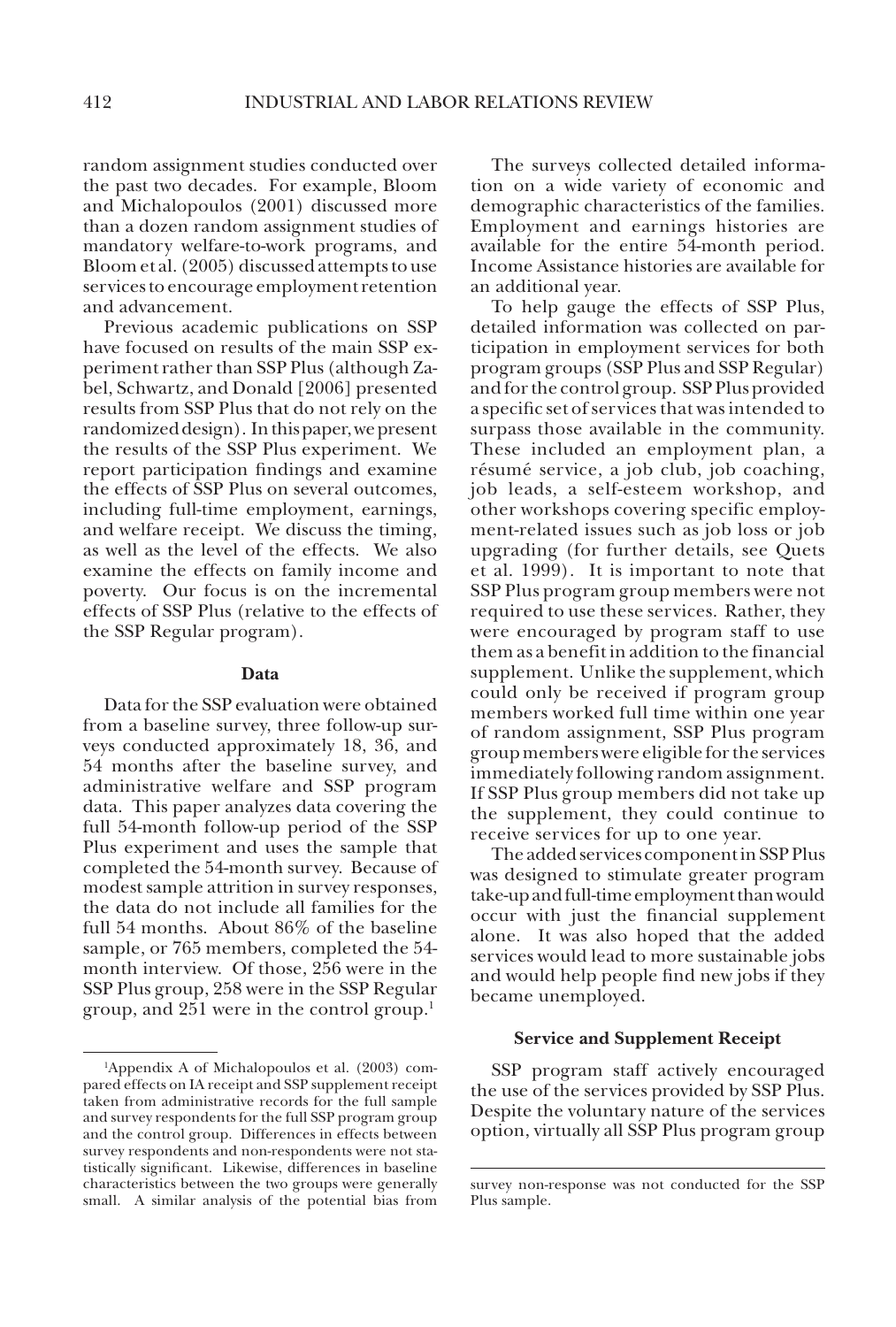|                                                                                                 |                                     | <b>Outcome</b> Levels           |                  | SSP Plus vs.<br>Regular SSP                        |                          |
|-------------------------------------------------------------------------------------------------|-------------------------------------|---------------------------------|------------------|----------------------------------------------------|--------------------------|
| Outcome                                                                                         | <b>SSP</b> Plus<br>Program<br>Group | SSP Regular<br>Program<br>Group | Control<br>Group | Incremental<br><i>Effect of</i><br><b>SSP Plus</b> | <i>Standard</i><br>Error |
| Ever Since Random Assignment $(\%)$                                                             |                                     |                                 |                  |                                                    |                          |
| <b>Received Services</b>                                                                        |                                     |                                 |                  |                                                    |                          |
| Took Part in Job-Search Program Such as Job<br>Club or Job-Search Workshop                      | 50.9                                | 37.8                            | 35.0             | $13.1***$                                          | (4.3)                    |
| Took Part in Life-Skills Program Such as Money<br>Management or Parenting                       | 12.4                                | 12.0                            | 11.7             | 0.3                                                | (2.9)                    |
| Received Counseling for Personal Problems                                                       | 37.0                                | 39.4                            | 36.5             | $-2.4$                                             | (4.4)                    |
| Participated in Work-Related Training or<br>Education                                           | 23.5                                | 25.6                            | 25.0             | $-2.1$                                             | (3.7)                    |
| Participated in NB Works                                                                        | 9.6                                 | 10.7                            | 9.9              | $-1.1$                                             | (2.7)                    |
| Took Courses toward Completion of High School<br>Diploma, College Diploma, or University Degree | 22.7                                | 20.9                            | 23.4             | 1.8                                                | (3.6)                    |
| <b>Received Supplement</b>                                                                      |                                     |                                 |                  |                                                    |                          |
| Received at Least One Supplement Payment                                                        | 53.1                                | 36.8                            | 0.0              | $16.3***$                                          | (3.6)                    |

*Table 1.* Service and Supplement Receipt and the Incremental Effect of SSP Plus.

*Note:* Two-tailed t-tests were applied to differences between the outcomes for the program and control groups.

\*Statistically significant at the .10 level; \*\*at the .05 level; \*\*\*at the .01 level.

members completed an employment plan and more than half used the résumé service, received job coaching, and received job leads. About a quarter of the SSP Plus program group attended a job club (Quets et al. 1999; Lei and Michalopoulos 2001). Services were available both before and after full-time jobs and supplement take-up were obtained. For example, employment plans, résumé services, and job clubs were used more frequently before supplement take-up, while job coaching and job leads were used more frequently after supplement take-up.

An important consideration in assessing the added effects of the services in SSP Plus is whether SSP Plus program group members actually received greater services than SSP Regular program group members (and control group members). As shown in Table 1, over half of SSP Plus program group members received some type of job-search service (job clubs or job-search workshops), which is 13.1 percentage points higher than the rate of use of these services by SSP Regular program group members and is statistically

significant.<sup>2</sup> There were no statistically significant differences between the two groups in the use of other services, such as life skills management, counseling for personal problems, work-related training or education, the New Brunswick Works program, or general education. Thus, it appears that the bulk of the additional service participation by SSP

<sup>2</sup> All effects reported in this paper are regression-adjusted for 16 baseline characteristics. That is, estimates of SSP Regular and SSP Plus are the estimated coefficients that include indicators of membership in one of the two program groups and a series of baseline characteristics. Estimates of the added effects of SSP Plus services are the difference in the coefficients on the program group indicators. Baseline characteristics included in the regressions are monthly earnings and IA payments in the year before random assignment, age and age squared, and dummy variables for being female, having less than a high school education, working at baseline, responding affirmatively to a survey question about liking to go to work, expecting to be married in a year, and expecting to be working in a year. Dummy variables for missing covariates were also included in the regressions. Adjusting for the effects of covariates increases the precision of the estimated effects and controls for any differences in observable characteristics that may have occurred between groups prior to random assignment.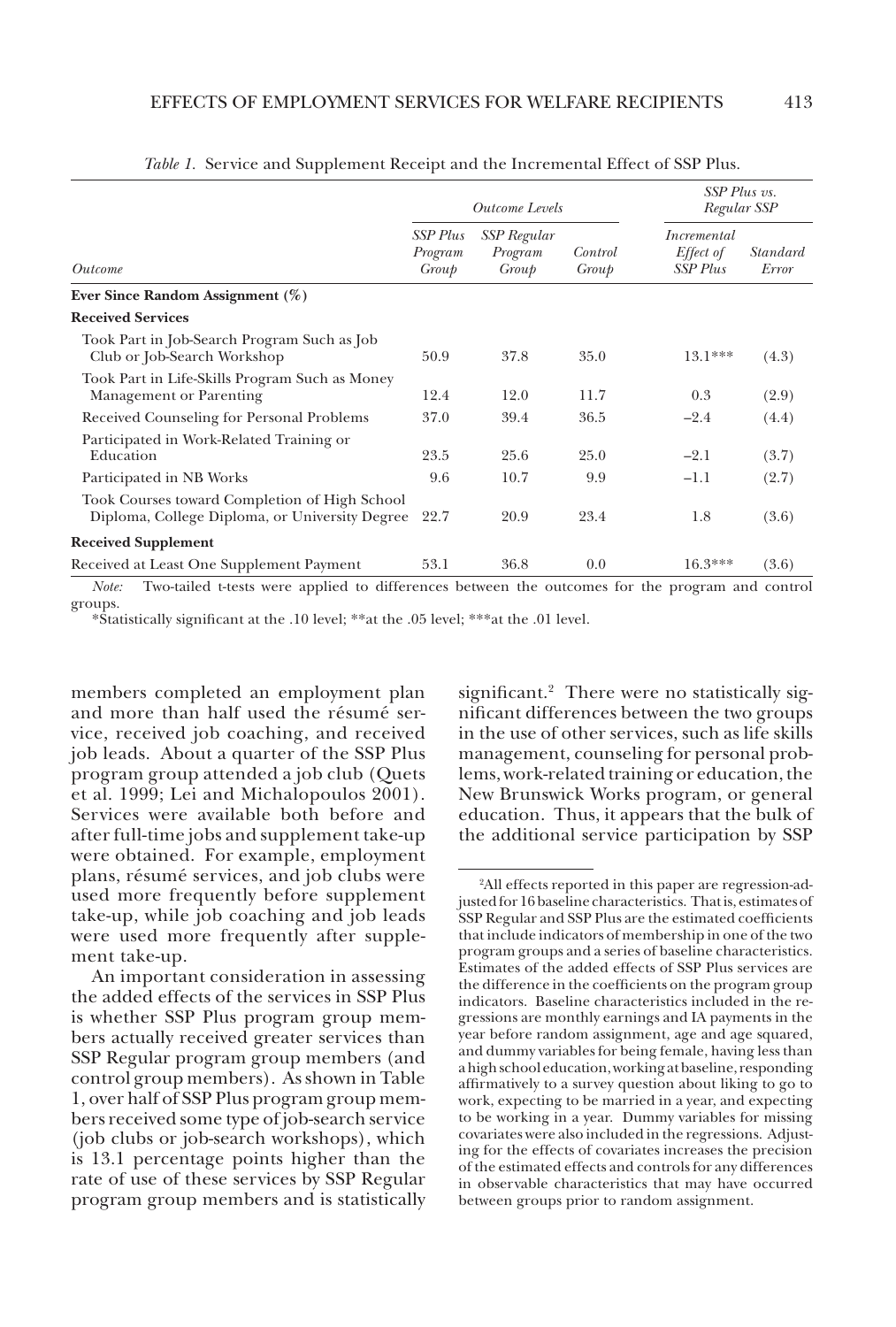

*Figure 1.* Receipt of Supplement by SSP Plus and Regular SSP Program Group Members and the Incremental Effect of SSP Plus.

Plus program group members was focused on finding jobs and not on enhancing human capital through increased education and training.

As Table 1 indicates, the higher level of job-search activities in the SSP Plus program group was accompanied by an increase in program take-up of similar magnitude. More than half of the SSP Plus program group received at least one supplement payment, compared to just over a third of SSP Regular program group members.

Figure 1 shows the percentage of SSP Plus and Regular program group members who received the supplement in each month after random assignment. The monthly supplement receipt rates are always lower than the take-up rates reported in Table 1 because there was movement into and out of jobs over time (during the months between jobs, takers did not receive a supplement). Initially, for both Plus and Regular program group members, supplement receipt rose as more and more individuals established eligibility. Supplement receipt peaked at the end of the

one-year take-up period and then remained fairly constant for both groups for about two years. After that, supplement receipt fell as the three-year period of eligibility ended for an increasing number of individuals. The point of main relevance to this paper is that in almost every month, supplement receipt was statistically significantly higher among SSP Plus program group members than among SSP Regular program group members. Over time, there was a slight upward drift in the effect on supplement receipt, averaging about 2 percentage points in the first year, 5 percentage points in the next two years, and 7 percentage points in the final year.

### **Effects**

### **Cumulative Effects**

Although the analysis has established that program take-up was higher among SSP Plus program group members, it remains to be seen whether the higher take-up reduced welfare receipt and translated into greater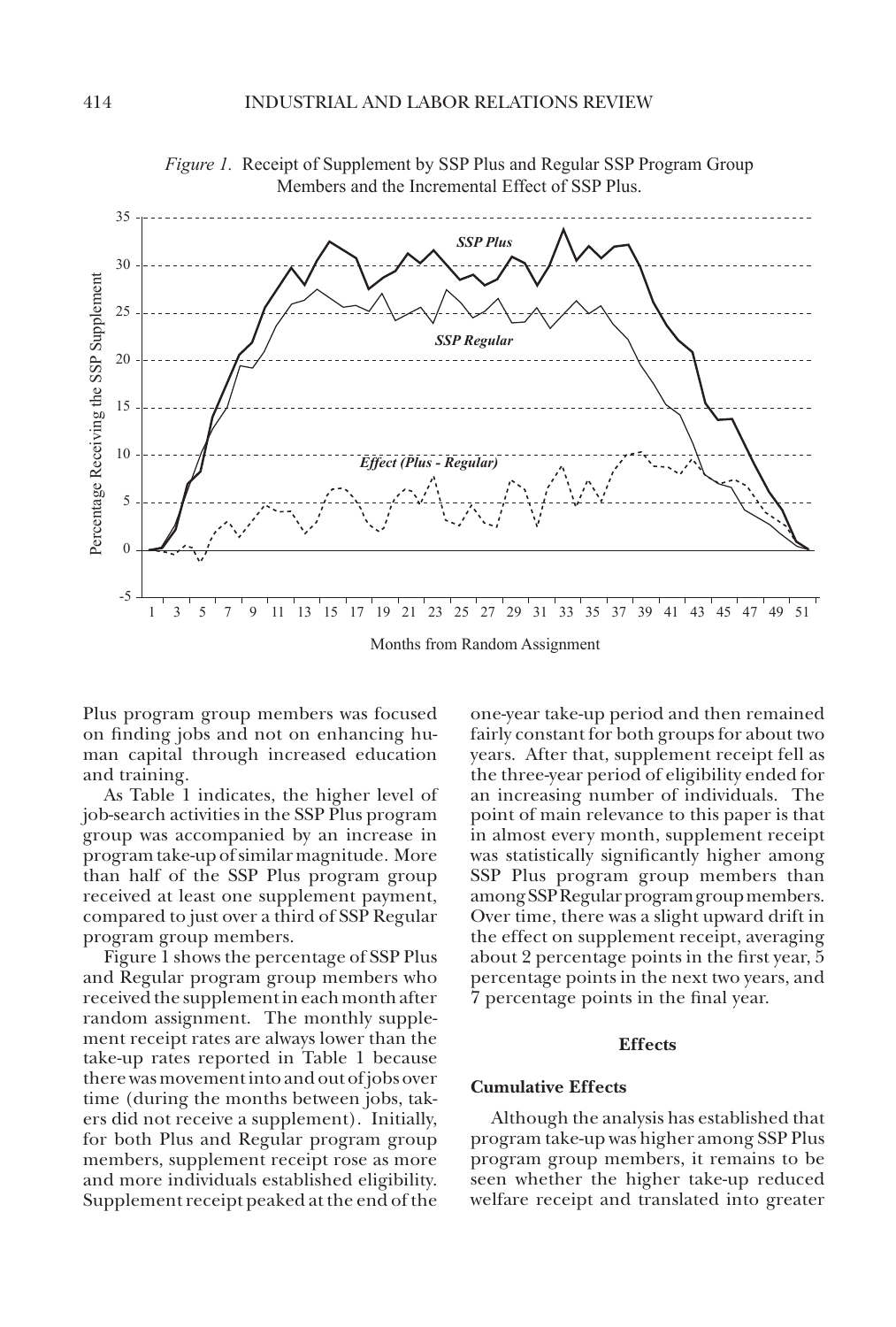| Independent Variable          | Control<br>Group<br>Mean | <i>Effect of</i><br><i>SSP</i><br>Regular | <i>Standard</i><br>Error | Incremental<br><i>Effect of</i><br><b>SSP</b> Plus | <i>Standard</i><br>Error |
|-------------------------------|--------------------------|-------------------------------------------|--------------------------|----------------------------------------------------|--------------------------|
| Number of Months of Full-Time |                          |                                           |                          |                                                    |                          |
| Employment                    | 10.1                     | $6.1***$                                  | 1.3                      | 1.3                                                | 1.3                      |
| Earnings (Canadian \$)        | 14.821                   | $3.628**$                                 | 1,610                    | $3,206**$                                          | 1,615                    |
| Number of Months Receiving    |                          |                                           |                          |                                                    |                          |
| Income Assistance             | 38.0                     | $-5.5***$                                 | 1.4                      | $-9.7*$                                            | 1.4                      |

*Table 2.* Control Group Means, Cumulative Effects of SSP Regular, and Incremental Effects of SSP Plus on Employment, Earnings, and Income Assistance, Months 1 to 52.

*Notes:* Effects of SSP Regular are relative to the control group. Incremental effects of SSP Plus are relative to SSP Regular.

\*Statistically significant at the .10 level; \*\*at the .05 level; \*\*\*at the .01 level.

full-time employment. One way to assess the overall effect of SSP Plus is to examine cumulative effects on employment, earnings, and IA. These are shown in Table 2 for the entire period covered by the follow-up surveys (months 1 to 52).

The financial incentive (represented by the cumulative outcomes of the SSP Regular program when compared to the control group) clearly increased employment and earnings and reduced IA receipt. On average, the supplement alone induced program group members to work more than six additional months of full-time employment during this period, when compared to the control group (a 60% difference). Program group members also had \$3,628 higher earnings (a 24% difference) and 5+ months' less Income Assistance receipt (a 14% difference) than control group members. For program group members who were also offered additional services, full-time employment was not statistically significantly higher than for members of the SSP Regular program group, but earnings were \$3,206 (17%) higher, and IA receipt was almost three months (8%) lower.

### **Effects over Time**

Although, as Table 2 demonstrated, the addition of SSP Plus services led to higher earnings and reduced IA receipt over the entire 54-month period following random assignment, such cumulative measures can mask substantial variation within the follow-up. The next question we address is whether and how these effects varied over

time. Naturally, effects are expected to be largest during the three years that individuals are eligible for SSP supplement payments. But if the earnings supplement offer or the additional services have potential for longerterm effects, the effects must persist past this three-year period.

Results presented earlier for SSP supplement receipt show that the effects of both the earnings supplement and the added services were greatest near the end of the first year of the program and diminished thereafter. One might expect the effect on full-time employment to follow a similar pattern. As Figure 2 shows, the full-time employment rate increased over time for all three groups, from below 10% to over 30%. In contrast to the statistically significant incremental effect of services on supplement receipt, SSP Plus had close to a zero incremental effect on the full-time employment rate throughout the first 36 months that was almost never statistically significant. But after month 36, the incremental effect of SSP Plus on full-time employment became statistically significant in most months, averaging close to 7 percentage points from months 36 to 52.

What can explain the lack of an incremental effect on full-time employment in the first three years when there was a statistically significant differential effect on supplement receipt? One possibility is that some members of the SSP Plus program group were induced by the availability of the services to take up the supplement offer but then quickly stopped working full time. Possibly they went to work to secure access to the supplement in later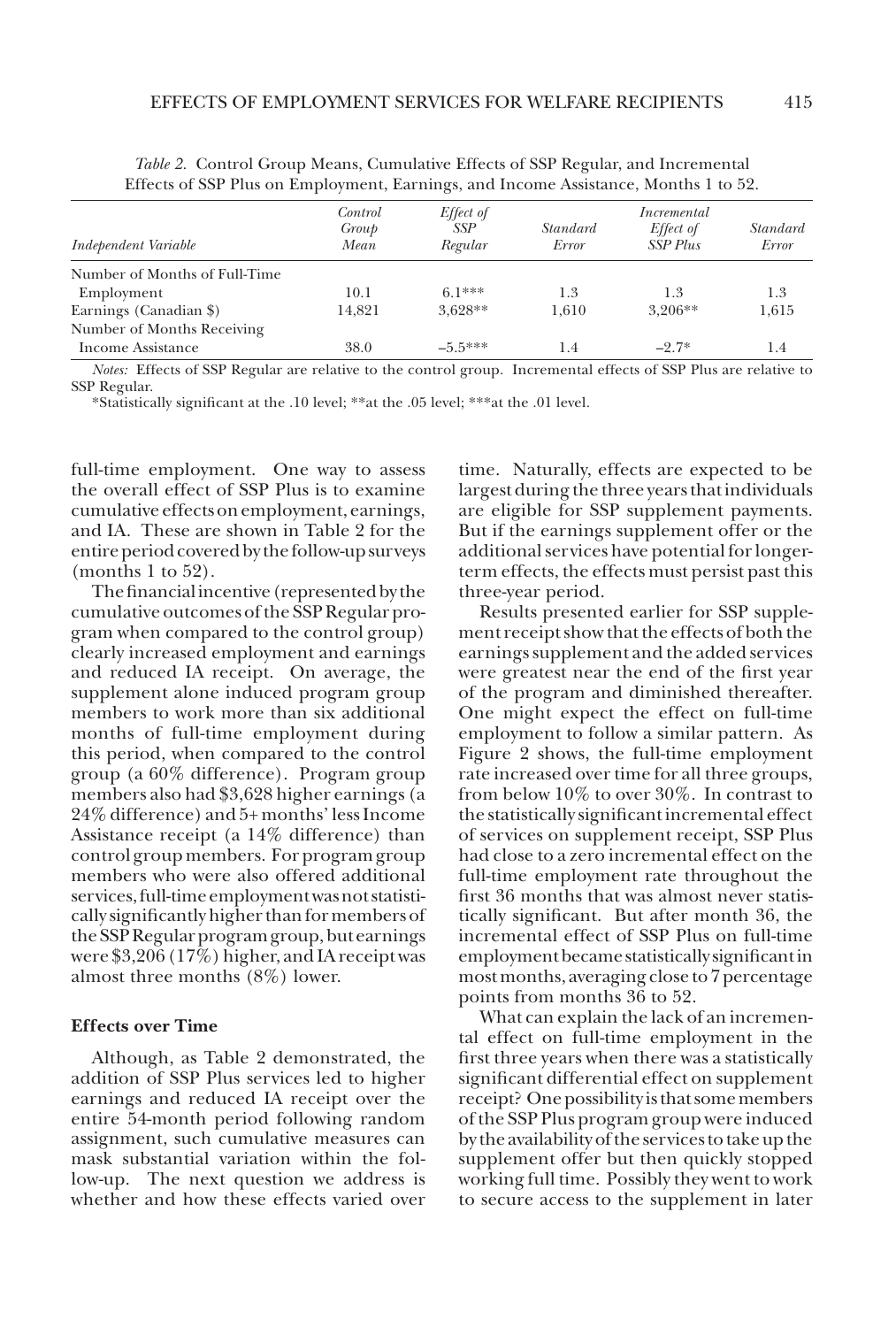

*Figure 2.* Full-Time Employment Rates and the Incremental Effect of SSP Plus.

months and then either voluntarily left those jobs to pursue other opportunities or were laid off or fired from those jobs because they were not really job-ready when they initially took up the supplement. In either case, the SSP Plus services might have helped these individuals regain full-time employment later on.

To investigate the possibility that initial full-time employment was short-lived for some SSP Plus members, in Figure 3 we show the percentage of the SSP Plus and Regular SSP participants who ever took up the supplement and worked full time, by month. To maintain the advantages of random assignment, the proportions are expressed as a percentage of all sample members, not just of those who took up the supplement. For example, in month 20, just under 30% of the Regular SSP sample both took up the supplement and were working full time. For both the SSP Plus and Regular groups, the percentage increased during the first year as individuals began leaving IA for full-time work. The higher take-up rate among the SSP Plus group is shown by the higher proportion

of that group that took up the supplement and worked full time near the end of the first year and first part of the second year. In the middle of the second year, however, rates for the two groups converged. This is consistent with takers quitting or losing their full-time jobs. The idea that SSP Plus takers were more likely to leave employment quickly is supported by the fact that more than half of supplement takers in the SSP Plus group initially stayed employed full time for eight months or less, compared with only 35% for regular SSP supplement takers (results not shown in the figure or tables). After the middle of the second year, the two lines diverge again. In fact, the steady full-time employment rate among SSP Plus takers is quite remarkable and might be a testament to the effectiveness of the post-employment services in helping people keep their jobs or find new jobs. By contrast, takers in the Regular SSP group gradually stopped working full time, and this trend became particularly strong when individuals began losing eligibility for the supplement in month 36.

As noted above, one possible explanation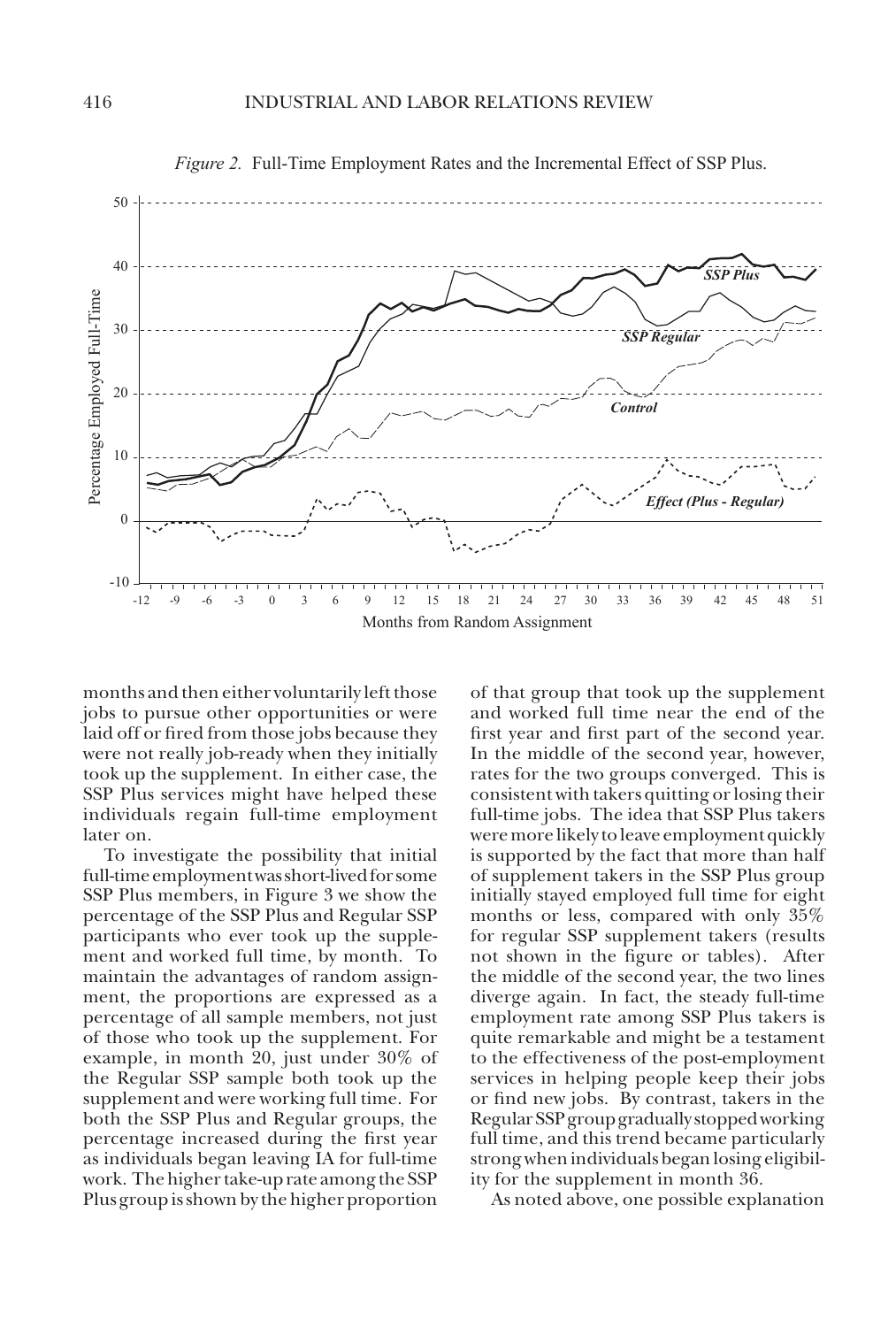

*Figure 3.* Percentage Who Took up the Supplement and Worked Full-Time.

for short-lived employment spells among SSP Plus supplement takers is that SSP Plus services encouraged some people to work who were not yet job-ready. While it is impossible to determine directly whether SSP Plus "dug deeper" in this way, as noted by Michalopoulos et al. (2000), it is possible to infer the characteristics of the people who took up the supplement offer because of SSP Plus services by making use of a feature of the random assignment experiment: the characteristics of members of the SSP Regular group who took up the supplement offer are the same, on average, as the characteristics of members of the SSP Plus group who would have taken up the supplement offer in the absence of SSP Plus services. Differences between supplement takers in the Regular SSP and SSP Plus groups must therefore be due to the characteristics of the people who were motivated by the services to go to work.

Under this assumption, the average characteristics of takers in the SSP Plus group, takers in the Regular SSP group, and those who took up the supplement because of SSP Plus services are given by

$$
(1) \qquad \qquad \overline{x}_{p_l} = p_{Rl} \overline{x}_{Rl} + (1 - p_{Rl}) \overline{x}_{El},
$$

where  $\bar{x}_{E}$  represents the average characteristics of those who took up the supplement

because of SSP Plus services,  $\bar{x}_p$  is the average characteristics of those who took up the supplement in the SSP Plus group,  $\bar{x}_h$  is the average characteristics of those who took up the supplement in the Regular SSP group, and  $p_{\text{R}}$  is the ratio of the number of takers in the Regular SSP group to the number of takers in the SSP Plus group. Manipulating this equation provides an expression for the average characteristics of the extra supplement takers:

$$
\frac{\overline{x}_{p_l} - p_{Rl}\overline{x}_{Rl}}{1 - p_{Rl}} = \overline{x}_{Et}.
$$

Table 3 shows the baseline characteristics of supplement takers in the SSP Plus group and in the Regular SSP group, and also shows the implied characteristics of those who took up the supplement offer because of SSP Plus services. The final column shows the p-value of the hypothesis that the extra supplement takers had the same characteristics as the takers in the Regular SSP group. For the most part, we found little difference between the inferred characteristics of the extra takers and of the regular SSP supplement takers, which is not surprising given the small number of supplement takers. Where there are statisti-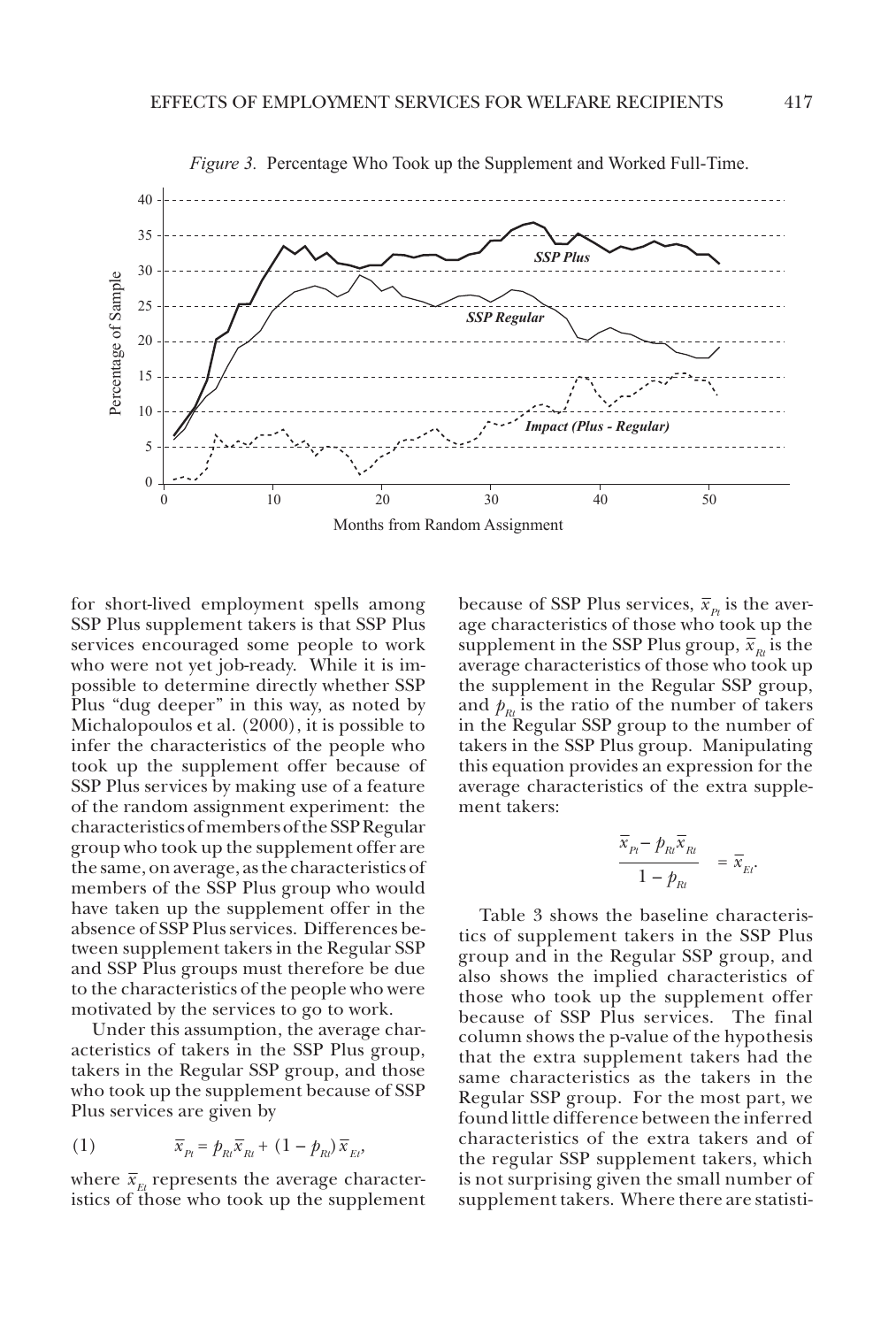|                                                     |                    | <b>Supplement Takers</b> |                                                    | P-Value of                                                   |
|-----------------------------------------------------|--------------------|--------------------------|----------------------------------------------------|--------------------------------------------------------------|
| Independent Variable                                | <b>SSP</b><br>Plus | Regular<br><b>SSP</b>    | Extra Takers<br>in SSP Plus<br>Group<br>(Inferred) | Difference<br>between Extra<br>Takers and<br><b>SSP Plus</b> |
| Group Months Employed in the Prior Year             | 2.8<br>(3.9)       | 3.5<br>(4.7)             | 1.1<br>(7.1)                                       | 0.043                                                        |
| Years Employed Prior to Random Assignment           | 7.1<br>(5.9)       | 8.8<br>(7.2)             | 3.2<br>(10.0)                                      | 0.001                                                        |
| Less Than High School Education                     | 29.4<br>(45.7)     | 36.8<br>(48.5)           | 12.2<br>(101.9)                                    | 0.139                                                        |
| Physical Condition Limited Activity                 | 16.9<br>(37.6)     | 23.2<br>(42.4)           | 2.4<br>(76.9)                                      | 0.105                                                        |
| <b>Emotional Problem Limited Activity</b>           | 4.4<br>(20.6)      | 5.3<br>(22.4)            | 2.4<br>(44.4)                                      | 0.699                                                        |
| <b>Illness Limited Activity</b>                     | 4.4<br>(20.7)      | 6.3<br>(24.5)            | 0.0<br>(38.7)                                      | 0.340                                                        |
| Had the Blues                                       | 16.9<br>(37.6)     | 12.6<br>(33.4)           | 26.8<br>(97.9)                                     | 0.365                                                        |
| Couldn't Take a Job in Prior Four Weeks Because of: |                    |                          |                                                    |                                                              |
| <b>Family Problem</b>                               | 11.1<br>(31.5)     | 5.3<br>(22.4)            | 25.0<br>(92.1)                                     | 0.181                                                        |
| Attending School                                    | 10.4<br>(30.6)     | 3.2<br>(17.6)            | 27.5<br>(94.5)                                     | 0.106                                                        |
| Child Care Problems                                 | 8.1<br>(27.5)      | 4.2<br>(20.2)            | 17.5<br>(79.3)                                     | 0.296                                                        |
| <b>Transportation Problems</b>                      | 5.9<br>(23.7)      | 2.1<br>(14.4)            | 15.0<br>(72.3)                                     | 0.263                                                        |
| Any of the Above                                    | 31.1<br>(46.5)     | 17.9<br>(38.5)           | 62.5<br>(127.4)                                    | 0.030                                                        |
| Has a Child under Age 6                             | 59.6<br>(49.3)     | 49.5<br>(50.3)           | 82.9<br>(114.6)                                    | 0.073                                                        |
| Sample Size                                         | 136                | 95                       | 41                                                 |                                                              |

*Table 3.* Inferred Characteristics of Individuals Who Took up the Supplement Because of SSP Plus Services.

cally significant differences, however, they do indicate that the extra takers were less job-ready. In particular, compared to the regular SSP supplement takers, the extra takers worked fewer months in the year prior to random assignment, had fewer years of work experience prior to random assignment, were more likely to report a circumstance that had recently prevented them from taking a job, and were more likely to have a preschool-age child. Among the non–statistically significant results, two interesting ones are that fewer of the extra takers than of the regular SSP supplement takers had less than a high school educa-

tion and fewer had an emotional problem or illness that limited their activity. These results are consistent with the notion that the SSP Plus services helped otherwise able-bodied individuals overcome barriers to employment.

Because the interviewing process ended in month 54, employment data are not available after this period to determine whether the long-run effects of SSP Plus continued. However, data on IA receipt are available for one additional year for the analysis sample. While effects on IA receipt are not the same as effects on full-time employment, they are related, and effects on IA receipt are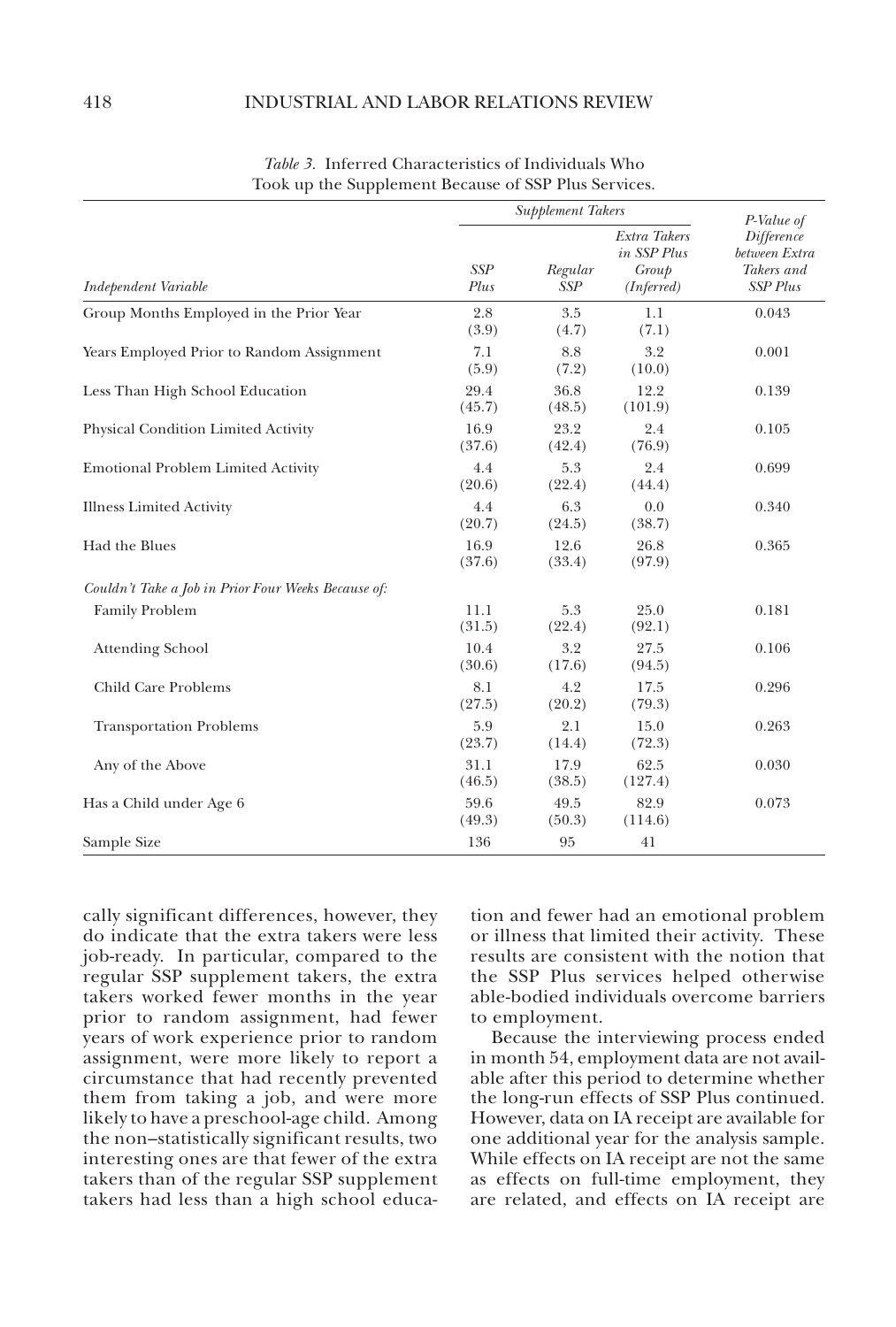one indication of the ability of the program group members to become economically self-sufficient.

Table 4 presents the yearly effects of SSP Regular and the incremental effects of SSP Plus on full-time employment and IA receipt. For the most part the effects are mirror images of each other, with positive effects on full-time employment translating into similar negative effects on IA receipt. As this table shows, the effect of SSP Regular on both full-time employment and IA receipt disappeared by the end of the supplement period. However, the incremental effect of SSP Plus seems to have persisted through the supplement receipt period. In the second quarter of the 6th year, about two and a half years after eligibility for the SSP supplement and services ended, the incremental effect of SSP Plus on IA receipt was close to 8 percentage points and was statistically significant at the 10% level. Moreover, the table generally indicates a rising trend in the incremental effects of SSP Plus on full-time employment and IA receipt, although the incremental effects seem to have declined a bit toward the end of the data period.

Another way to gauge whether the services provided by the SSP Plus program are having a lasting effect is to examine the effect of the program on wage rates. If SSP Plus group members find higher-wage jobs, there might be a greater inducement to keep these jobs; moreover, higher-wage jobs may be more inherently stable. Table 5 shows the effects of SSP Regular and the incremental effect of SSP Plus on the distribution of wages in month 52. As indicated in this table, it appears that SSP Plus program group members were more likely than SSP Regular program group members to take jobs paying wages that exceeded the minimum wage by \$2 or more. This is additional evidence, albeit rough, that the services provided in the SSP Plus program helped recipients find higherpaying jobs.

#### **Effects on Household Income and Poverty**

One of the objectives of financial incentive programs for welfare recipients is to raise family income and reduce the long-run

incidence of poverty. Traditional welfare-towork programs often increase employment but do not increase family income because earnings from work are exchanged for welfare benefits. Under a financial incentive program like SSP, it is possible for both employment and income to increase. Therefore, it is of great interest to determine whether the supplement and the employment services provided by SSP had any long-lasting effects on income and poverty.

Table 6 presents effects of SSP Regular and incremental effects of SSP Plus services on average monthly income and poverty in the six months immediately prior to the 54-month follow-up survey. As this table indicates, SSP Regular apparently had no long-run effects on individual earnings, but the addition of SSP Plus services did, resulting in average monthly earnings that were about \$104 higher than those for the SSP Regular program participants. This is consistent with the positive incremental effects of SSP Plus on full-time employment during the latter months of the program. Although offset somewhat by reduced IA payments, additional income was also received from other transfers, such as federal and provincial tax credits. Overall, individual income in SSP Plus was \$119 per month higher (about \$1,428 per year) than in SSP Regular. This represents an increase in individual income of about 10% over SSP Regular (monthly income for SSP Regular program group members averaged about  $$1,173$  [ $$1,242 - $69$ , or  $$14,076$  per year] in the six months prior to the 54-month follow-up survey).

In the six months prior to the 54-month follow-up survey, very few families were still receiving the supplement. In theory, families were only eligible to receive supplements through the end of the fourth year after random assignment, or 48 months. A few received supplements in the six months prior to the 54-month interview because a few families were interviewed earlier than 54 months after random assignment and a few families received their first supplement payment after the twelfth month due to delays in verifying employment and completing the paperwork required to initiate supplement payments.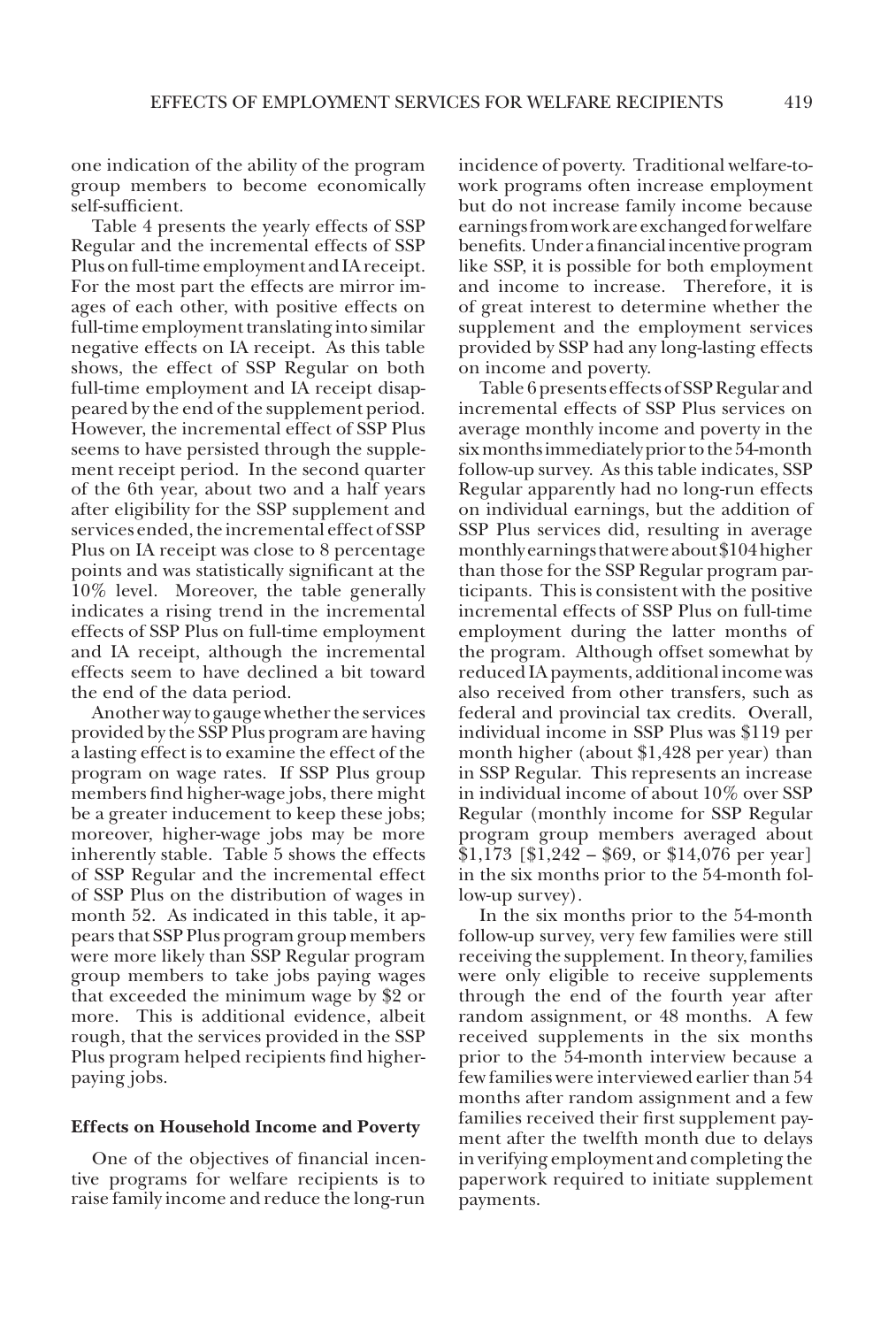| <i>Incremental</i><br>Control<br>Control<br><i>Incremental</i><br><b>Standard</b><br>Standard<br>Effect of<br><b>Standard</b><br><i>Effect of</i><br><b>Standard</b><br>Effect of<br>Effect of<br>Group<br>Group<br>Year<br><b>SSP Plus</b><br><b>SSP Plus</b><br>Mean<br>SSP Regular<br>Error<br>Mean<br>SSP Regular<br>Error<br>Error<br>Error<br>$0.090***$<br>$-0.084***$<br>Year 1<br>0.121<br>0.013<br>0.024<br>0.909<br>0.020<br>$-0.006$<br>0.020<br>0.024<br>0.165<br>$0.195***$<br>0.032<br>0.755<br>$-0.162***$<br>Year 2<br>$-0.024$<br>0.032<br>0.034<br>$-0.023$<br>0.035<br>Year 3<br>0.195<br>$0.146***$<br>0.025<br>0.032<br>0.692<br>$-0.135***$<br>0.036<br>0.032<br>0.036<br>$-0.053$<br>0.257<br>0.615<br>$-0.110***$<br>Year 4<br>$0.070***$<br>$0.074**$<br>0.035<br>0.035<br>$-0.062*$<br>0.037<br>0.037<br>0.311<br>Year 5<br>0.022<br>0.040<br>0.040<br>0.545<br>$-0.028$<br>0.038<br>$-0.088**$<br>0.038<br>0.056<br>Year 6<br>0.476<br>$-0.005$<br>0.041<br>$-0.077*$<br>0.041<br>Notes: Effects of SSP Regular are relative to the control group. Incremental effects of SSP Plus are relative to SSP Regular. In the latest year (Year 5 for full-<br>time employment and Year 6 for Income Assistance) the figures are for the first two quarters.<br>*Statistically significant at the .10 level; **at the .05 level; ***at the .01 level. | <b>Full-Time Employment</b> |  |  |  | Income Assistance Receipt |  |  |  |  |
|----------------------------------------------------------------------------------------------------------------------------------------------------------------------------------------------------------------------------------------------------------------------------------------------------------------------------------------------------------------------------------------------------------------------------------------------------------------------------------------------------------------------------------------------------------------------------------------------------------------------------------------------------------------------------------------------------------------------------------------------------------------------------------------------------------------------------------------------------------------------------------------------------------------------------------------------------------------------------------------------------------------------------------------------------------------------------------------------------------------------------------------------------------------------------------------------------------------------------------------------------------------------------------------------------------------------------------------------------------------------------|-----------------------------|--|--|--|---------------------------|--|--|--|--|
|                                                                                                                                                                                                                                                                                                                                                                                                                                                                                                                                                                                                                                                                                                                                                                                                                                                                                                                                                                                                                                                                                                                                                                                                                                                                                                                                                                            |                             |  |  |  |                           |  |  |  |  |
|                                                                                                                                                                                                                                                                                                                                                                                                                                                                                                                                                                                                                                                                                                                                                                                                                                                                                                                                                                                                                                                                                                                                                                                                                                                                                                                                                                            |                             |  |  |  |                           |  |  |  |  |
|                                                                                                                                                                                                                                                                                                                                                                                                                                                                                                                                                                                                                                                                                                                                                                                                                                                                                                                                                                                                                                                                                                                                                                                                                                                                                                                                                                            |                             |  |  |  |                           |  |  |  |  |
|                                                                                                                                                                                                                                                                                                                                                                                                                                                                                                                                                                                                                                                                                                                                                                                                                                                                                                                                                                                                                                                                                                                                                                                                                                                                                                                                                                            |                             |  |  |  |                           |  |  |  |  |
|                                                                                                                                                                                                                                                                                                                                                                                                                                                                                                                                                                                                                                                                                                                                                                                                                                                                                                                                                                                                                                                                                                                                                                                                                                                                                                                                                                            |                             |  |  |  |                           |  |  |  |  |
|                                                                                                                                                                                                                                                                                                                                                                                                                                                                                                                                                                                                                                                                                                                                                                                                                                                                                                                                                                                                                                                                                                                                                                                                                                                                                                                                                                            |                             |  |  |  |                           |  |  |  |  |
|                                                                                                                                                                                                                                                                                                                                                                                                                                                                                                                                                                                                                                                                                                                                                                                                                                                                                                                                                                                                                                                                                                                                                                                                                                                                                                                                                                            |                             |  |  |  |                           |  |  |  |  |
|                                                                                                                                                                                                                                                                                                                                                                                                                                                                                                                                                                                                                                                                                                                                                                                                                                                                                                                                                                                                                                                                                                                                                                                                                                                                                                                                                                            |                             |  |  |  |                           |  |  |  |  |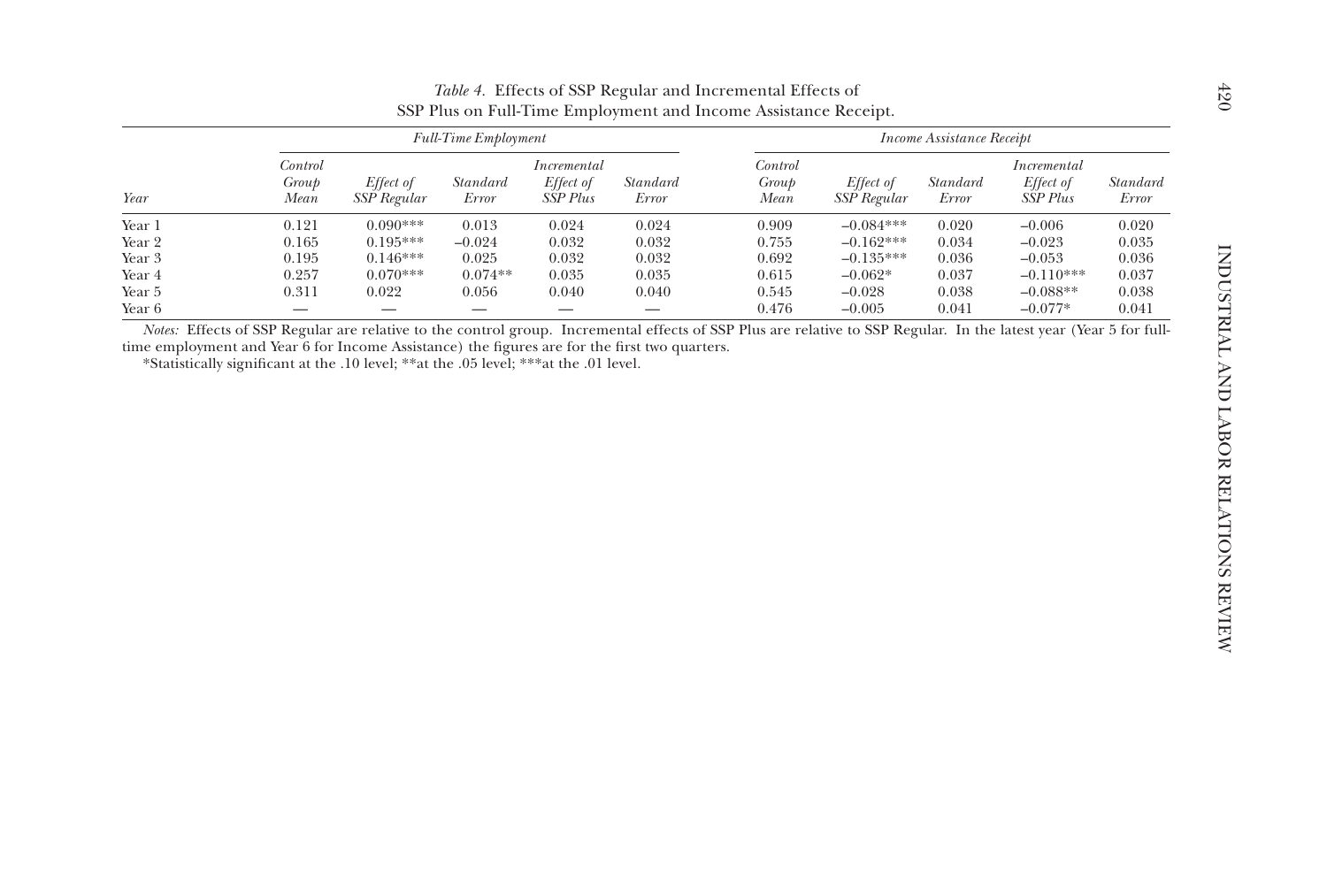|                                      |                          |                                    |                                                     | Hourly Wage Rate $(\%$ in Each Category)           |                                              |
|--------------------------------------|--------------------------|------------------------------------|-----------------------------------------------------|----------------------------------------------------|----------------------------------------------|
| <i>Wage Status</i>                   | Control<br>Group<br>Mean | <i>Effect of</i><br>SSP<br>Regular | <i>Standard</i><br><i>Error</i> of<br><i>Effect</i> | Incremental<br><i>Effect of</i><br><b>SSP</b> Plus | <i>Standard</i><br>Error of<br><i>Effect</i> |
| Not Working                          | 0.490                    | 0.052                              | 0.043                                               | $-0.072*$                                          | 0.043                                        |
| Wage Unreported in Survey            | 0.047                    | $-0.023$                           | 0.015                                               | $-0.008$                                           | 0.015                                        |
| Less Than the Minimum Wage           | 0.071                    | $-0.001$                           | 0.023                                               | $-0.003$                                           | 0.023                                        |
| Minimum Wage to \$1.99 above Minimum | 0.207                    | $-0.014$                           | 0.035                                               | $-0.011$                                           | 0.035                                        |
| \$2 or More above the Minimum Wage   | 0.186                    | $-0.018$                           | 0.034                                               | $0.094***$                                         | 0.035                                        |

*Table 5.* Control Group Means, Effects of SSP Regular, and Incremental Effects of SSP Plus on the Distribution of Wages, Month 52.

*Notes:* Effects of SSP Regular are relative to the control group. Incremental effects of SSP Plus are relative to SSP Regular. In New Brunswick, the minimum wage was \$5.50 (Canadian \$) in month 52 for all sample members. \*Statistically significant at the .10 level; \*\*at the .05 level; \*\*\*at the .01 level.

As indicated in the bottom panel of Table 6, the SSP program did not have an appreciable effect on the post-supplement period poverty rate for either program group (about 80% of SSP sample members had incomes below the poverty level at the end of the experiment). In fact, there appears to have been an unexpected increase in the poverty gap (the difference between the poverty level and actual income) for SSP Regular program group members. Among SSP Regular program group members, after the supplement eligibility period ended, there was about a 10 percentage point increase in the proportion of families with incomes below 75% of the poverty level and a corresponding reduction in the proportion of families with incomes between 75% and 100% of the poverty level. Whether or not this was a temporary difference in income cannot be determined, because data covering later periods are not available. It is important to note, however, that this effect on poverty may be an artifact of the small SSP Plus sample. A similar effect was not detected in the New Brunswick sample of the larger SSP study that included about 4,800 individuals randomly assigned to SSP or a control group.

The services provided by the SSP Plus program apparently offset the reduction in income experienced by SSP Regular program group members. At the end of the followup period, the SSP Plus program as a whole was neutral with respect to the incidence of poverty. Thus, the services provided by SSP Plus seem to have improved economic

conditions somewhat for families with the very lowest incomes.

#### **Conclusions**

The central finding of this evaluation of Canada's innovative Self-Sufficiency Project of the 1990s is that adding employment services as part of a financial incentive program for welfare recipients appears to have had a number of positive effects. First, it encouraged more people to take up the offer of a financial incentive, which improved their families' financial status. Although the services had little immediate effect on full-time employment, they appear to have helped individuals maintain full-time employment, and they also seem to have led eventually to sizeable gains in full-time work. The longerterm effect on full-time work was accompanied by improved jobs for those who were offered employment services: compared to SSP participants who did not receive the services, those who did receive them enjoyed both higher earnings and higher wage rates, and the jobs they held appeared to be more sustainable. While the results of the SSP Plus experiment are intriguing, however, they rest on sample sizes too small to support definitive conclusions about the role of employment services in financial incentive programs for welfare recipients. More evidence is needed from additional tests of such an approach in different environments and, if possible, using larger sample sizes.

With this in mind, it should be noted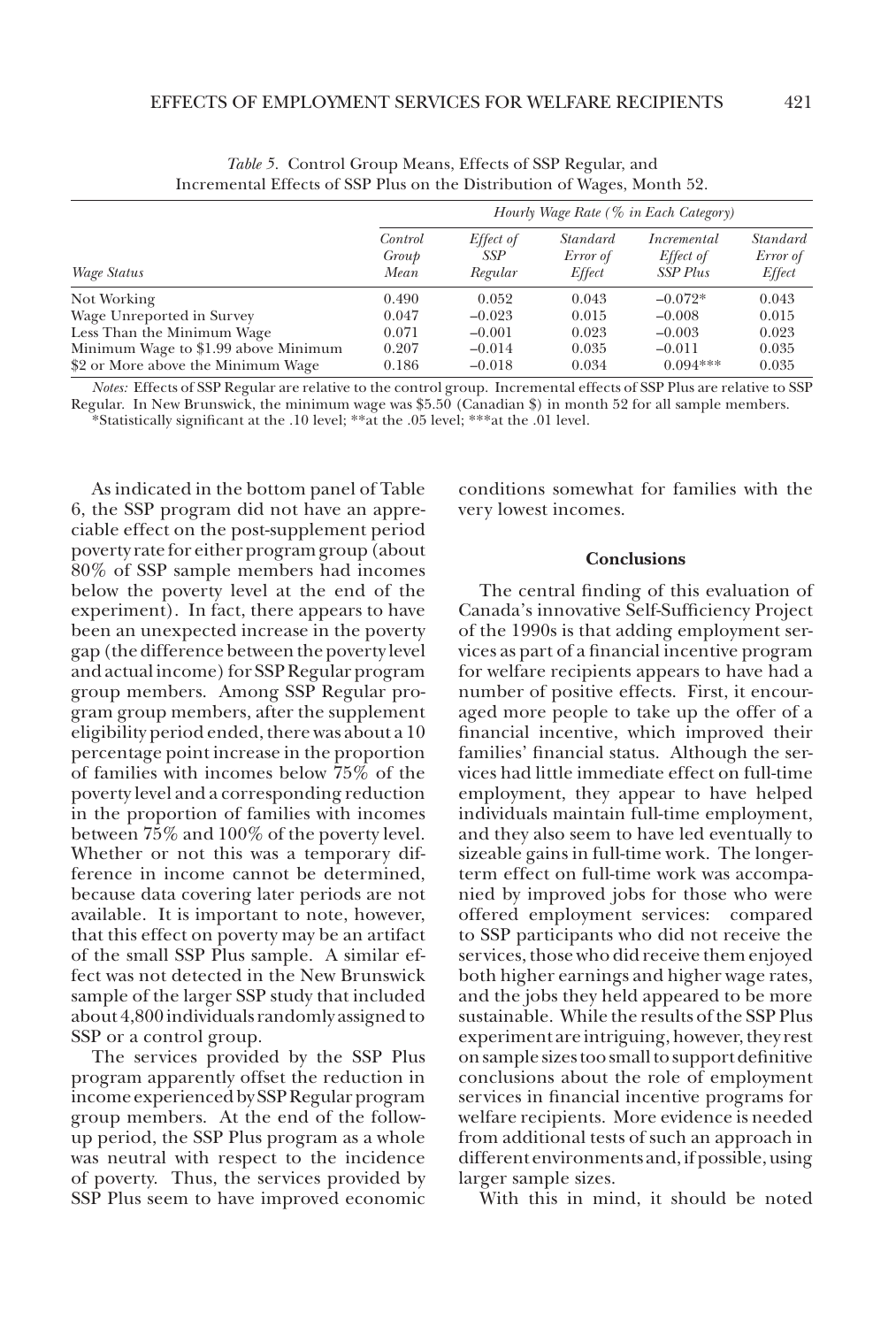| Independent Variable                     | Control<br>Group<br>Mean | <i>Effect of</i><br>SSP<br>Regular | Standard<br>Error of<br>Effect | Incremental<br><i>Effect of</i><br><b>SSP</b> Plus | <i>Standard</i><br>Error of<br>Effect |
|------------------------------------------|--------------------------|------------------------------------|--------------------------------|----------------------------------------------------|---------------------------------------|
| Components of Individual Income (\$)     |                          |                                    |                                |                                                    |                                       |
| Earnings                                 | 500                      | $-19$                              | 58                             | $104*$                                             | 58                                    |
| <b>SSP Supplement Payments</b>           |                          | $8*$                               | 5                              | 7                                                  | 5                                     |
| Income Assistance Payments               | 413                      | $-37$                              | 30                             | $-54*$                                             | 30                                    |
| <b>Other Transfer Payments</b>           | 271                      | $-10$                              | 20                             | 44**                                               | 20                                    |
| Other Nonwage Income                     | 54                       | $-11$                              | 12                             | 17                                                 | 12                                    |
| Total Individual Income                  | 1,242                    | $-69$                              | 52                             | $119**$                                            | 51                                    |
| Total Individual Income (after Taxes)    | 1,184                    | $-65$                              | 45                             | 108**                                              | 44                                    |
| <b>Total Family Income (after Taxes)</b> | 1,571                    | $-94$                              | 93                             | 137                                                | 93                                    |
| Incidence of Poverty $(\%)$              |                          |                                    |                                |                                                    |                                       |
| Income below Poverty Level               | 79.7                     | 0.3                                | 3.9                            | $-0.8$                                             | 3.9                                   |
| Below 50% of Poverty Level               | 21.6                     | 6.7                                | 4.2                            | $-7.6*$                                            | 4.2                                   |
| 50 to 75% of Poverty Level               | 35.7                     | 3.6                                | 4.8                            | $-1.1$                                             | 4.8                                   |
| 75 to 100% of Poverty Level              | 22.4                     | $-10.1***$                         | 3.8                            | $7.9*$                                             | 3.8                                   |

*Table 6.* Control Group Means, Effects of SSP Regular, and Incremental Effects of SSP Plus on Income and Poverty.

*Notes:* Effects on income are measured as average monthly effects in the six months prior to the 54 month follow-up survey. Effects of SSP Regular are relative to the control group. Incremental effects of SSP Plus are relative to SSP Regular. Other transfer payments include the Child Tax Benefit, the Goods and Services Tax Credit, Employment Insurance, and provincial tax credits. Other nonwage income includes alimony, child support, income from roomers and boarders, and other reported income. Family income is measured as the sum of the sample member's net income and the labor income of any other members of that person's family. Income below poverty level is calculated by comparing annualized family income with the annual low-income cut-off (LICO) defined by Statistics Canada for the sample member's location and family size.

\*Statistically significant at the .10 level; \*\*at the .05 level; \*\*\*at the .01 level.

that since SSP Plus, several other programs providing employment services for welfare recipients have been launched in the United States and the United Kingdom. Some of these programs focus on job retention and career advancement rather than assistance in finding jobs. These programs are currently being tested in a series of random assignment experiments (see www.mdrc. org for details). While several of these programs are providing financial incentives

in addition to employment services, none of the financial incentives are as generous as the ones provided in SSP Plus and none are able to identify the incremental effects of the employment services. Nonetheless, when the results from these more recent experiments become available, they should add significantly to our knowledge about the importance of employment services in financial incentive programs for welfare recipients.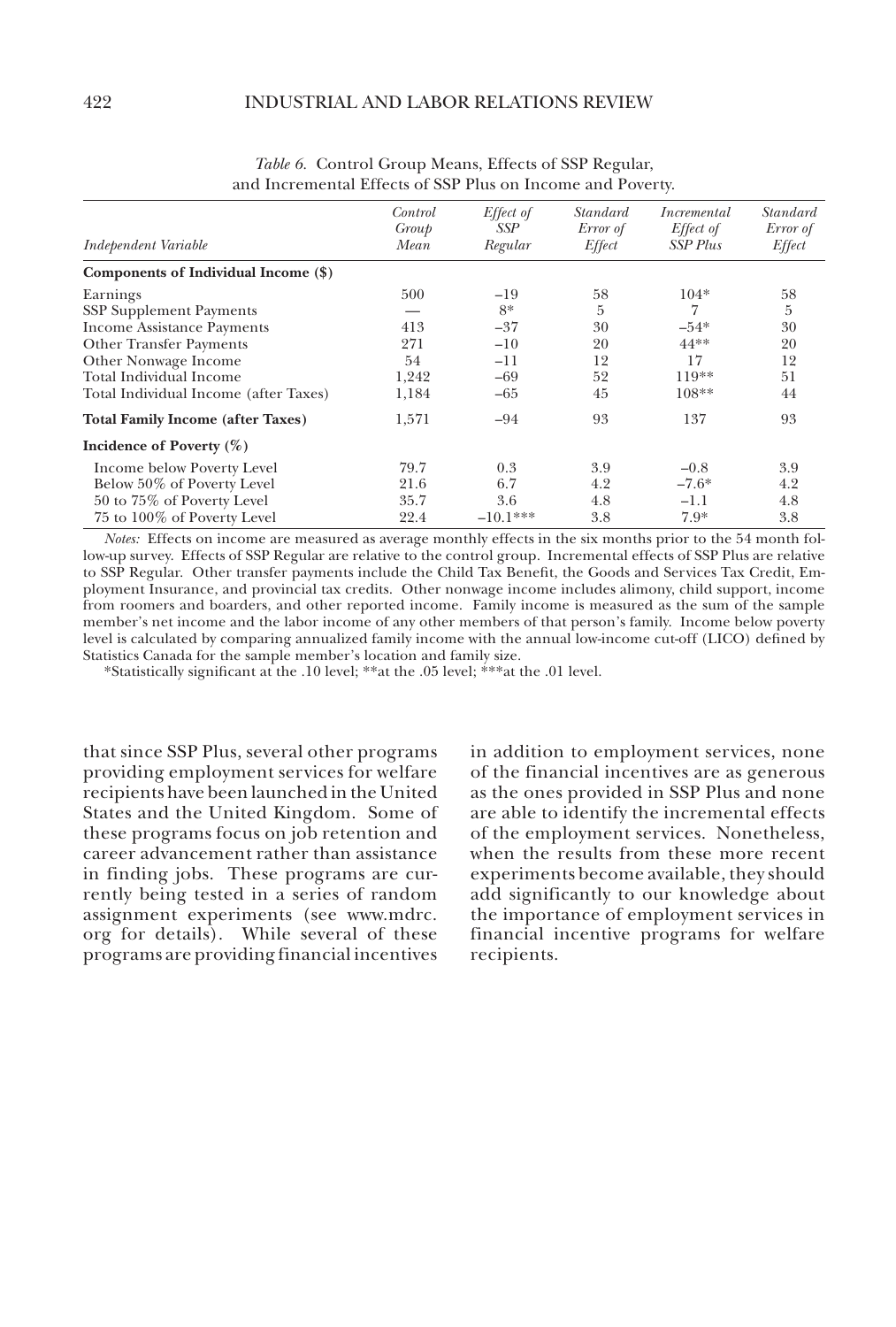#### **REFERENCES**

- Bloom, Dan, Richard Hendra, Karin Martinson, and Susan Scrivener. 2005. *The Employment Retention and Advancement Project: Early Results from Four Sites.* Washington, D.C.: U.S Department of Health and Human Services, June.
- Bloom, Dan, and Charles Michalopoulos. 2001. *How Welfare and Work Policies Affect Employment and Income: A Synthesis of Research.* New York: MDRC, May.
- Card, David, and Dean Hyslop. 2005. "Estimating the Effects of a Time-Limited Earnings Subsidy for Welfare-Leavers." *Econometrica,* Vol. 73, No. 6 (November), pp. 1723–70.
- Card, David, and Philip K. Robins. 1998. "Do Financial Incentives Encourage Welfare Recipients to Work? Evidence from a Randomized Evaluation of the Self-Sufficiency Project." In Solomon Polachek, ed., *Research in Labor Economics,* Vol. 17, pp. 1–56. Stamford, Conn., and London: JAI Press.
- \_\_\_\_. 2005. "How Important Are 'Entry Effects' in Financial Incentive Programs for Welfare Recipients? Experimental Evidence from the Self-Sufficiency Project." *Journal of Econometrics,* Vol. 125, No. 1–2 (March), pp. 113–39.
- Ford, Reuben, David Gyarmati, Kelly Foley, and Doug Tattrie, with Liza Jimenez. 2003. *Can Work Incentives Pay for Themselves? Final Report on the Self-Sufficiency Project for Welfare Applicants.* Ottawa: Social Research and Demonstration Corporation, October.
- Hotz, V. Joseph, and John Karl Scholz. 2003. "The Earned Income Tax Credit." In Robert A. Moffitt, ed., *Means-Tested Transfer Programs in the United States.* Chicago: University of Chicago Press.
- Lei, Ying, and Charles Michalopoulos. 2001. *SSP Plus at 36 Months: Effects of Adding Employment Services to Financial Work Incentives.* Ottawa: Social Research and Demonstration Corporation, July.
- Lin, Winston, Philip K. Robins, David Card, Kristen Harknett, and Susanna Lui-Gurr. 1998. *When Financial*

*Incentives Encourage Work: Complete 18-Month Findings from the Self-Sufficiency Project.* Ottawa: Social Research and Demonstration Corporation, September.

- Michalopoulos, Charles, Cynthia Miller, Philip K. Robins, Pamela Morris, David Gyarmati, Cindy Redcross, Kelly Foley, and Reuben Ford. 2002. *Making Work Pay: Final Report on the Self-Sufficiency Project for Long-Term Welfare Recipients.* Ottawa: Social Research and Demonstration Corporation, July.
- Michalopoulos, Charles, Philip K. Robins, and David Card. 2005. "Making Work Pay for Itself: Evidence from a Randomized Social Experiment for Welfare Recipients." *Journal of Public Economics,* Vol. 89, No. 1 (January), pp. 5–29.
- Ochel, Wolfgang. 2001. *Financial Incentives to Work—Conceptions and Results in Great Britain, Ireland, and Canada.* Working Paper No. 627, Center for Economic Studies and Ifo Institute for Economic Research, Munich, Germany, December.
- Quets, Gail, Philip K. Robins, Elsie C. Pan, Charles Michalopoulos, and David Card. 1999. *Does SSP Plus Increase Employment? The Effects of Adding Services to the Self-Sufficiency Project's Financial Incentives.* Ottawa: Social Research and Demonstration Corporation, May.
- Robins, Philip K., and Charles Michalopoulos. 2001. "Using Financial Incentives to Encourage Welfare Recipients to Become Economically Self-Sufficient." (Paper presented at the November 2000 conference "Welfare Reform Four Years Later: Progress and Prospects," sponsored by the Federal Reserve Bank of New York.) *Economic Policy Review,* Vol. 7, No. 2, pp. 105–23.
- Zabel, Jeffrey, Saul Schwartz, and Stephen Donald. 2006. "An Econometric Analysis of the Incremental Impact of SSP Plus." SRDC Working Paper Series 06-06. Ottawa: Social Research and Demonstration Corporation, March.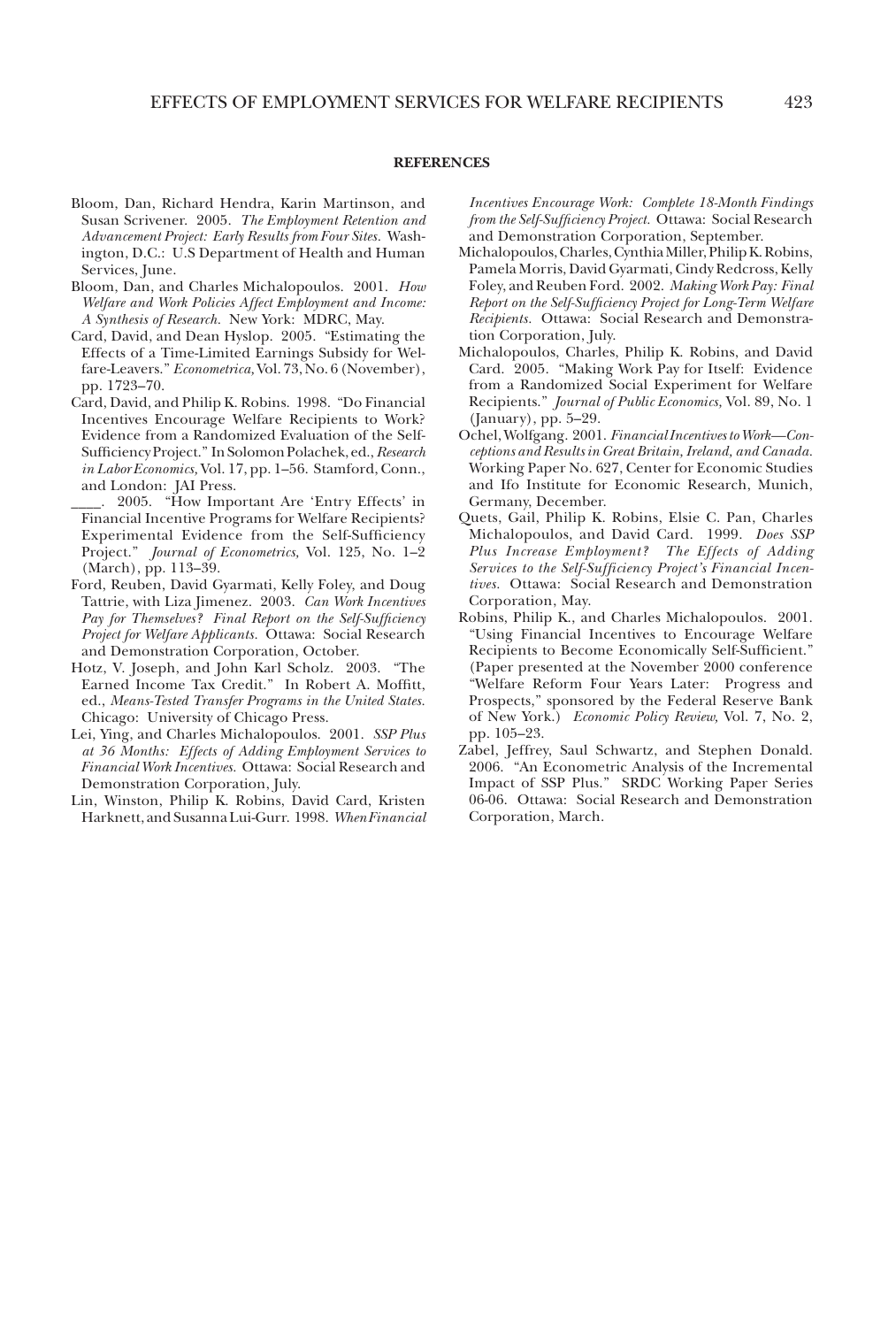# **Making Work Pay**

**Final Report on the Self-Sufficiency Project for Long-Term Welfare Recipients**

> **Charles Michalopoulos\* Doug Tattrie† Cynthia Miller\* Philip K. Robins‡ Pamela Morris\* David Gyarmati† Cindy Redcross\* Kelly Foley† Reuben Ford†**

Manpower Demonstration **\*** Research Corporation Social Research and **†** Demonstration Corporation **‡** University of Miami

# **SRDC**

**SOCIAL RESEARCH AND DEMONSTRATION CORPORATION**

**July 2002**

**The Self-Sufficiency Project is sponsored by Human Resources Development Canada**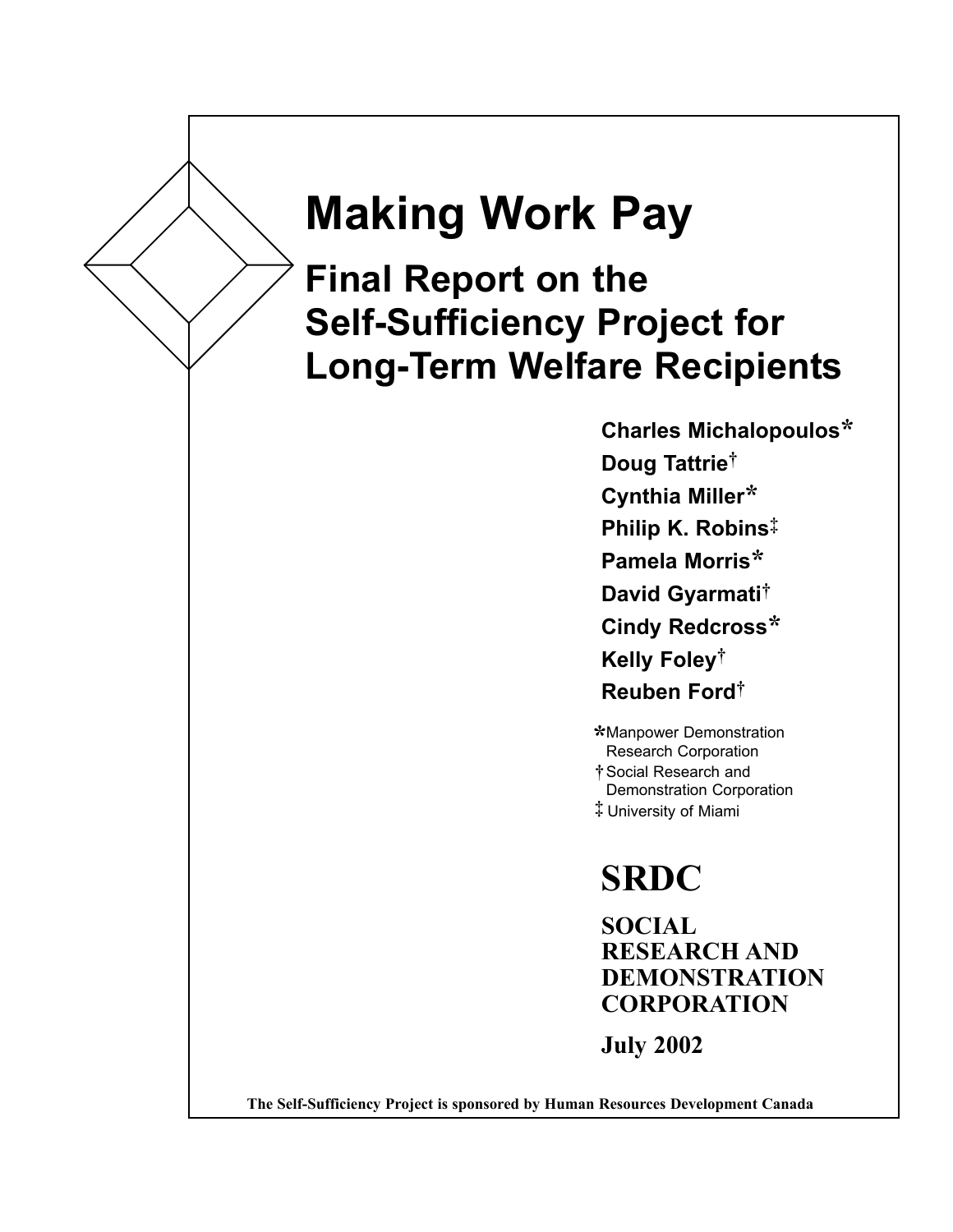# **Executive Summary**

This is the final report of the Self-Sufficiency Project (SSP), a study of long-term welfare recipients. SSP is a research and demonstration project designed to test a policy innovation that makes work pay better than welfare. Conceived and funded by Human Resources Development Canada (HRDC), managed by the Social Research and Demonstration Corporation (SRDC), and evaluated by the Manpower Demonstration Research Corporation (MDRC) and SRDC, SSP offered a temporary earnings supplement to selected long-term income assistance (IA) recipients in British Columbia and New Brunswick. The earnings supplement was a monthly cash payment available to single parents who had been on income assistance for at least one year and who left income assistance for full-time work. The supplement was paid on top of earnings from employment for up to three years, as long as the person continued to work full time and remained off income assistance. While collecting the supplement, the single parent received an immediate payoff from work; for a person working full time at the minimum wage, total income before taxes was about twice her earnings.<sup>1</sup> The accompanying text box briefly describes the key features of the supplement offer.

### **Key Features of the SSP Earnings Supplement**

- **Full-time work requirement.** Supplement payments were made only to eligible single parents who worked at least 30 hours per week and left income assistance.
- **Substantial financial incentive.** The supplement equalled half the difference between a participant's earnings and an "earnings benchmark." During the first year of operations, the benchmark was \$30,000 in New Brunswick and \$37,000 in British Columbia. Unearned income (such as child support), earnings of other family members, and number of children did not affect the amount of the supplement. The supplement roughly doubled the earnings of many low-wage workers (before taxes and work-related expenses).
- **One year to take advantage of the offer.** A person could sign up for the supplement if she found full-time work within the year after random assignment. If she did not sign up during that year, she could never receive the supplement.
- **Three years of supplement receipt.** A person could collect the supplement for three calendar years from the time she began receiving it, as long as she was working full time and not receiving income assistance.
- **Voluntary alternative to welfare.** No one was required to participate in the supplement program. After beginning supplement receipt, people could decide at any time to return to income assistance, as long as they gave up supplement receipt and met the IA eligibility requirements.

 $\overline{a}$ 

<sup>&</sup>lt;sup>1</sup>The feminine pronoun is used throughout this report because the vast majority of single parents receiving income assistance are women.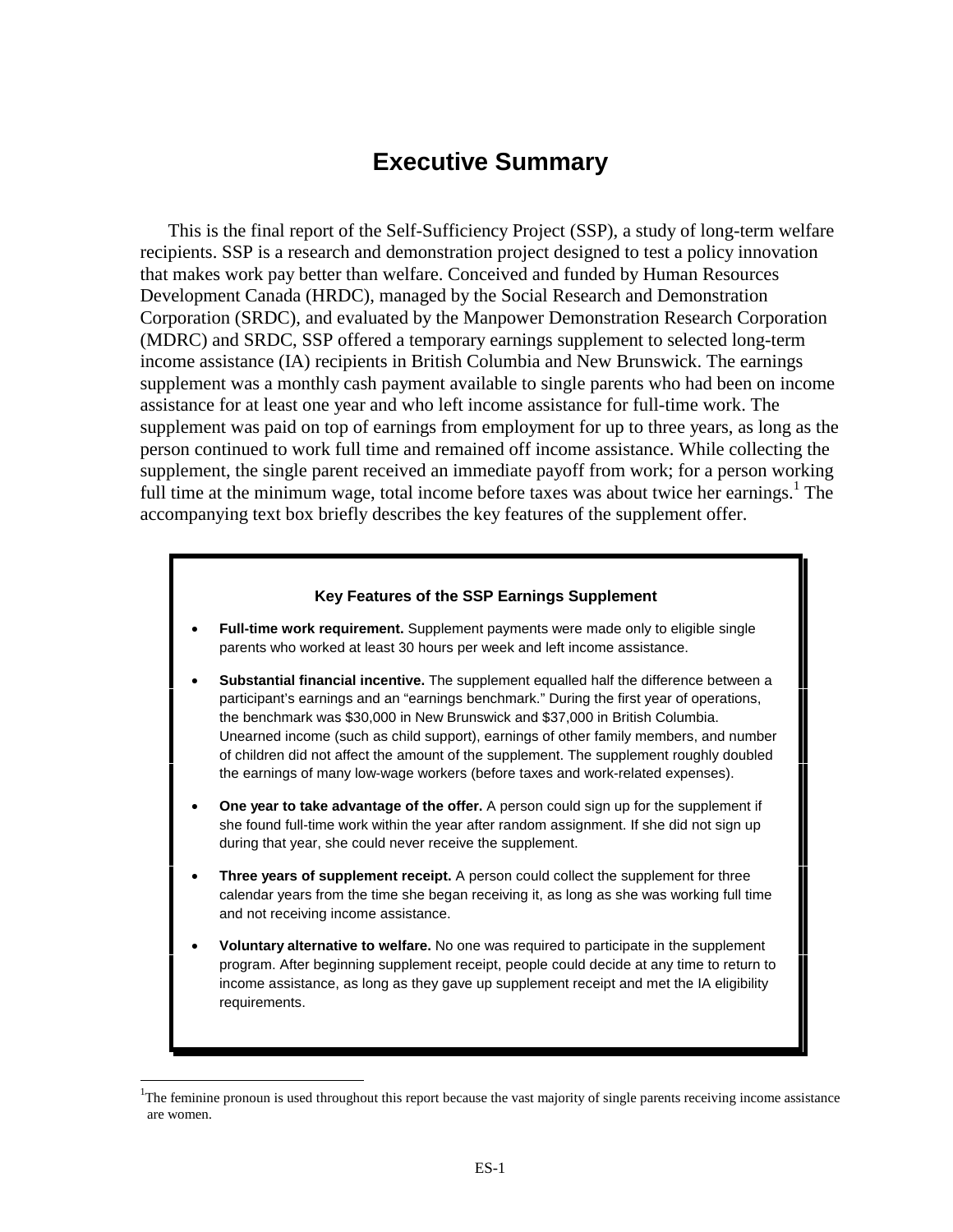To measure the effects of its financial incentive, SSP was designed as a social experiment using a rigorous random assignment research design. In the SSP "recipient study," the subject of this report, a group of about 6,000 single parents in British Columbia and New Brunswick who had been on income assistance for at least a year were selected at random from the IA rolls. Half of these people were randomly assigned to a program group and offered the SSP supplement, while the remainder formed a control group. This report describes the impacts of the supplement offer through four and a half years after random assignment, with information on welfare use through the beginning of the sixth year after random assignment. The key questions of this report are whether the SSP program increased parents' earnings and income, whether it reduced reliance on welfare, whether it harmed or benefited children, how much it cost, and whether the supplement offer had ongoing effects in the period after parents were no longer eligible to receive it.

# **THE FINDINGS IN BRIEF**

Because the evaluation of SSP assigned people to the program and control groups at random, the *impact* or effect of the supplement offer is measured as the difference in employment, earnings, income, and other outcomes between the two groups. These comparisons indicate that SSP increased full-time employment, earnings, and income, and reduced poverty.

- **One third of the long-term welfare recipients who were offered the SSP earnings supplement worked full time and took up the supplement offer.** To receive the supplement, people in the program group had to work full time within a year of entering the study. Thirty-six per cent of them took up the supplement in this way and were then eligible to receive the supplement for the next three years. On average, these supplement takers received the supplement for 22 months over their three years of eligibility and received more than \$18,000 in supplement payments over that time.
- **SSP increased employment, earnings, and income, and reduced welfare use and poverty.** By the end of the first year after random assignment, program group members were twice as likely as control group members to be working full time, and the effect of SSP on employment continued to be strong through most of the followup period. As a result, SSP increased the average person's earnings by nearly \$3,400, or more than 20 per cent over the earnings of the average control group member. The rules of SSP prohibited people from simultaneously receiving the earnings supplement and income assistance. As a result, the program reduced IA payments by about \$3,500 per family in the program group. When people left income assistance to receive the earnings supplement, they replaced their IA payments with SSP supplement payments. As a result, SSP increased income and substantially reduced poverty. Over the entire follow-up period, program group members had on average about \$6,300 more in combined income from earnings, IA payments, and earnings supplements than control group members. Three years after people had entered the evaluation, SSP had reduced the proportion with income below Statistics Canada's low income cut-offs by nearly 10 percentage points. These impacts are probably concentrated among the people who took up the supplement offer, suggesting that SSP's effects were nearly three times as large among supplement takers.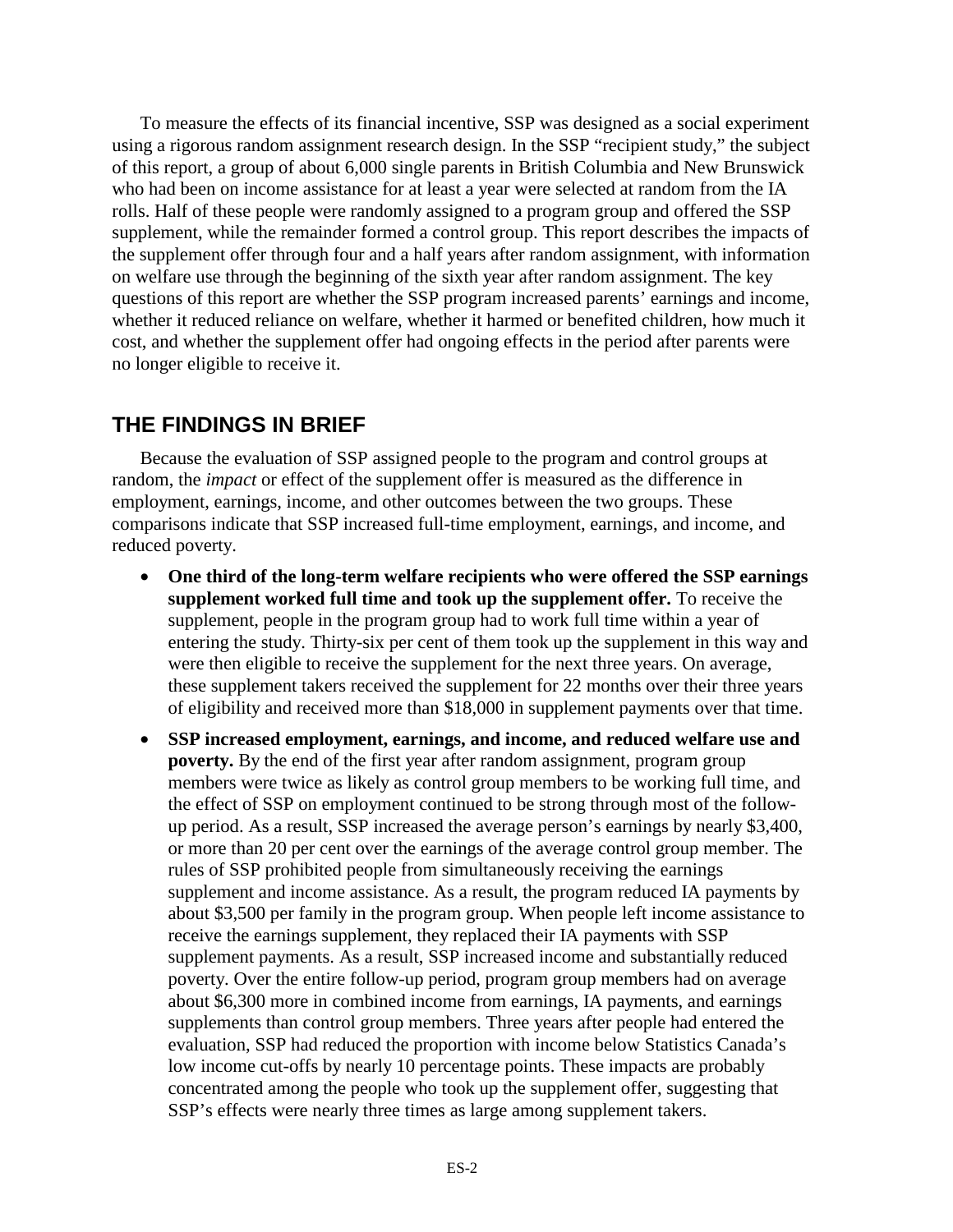- **The effects of SSP on employment, welfare use, and income were small after parents were no longer eligible for the supplement.** Members of the program group could receive supplement payments for up to three years, and the program's effects were strong throughout the period when parents were eligible for the supplement. In the middle of the fifth year after random assignment, which was after supplement takers could no longer receive the SSP earnings supplement, the program and control groups were equally likely to work; for example, 42 per cent of both the program group and the control group were working, and the average earnings of both groups were nearly \$500 per month. The impact on welfare receipt persisted somewhat longer, but by the middle of the sixth year after random assignment both groups were about equally likely to be receiving income assistance. Although the program's effects were small at the end of the follow-up period, this finding does not change the fact that program group members gained considerable work experience because of SSP and their families benefited from the increased income they gained while the supplement was being paid.
- **Elementary-school-age children in the program group performed better in school than similar children in the control group.** Parents in the program group gave their elementary-school-age children higher marks on school performance than did parents in the control group. Results of vocabulary and math tests confirmed that in this age group children in the program group were performing better than their control group counterparts. The program achieved some of these positive effects after parents had stopped receiving the earnings supplement (and after the program had stopped having effects on family income), suggesting that a temporary income gain may have long-term effects on children. For children in other age groups, however, there were few differences in outcomes between the program and control groups.
- **Government agencies spent money to achieve SSP's positive results, but society as a whole benefited from the program.** Government agencies spent about \$1,500 per program group member administering SSP (over and above what they would have spent administering the IA program for each program group member) and spent nearly \$3,200 more on transfer payments (primarily on SSP supplement payments, again compared with what would have been spent on income assistance). From society's point of view, however, the program cost less than the benefits it provided. When fringe benefits are included, program group members earned \$4,100 on average more than they would have without the program. Because spending on transfer payments does not cost society anything — some taxpayers pay, but others receive — these increased earnings cost society only the administrative and operating costs of the program. In other words, society gained nearly \$2,600 per program group member.
- **Combining the SSP earnings supplement with services to help people find and keep jobs resulted in larger effects than did the earnings supplement alone.** Anticipating that many long-term welfare recipients would have difficulty taking up the supplement offer, SSP also tested a program called SSP Plus, which combined the earnings supplement offer with an offer of services to help people find and keep jobs. About half of the people offered this SSP Plus program were able to take up the supplement offer. Although many of the people who took up the supplement offer because of the SSP Plus job services lost their jobs quickly, the effects of SSP Plus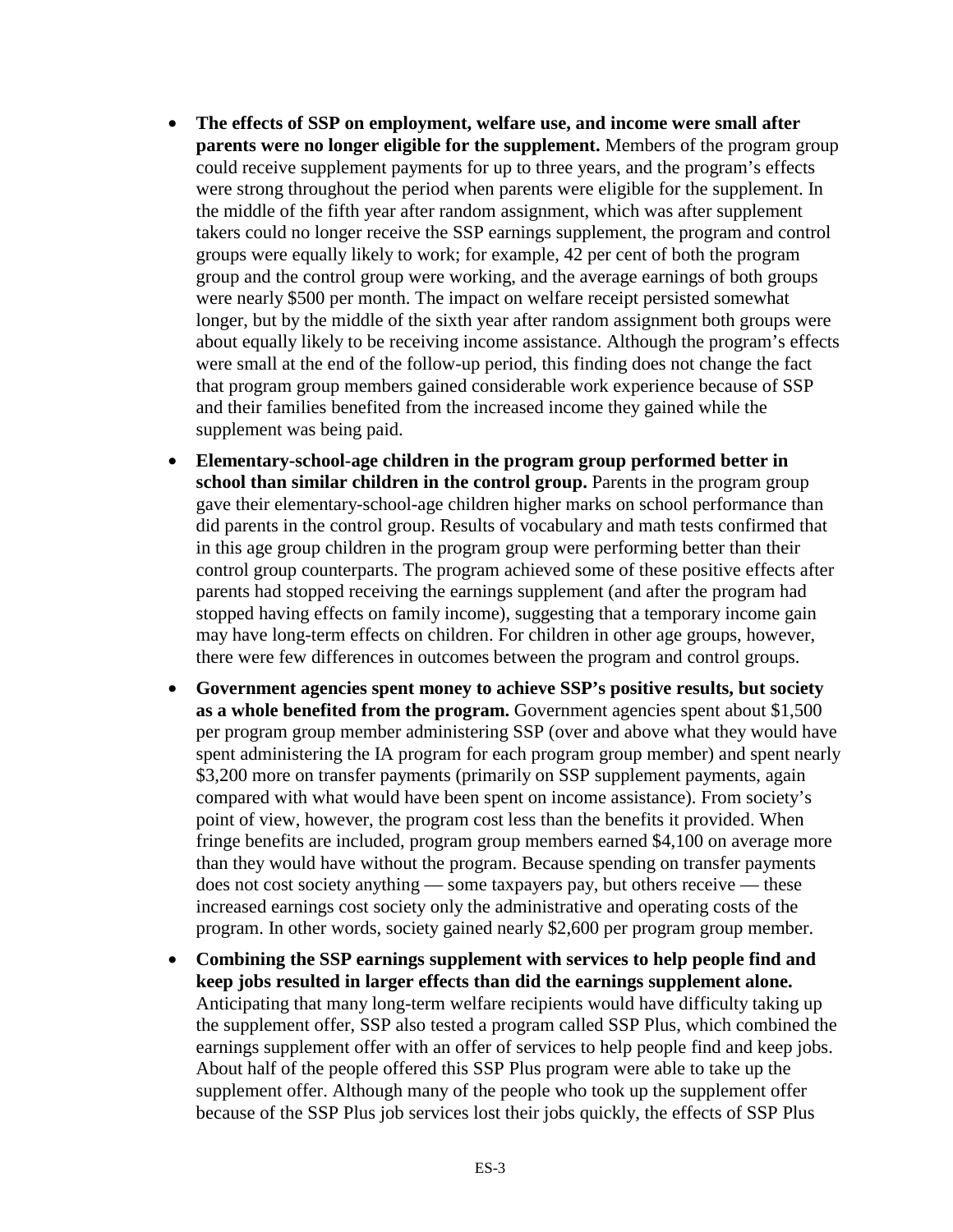were remarkably strong near the end of the follow-up discussed in this report, when parents were no longer eligible for SSP's earnings supplement. This finding suggests that the job-related services had helped some members of the SSP Plus program find more stable employment than their counterparts who did not receive services.

# **AN OVERVIEW OF THE SSP PROJECT**

As has been noted, SSP offered long-term welfare recipients a financial incentive to encourage them to leave welfare for work. Briefly, SSP offered a supplement to earnings, in the form of a monthly cash payment, to people who left income assistance and worked full time (30 or more hours per week). The restriction to full-time work was designed to limit the extent to which people received the supplement without increasing or maintaining their work effort.The offer was limited to single parents who had been on income assistance for at least a year. This restriction targeted SSP benefits to a disadvantaged population that normally experiences difficulty in the labour market. The SSP supplement payment varied with individual earnings, rather than with family income, and was therefore unaffected by family composition, other family members' earnings, or unearned income. Finally, supplement payments were available for a maximum of three years, and only to program group members who initiated SSP payments within 12 months of their initial eligibility.

Understanding the structure of SSP's incentive is crucial to understanding the effects of the supplement offer. In brief, SSP's financial supplement paid parents who worked 30 or more hours per week an amount equal to half the difference between their actual earnings and a target level of earnings. In 1994 target earnings were set at \$30,000 in New Brunswick and \$37,000 in British Columbia, although they have been adjusted slightly over time to reflect changes in the cost of living and in the generosity of income assistance. For example, a participant in British Columbia who worked 35 hours per week at \$7 per hour earned \$12,740 per year and collected an earnings supplement of \$12,130 per year (\$37,000 minus \$12,740, divided by 2), for a total gross income of \$24,870. In comparison, if that participant had decided not to work and instead to receive income assistance, she would have had an annual income of only \$17,111 if she had two children. When tax obligations and tax credits are taken into account, most families had incomes \$3,000 to \$7,000 per year higher with the earnings supplement program than if they worked the same number of hours without the supplement.

### **The SSP Research Design — Random Assignment**

Recruitment into SSP's main research study began in November 1992 and was completed in March 1995. Each month, Statistics Canada used IA administrative records to identify all people in selected geographic areas in British Columbia and New Brunswick who (1) were single parents, (2) were 19 years of age or older, and (3) had received IA payments in the current month and at least 11 of the prior 12 months. No other restrictions (for example, on health status) were imposed. Readers should keep in mind that the IA systems in British Columbia and New Brunswick include disabled people who would not be able to work. In the United States, some of these recipients would be in the Supplemental Security Income (SSI) program rather than in the welfare system. Thus, the sample of long-term welfare recipients in SSP may be more disadvantaged than the sample for a similar program for welfare recipients in the United States.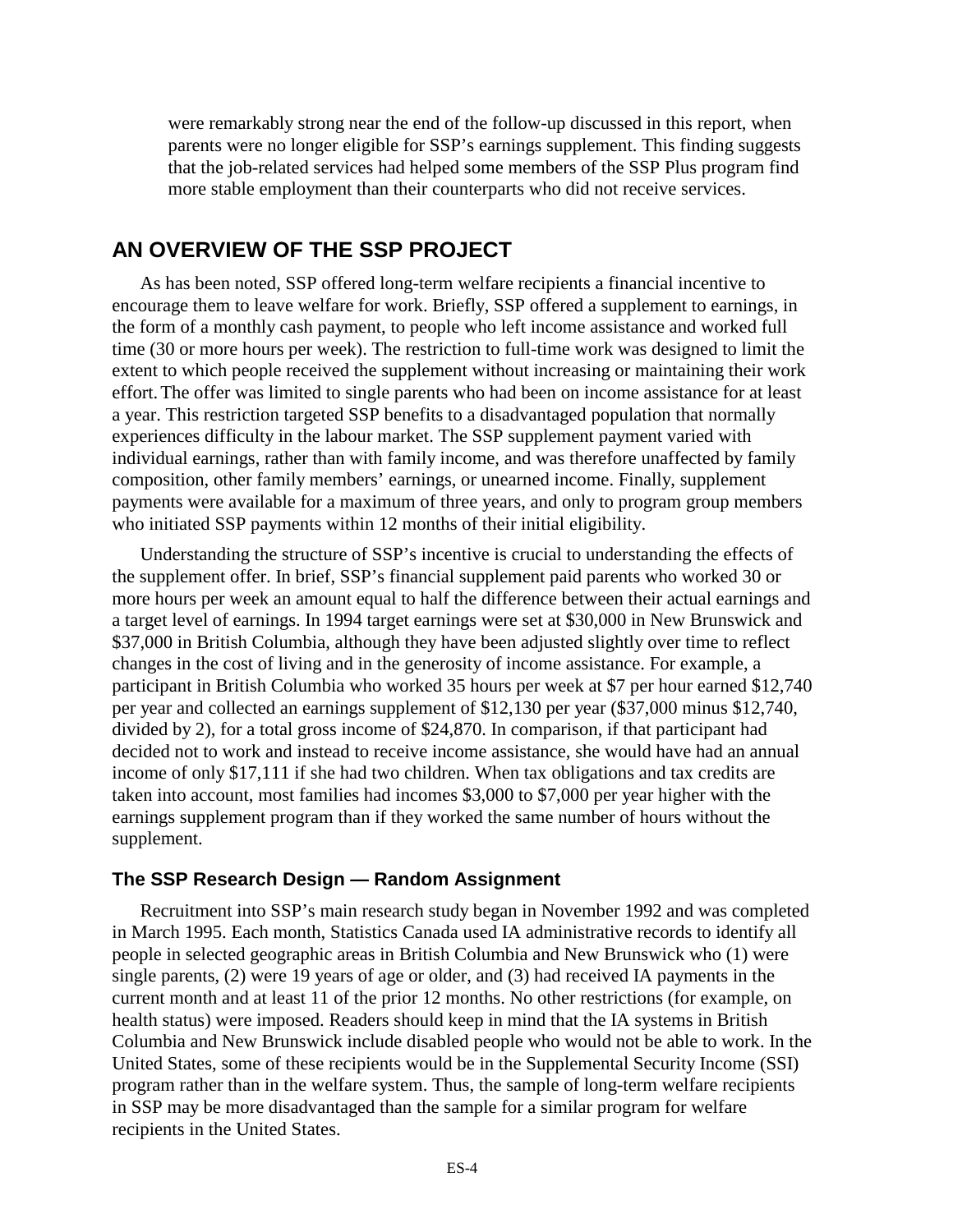A random sample of people who were identified in this way were informed that they had been selected to participate in a study of IA recipients and were visited by Statistics Canada interviewers. During the visit, the interviewer administered a *baseline survey* lasting an average of 30 minutes and then described the SSP study, carefully read an informed consent form to the sample member, and answered any questions. Roughly 90 per cent of the fielding sample completed the baseline survey and signed the informed consent form.

Immediately after the baseline interview, the single parents who were recruited into the recipient study were randomly assigned to either the program group (2,880 parents), which was offered the SSP earnings supplement, or the control group (2,849 parents), which was not. Most results in this report are based on 4,852 people who completed a follow-up survey approximately 54 months after entering the study  $-2,460$  in the program group and 2,392 in the control group, or about 85 per cent of both groups.

For most outcomes, the period studied in this report consists of the 54 months after random assignment (including the month of random assignment) for each sample member. For the earliest sample members randomly assigned, the period studied is November 1992 through to April 1997; for those who were randomly assigned last, the period studied is roughly March 1995 through to August 1999. One exception is IA use, for which information is available for 70 months following random assignment.

### **Economic and Policy Context**

During the years after the project was initiated, major reforms altered the landscape of social policy in Canada. In 1996 the system of paying for welfare (the Canada Assistance Plan) was replaced with a block fund called the Canada Health and Social Transfer (CHST). The federal government's contributions under CHST have been substantially lower than they would have been under the earlier system. Faced with cutbacks in federal support, provinces have made a variety of changes such as reducing welfare benefit levels, tightening eligibility requirements, and imposing work requirements on welfare recipients.

Over the time covered in this report, economic conditions also changed in British Columbia and New Brunswick. In both provinces overall labour market conditions improved slightly from 1992 to 1995. Nonetheless, unemployment rates remained at historically high levels, and employment of 15- to 44-year-old women actually declined in British Columbia. From 1995 to 1998 unemployment increased somewhat in New Brunswick and remained stable in British Columbia, even though the national unemployment rate continued to fall. However, the job prospects for women might have improved during this period, because the employment rate of 15- to 44-year-old women increased in both provinces. Since 1992 the minimum wage in both provinces has been increased several times, although it is lower in New Brunswick than in British Columbia. When SSP was begun in 1992, the minimum hourly wage was \$5.50 in British Columbia and \$5.00 in New Brunswick. By 1998 the minimum wage had increased to \$7.15 in British Columbia and to \$5.50 in New Brunswick.

### **The SSP Applicant Study**

In addition to the SSP recipient study and SSP Plus, both of which are discussed in this report, SSP included a separate study of a group of people in British Columbia who had recently been approved to receive income assistance. This study is referred to as the SSP "applicant study." This report does not describe results of the SSP applicant study, which are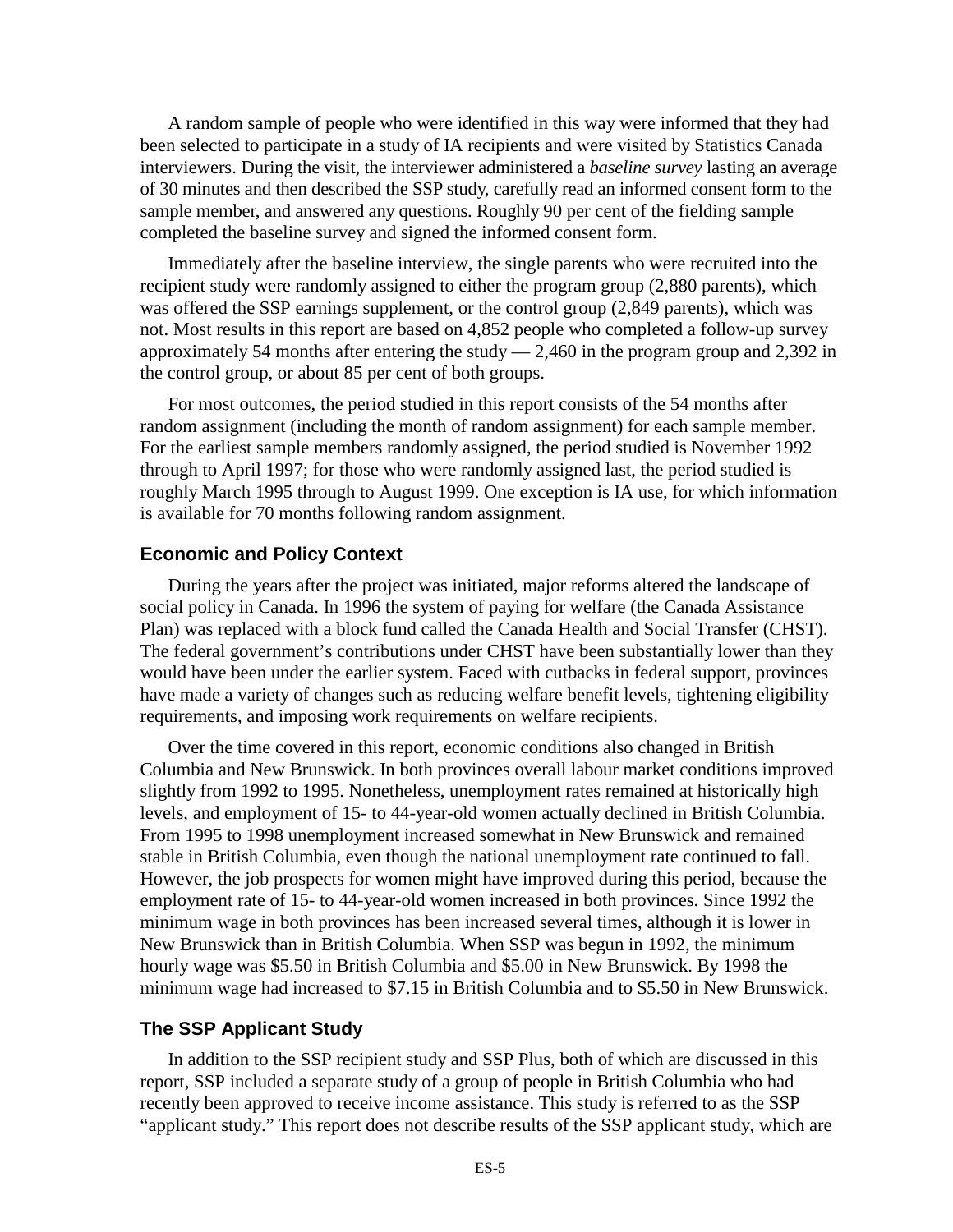presented for a four-year follow-up period in a separate report (Michalopoulos & Hoy, 2001). Results through to six years will be described in a separate, future final report.

Program group members in the applicant study received a letter and brochure informing them that if they stayed on income assistance for a year, they would become eligible for the SSP earnings supplement. The first question addressed by the SSP applicant study was whether people would stay on income assistance for a year to become eligible for the supplement. Results published elsewhere imply that the effect was small. This finding has important implications for an ongoing SSP supplement program, since it suggests that the generous SSP financial incentive would not incur substantial costs by encouraging welfare use in the short run.

Program group members who remained on income assistance for a year were then offered the same financial incentive offered in the recipient study. A second question was whether the SSP supplement would increase employment, earnings, and income for this group of welfare applicants. Reports on the applicant study indicate that the supplement offer had substantial effects on employment, earnings, IA use, and poverty. In short, results of the applicant study were similar to results of the recipient study. In one respect, however, results of the applicant study were remarkable. Employment and income gains in the applicant study were achieved without increasing government spending on after-tax cash transfer payments. This finding suggests that an ongoing program that offers the generous SSP supplement to a more employable group of welfare applicants would be even more cost-effective than for long-term welfare recipients.

# **LEARNING ABOUT THE SUPPLEMENT**

About 98 per cent of program group members received an orientation to SSP, usually within one month of random assignment and usually in person. At these sessions, an SSP staff member described the earnings supplement's main features (the work requirement, the one-year clock, the three-year time limit, and the calculation of supplement payments). The central message conveyed was that the supplement could "make work pay," even if a minimum-wage job was all that could be found. Program group members were also informed of the range of community services available to them to assist them in their efforts to enter the world of work. The SSP staff acknowledged, however, that the earnings supplement might not be the right choice for everyone, particularly those who preferred to stay home with their children or who wished to attend school full time.

In a phone survey of the 700 program group members who received the orientation up until April 1993, over 90 per cent said they recalled being told by SSP staff about the one-year clock, the 30-hour work requirement, and the way the supplement was calculated. They also remembered being told they must leave income assistance to qualify for the supplement. Nine out of ten respondents said they thought they would be financially better off on the supplement, and eight out of ten said they had no questions about the supplement.

After the orientation session, contacts between program group members and program staff were usually of modest duration (e.g. a 10- or 15-minute phone call). One or two additional workshops (such as one on money management) were offered. The program offered information and referrals to existing services in areas such as job search, education, and training, but did not directly provide these services. Doing so would have made it impossible to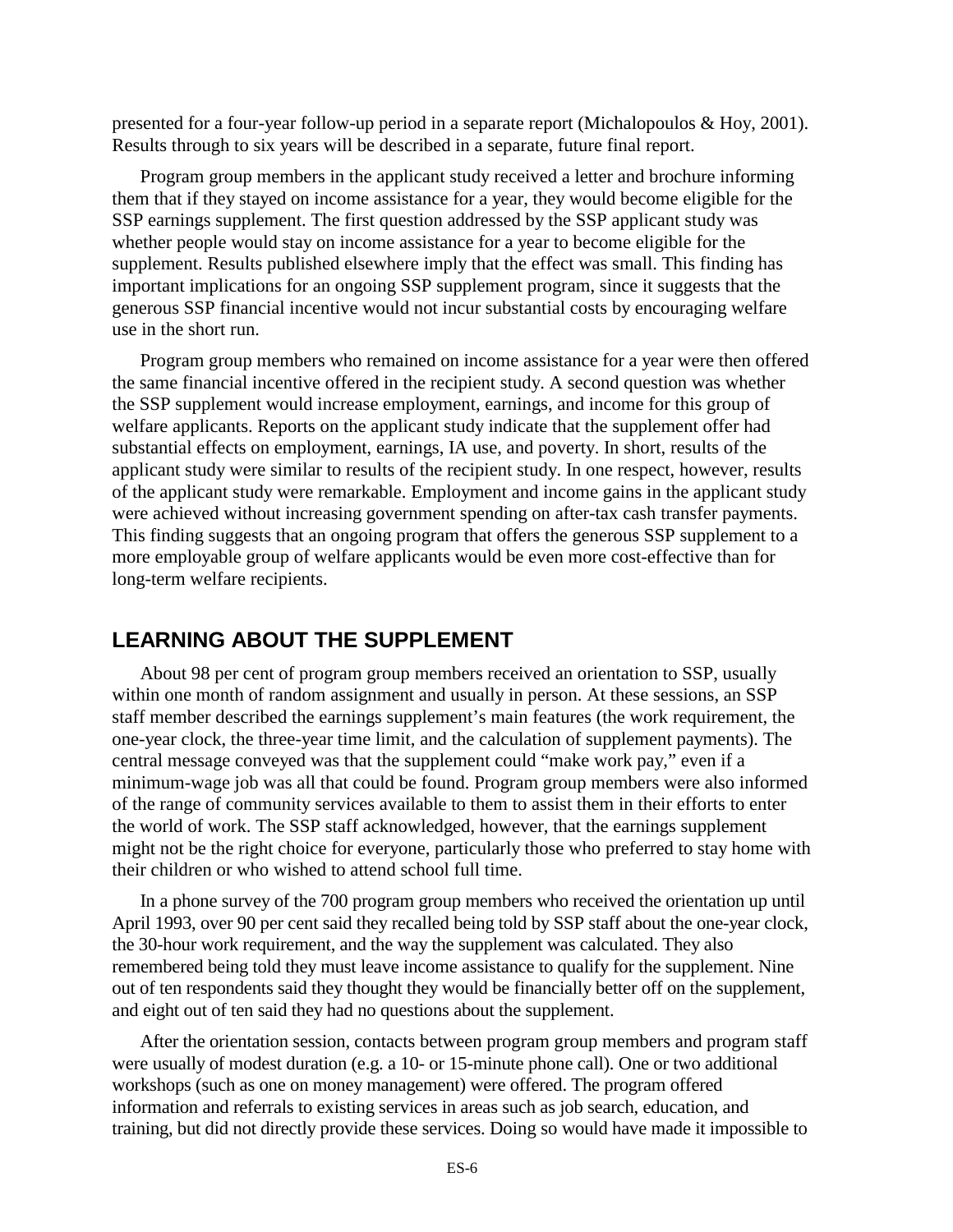determine the extent to which differences between the program and control groups' experiences could be attributed to SSP's financial incentive, as opposed to the services.

In order to initiate supplement payments, program group members who found full-time work within the one-year qualifying period had to come into the SSP office to provide evidence of their qualifying employment and sign a letter directing the IA office to end their IA payments. After initiation, participants filled out a voucher (documenting the dates, hours, and wages of their employment) after receiving each paycheque and mailed it, along with a copy of the corresponding pay stubs, to the SSP payment office. The supplement amount was then calculated according to the earnings received during a four-week or monthly accounting period. Payment system records were cross-matched with IA records every month to ensure that supplement takers were complying with the rules of the program and not drawing simultaneous benefits.

# **SUPPLEMENT TAKEUP**

# • **About 36 per cent of program group members received at least one supplement.**

As has been explained, program group members had to find a full-time job within 12 months in order to qualify for supplement payments. Overall, about 36 per cent of the program group became supplement takers during that year.

Although 36 per cent of the program group received at least one supplement payment, the number receiving supplement payments in any given month was never that large, peaking at about 25 per cent of the program group near the beginning of the second year. This means that 11 per cent of the program group — the difference between the 36 per cent who ever received a supplement and the 25 per cent receiving it at the beginning of the second year worked full time and received the supplement at some point but had stopped receiving the supplement by the beginning of the second year. In other words, about 11 per cent of the program group had already lost their full-time employment by the beginning of the second year.

During the three years they were eligible for the supplement, supplement takers received \$18,256 in supplement payments on average, and they received supplement payments for 22 months on average. However, some takers received more than others. One quarter of supplement takers received nearly \$27,000 during their three years of supplement receipt, while one quarter received less than \$10,000 in supplement payments. While one fourth of supplement takers who received the supplement most frequently received it for 33 or more months, the one fourth of supplement takers who received the supplement least frequently received it fewer than 13 months.

# • **People who did not take up the supplement offer faced a number of barriers to full-time work.**

People who did not take up the supplement offer had less work experience and less education than those who did take up the supplement offer. For example, supplement takers were more than three times more likely than non-takers to be working at baseline and were substantially more likely to have a high school diploma or equivalent. Those who did not take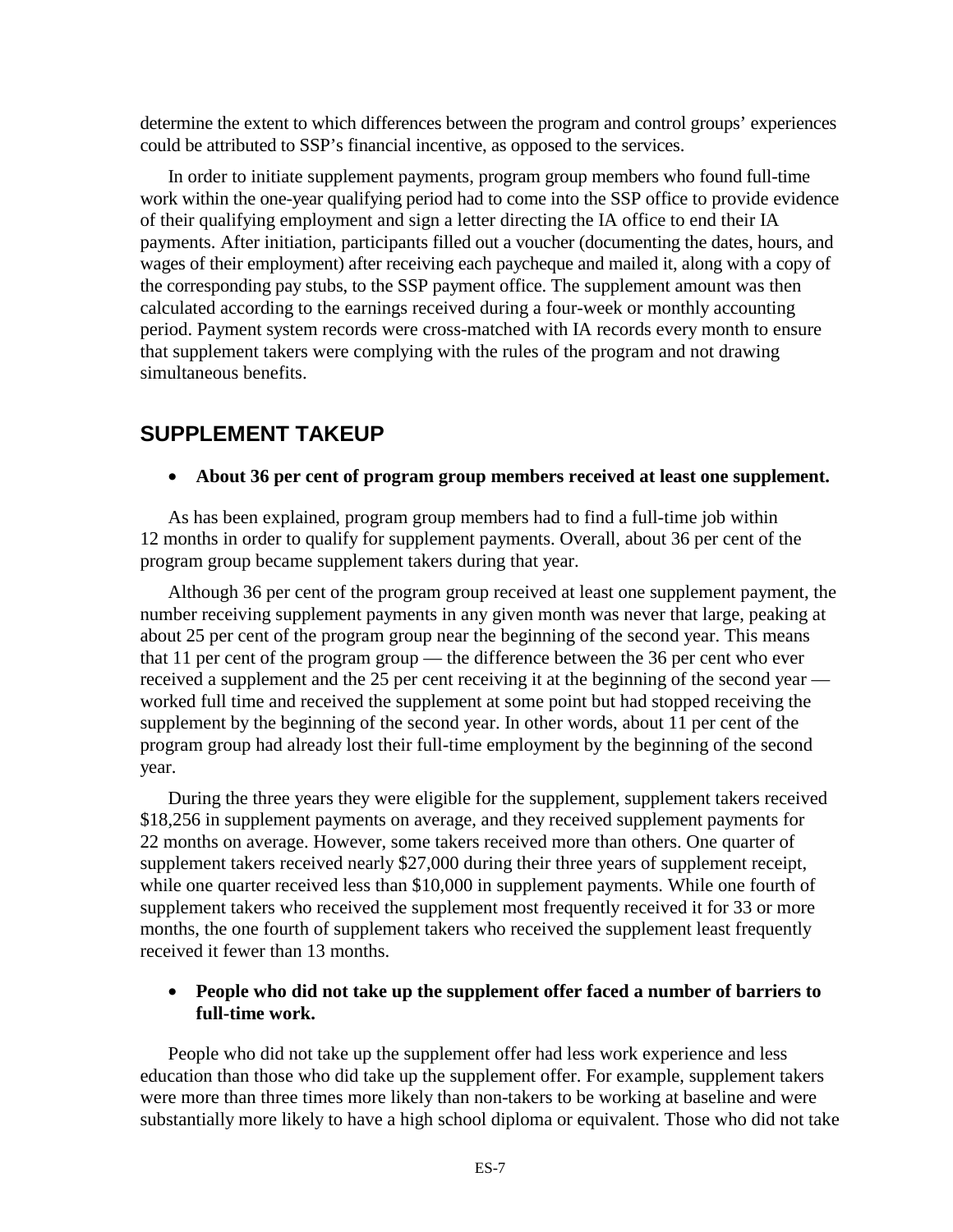up the supplement offer were also more likely to say they could not work because they had an illness or disability, because they could not find good child care, or because of other family responsibilities.

Focus groups of takers and non-takers found that many who were offered the supplement appeared hindered even in making the decision to start a job search. Some rationalized their reluctance in terms of the practical hurdles they perceived: the hopelessness of finding a job and low expectations regarding child care. For others, the risk in searching for work was more emotional. Participants commonly exhibited low self-esteem and feared disappointment if they embarked on a venture that they personally expected to fail. Although a majority of non-takers initially expressed interest in the supplement offer, case note reviews suggested that fewer than one third of non-takers actually ever looked for work during the 12 months permitted for initiating the supplement.

# **IMPACTS ON EMPLOYMENT, EARNINGS, INCOME ASSISTANCE, AND SSP SUPPLEMENT PAYMENTS**

# • **SSP increased employment and earnings and reduced IA use.**

Figure ES.1 represents the basic story of SSP's effects. During the year after entering the study, when program group members had to find full-time work to begin receiving the SSP supplement, the proportion of the program group working full time gradually climbed, from about 9 per cent at the time of random assignment to about 30 per cent at the beginning of the second year. During the same period, full-time employment for the control group increased more gradually, from about 9 per cent at the time of random assignment to about 15 per cent at the beginning of the second year. The difference between the two groups — 15 percentage points at the beginning of the second year — is a measure of SSP's impact on full-time employment. It is one of the largest effects on employment generated in a random assignment study of a policy designed to encourage welfare recipients to work.

SSP's effect on full-time employment declined steadily through the remainder of the follow-up period. Three factors contributed to this decline. First, people who did not qualify for a supplement payment in the first year lost the chance to receive it in the future. SSP therefore ceased to provide an incentive to members of the program group who did not qualify for the supplement during that first year. Second, the supplement may have encouraged some people to take full-time work before they were prepared to do so, and some supplement takers subsequently lost their full-time jobs. Finally, more control group members began working full time even without the supplement offer, as normally happens among welfare recipients.

SSP could have increased full-time employment either by encouraging people who would have worked part time to increase their hours slightly or by encouraging people who would not have worked in the absence of the supplement offer to move to full-time work. If people had primarily moved from part-time to full-time work, then the program's effect on employment overall would have been small. If, in contrast, people had moved primarily from not working to working full time, the program's effect on employment would have been similar to its effect on full-time work.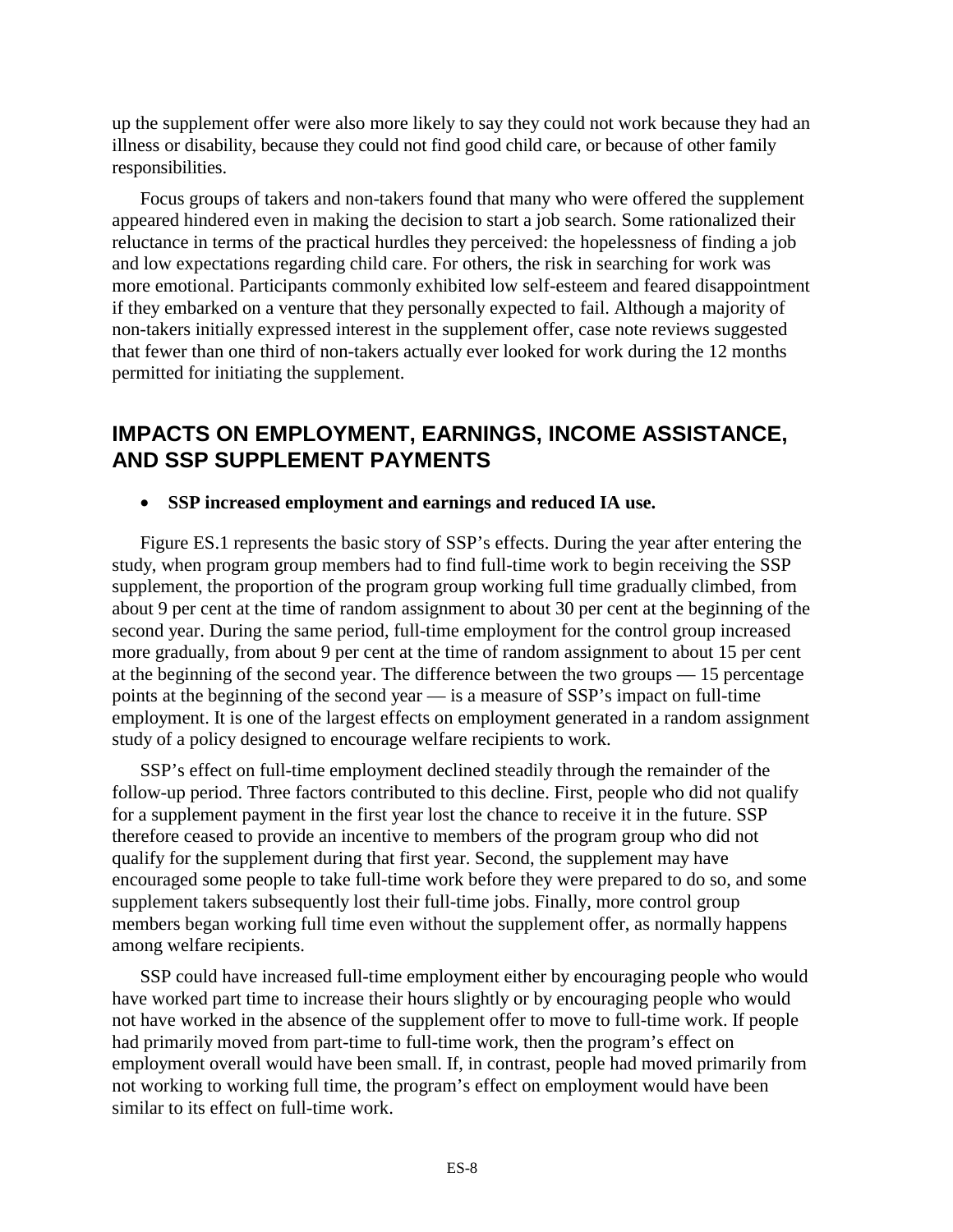



**Sources:** Calculations from baseline survey data and 18-month, 36-month, and 54-month follow-up survey data. **Note:** "Employed full time" is defined as working 30 hours or more in at least one week during the month.

The first two panels of Table ES.1 imply that SSP increased full-time work primarily by persuading people who would not have worked otherwise to work full time. In the second year after random assignment, for example, SSP increased full-time employment by more than 12 percentage points (from 16 per cent of the control group to more than 28 per cent of the program group), and it increased employment overall by more than 10 percentage points (from about 30 per cent of the control group to more than 40 per cent of the program group).

Because SSP primarily increased full-time employment, it also had a substantial effect on earnings. As with employment, the program's effects peaked in the second year, when program group members earned \$370 per month on average compared with \$269 for the average control group member, for an impact of \$101 per person each month. When the program's effect on employment declined after the second year, the effect on earnings also declined. In the fourth year after random assignment, when some parents were still eligible for the earnings supplement, the program increased earnings by \$52 per person each month.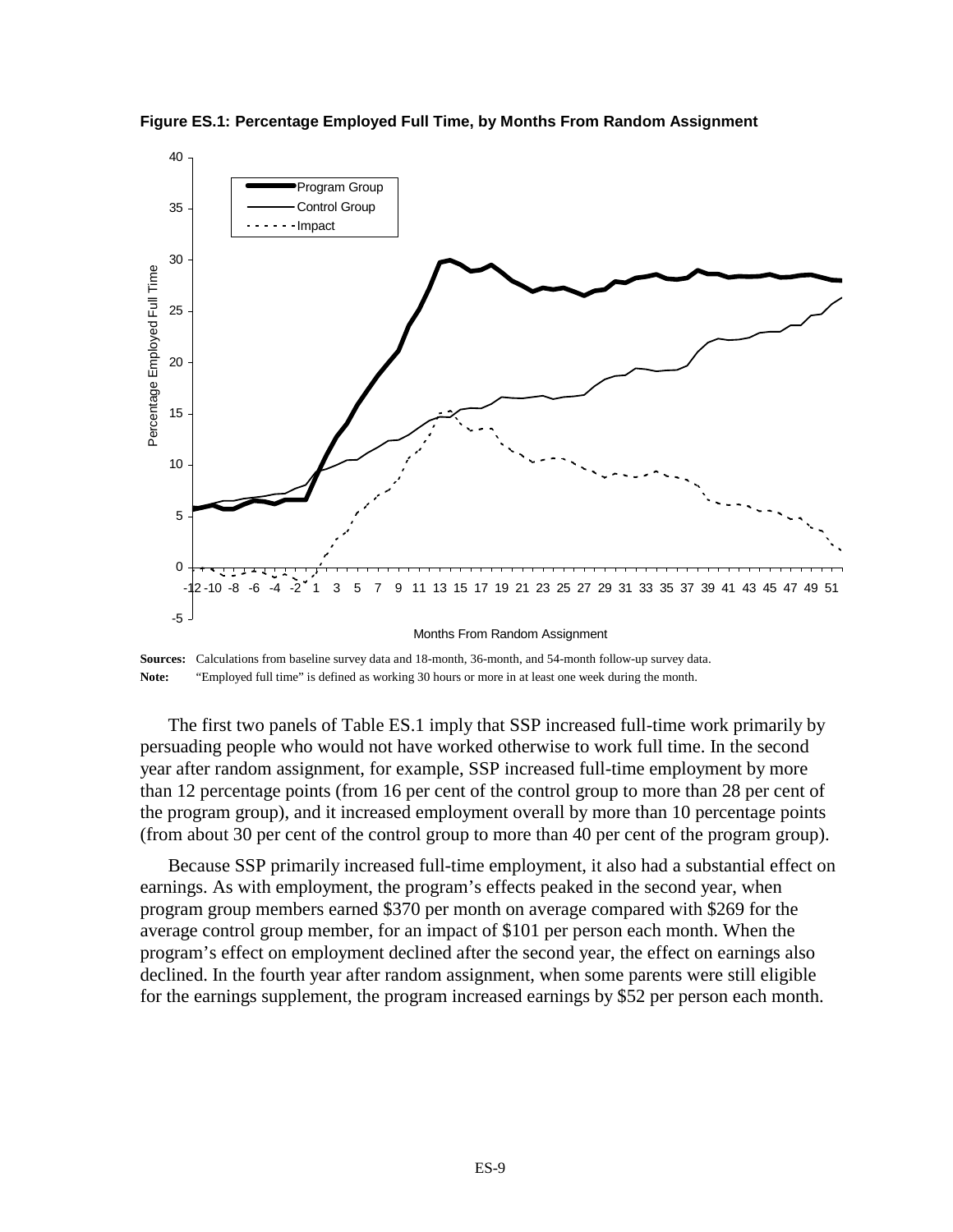|                                               | Program | <b>Control</b> | <b>Difference</b> |
|-----------------------------------------------|---------|----------------|-------------------|
| Outcome                                       | Group   | Group          | (Impact)          |
| Monthly full-time employment (%) <sup>a</sup> |         |                |                   |
| Year 1                                        | 18.0    | 11.6           | 6.4 ***           |
| Year <sub>2</sub>                             | 28.5    | 16.0           | 12.6 ***          |
| Year <sub>3</sub>                             | 27.7    | 18.4           | $9.3***$          |
| Year 4                                        | 28.5    | 22.3           | $6.1***$          |
| Year 5, Quarter 1                             | 28.3    | 25.0           | $3.3***$          |
| Year 5, Quarter 2                             | 28.0    | 26.5           | 1.5               |
| Monthly employment (%)                        |         |                |                   |
| Year 1                                        | 29.7    | 25.4           | 4.3 ***           |
| Year <sub>2</sub>                             | 40.6    | 30.1           | $10.4***$         |
| Year <sub>3</sub>                             | 39.9    | 32.6           | $7.3***$          |
| Year 4                                        | 41.2    | 36.8           | 4.4 ***           |
| Year 5, Quarter 1                             | 42.1    | 39.8           | $2.3*$            |
| Year 5, Quarter 2                             | 41.8    | 41.9           | 0.0               |
| Average monthly earnings (\$)                 |         |                |                   |
| Year 1                                        | 233     | 186            | 47 ***            |
| Year <sub>2</sub>                             | 370     | 269            | $101***$          |
| Year <sub>3</sub>                             | 387     | 317            | 70 ***            |
| Year 4                                        | 476     | 424            | 52 **             |
| Year 5, Quarter 1                             | 499     | 462            | 36                |
| Year 5, Quarter 2                             | 496     | 488            | 8                 |
| Monthly IA receipt (%)                        |         |                |                   |
| Year 1                                        | 85.3    | 91.5           | $-6.2$ ***        |
| Year <sub>2</sub>                             | 65.8    | 78.7           | $-12.9$ ***       |
| Year 3                                        | 60.9    | 70.1           | $-9.2$ ***        |
| Year 4                                        | 57.1    | 63.0           | $-5.9$ ***        |
| Year 5                                        | 52.8    | 56.2           | $-3.4$ ***        |
| Year 6, Quarter 1                             | 49.2    | 52.0           | $-2.8$ **         |
| Year 6, Quarter 2                             | 47.2    | 49.3           | $-2.1$            |
| Average monthly IA payments (\$)              |         |                |                   |
| Year 1                                        | 759     | 794            | $-35$ ***         |
| Year <sub>2</sub>                             | 587     | 690            | $-103$ ***        |
| Year 3                                        | 516     | 591            | $-75$ ***         |
| Year 4                                        | 458     | 506            | $-48$ ***         |
| Year 5                                        | 411     | 437            | $-26$ **          |
| Year 6, Quarter 1                             | 381     | 399            | $-18$             |
| Year 6, Quarter 2                             | 369     | 379            | $-11$             |
| Average monthly payments from IA and SSP (\$) |         |                |                   |
| Year 1                                        | 853     | 794            | 59 ***            |
| Year 2                                        | 778     | 690            | 88 ***            |
| Year <sub>3</sub>                             | 680     | 591            | 89 ***            |
| Year 4                                        | 547     | 506            | 41 ***            |
| Year 5                                        | 414     | 437            | $-23$ **          |
| Year 6, Quarter 1                             | 381     | 399            | $-18$             |
| Year 6, Quarter 2                             | 369     | 379            | $-11$             |
| Sample size (total = 4,852)                   | 2,460   | 2,392          |                   |

**Table ES.1: SSP Impacts on Employment, Earnings, Income Assistance, and Cash Transfers**

**Sources:** Calculations from income assistance (IA) administrative records, payment records from SSP's Program Management Information System, the baseline survey, and 18-month, 36-month, and 54-month follow-up surveys.

**Notes:** Average monthly earnings are calculated by dividing the total yearly earnings by the total number of months in which information is not missing.

Sample sizes vary for individual measures of employment and earnings because of missing values.

Two-tailed t-tests were applied to differences between the outcomes for the program and control groups.

Statistical significance levels are indicated as:  $* = 10$  per cent;  $** = 5$  per cent;  $*** = 1$  per cent.

Rounding may cause slight discrepancies in sums and differences.

All analyses were only for those who responded to the 54-month survey.

a "Full-time employment" is defined as working 30 or more hours in at least one week during the month.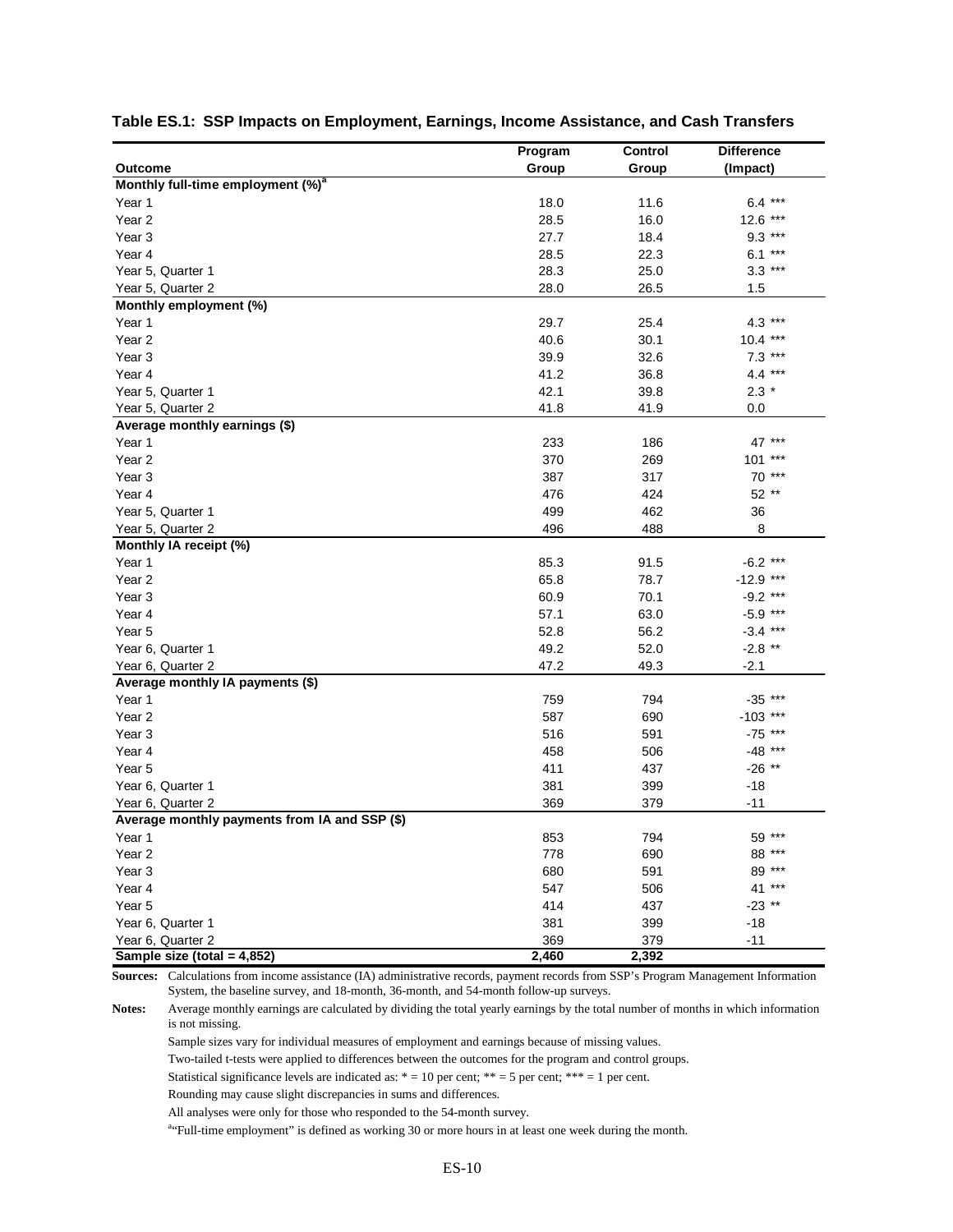The rules of SSP prohibited people from simultaneously receiving the earnings supplement and income assistance. In other words, whenever SSP encouraged someone to work full time, it also encouraged her to stop receiving income assistance. The program's effects on IA receipt grew from about 6 percentage points in the first year to about 13 percentage points in the second year, and was still about 6 percentage points in the fourth year. Its effect on monthly IA payments grew from \$35 per person in Year 1 to \$103 per person in Year 2, and was still \$48 per person in Year 4.

Although SSP reduced IA payments, it did so by paying earnings supplements that often were higher than the IA payments they replaced. As a result, supplement payments and IA payments to the program group, when taken together, averaged more per member than average IA payments to control group members. In the second year after random assignment, for example, payments to program group members averaged \$778 per month, while IA payments to control group members averaged \$690. In Year 4, when the program's effects on employment and IA use had declined, program group members received \$41 more each month in IA and SSP supplement payments than control group members received in IA payments.

### • **SSP substantially increased income and reduced poverty.**

Table ES.2 summarizes the effects of SSP on income, taxes and other transfers, and poverty during the six-month periods prior to the three follow-up surveys. Results from the 18-month and 36-month surveys tell a similar story. At both points in time, SSP significantly raised individual and family income, even after taking taxes into account. For example, during the six months prior to the 18-month survey, the program increased individual monthly after-tax income by \$165 per program group member (from a level of nearly \$1,200 for the control group). During the six months prior to the 36-month survey, the program increased individual after-tax income by \$102 per month (again from a control group level of about \$1,200).

By increasing income, SSP also substantially increased the number of families with income above Statistics Canada's low income cut-off. While about 14 per cent of the control group had income above the cut-off in the six months prior to the 36-month interview, for example, about 24 per cent of the program group had income above the cut-off, implying that the program reduced poverty by more than 9 percentage points. The reduction in poverty was even larger (about 12 percentage points) prior to the 18-month survey, when the program's effect on income was also larger.

One of the concerns about policies that supplement earnings is that people who would have worked without the supplement may take advantage of their extra income to cut back their work effort somewhat and rely somewhat more on cash transfers. Because SSP required full-time work and because people had to pay taxes on their extra earnings and their extra supplement payments, SSP was rather more efficient than earlier earnings supplement programs. At both the 18-month and the 36-month follow-up periods, every \$1 increase in government cash transfer payments increased monthly after-tax income by \$2 to \$3. For example, within six months prior to the 36-month survey, the government spent \$55 per month more in after-tax cash transfer payments, and individual after-tax income increased by \$102 per month.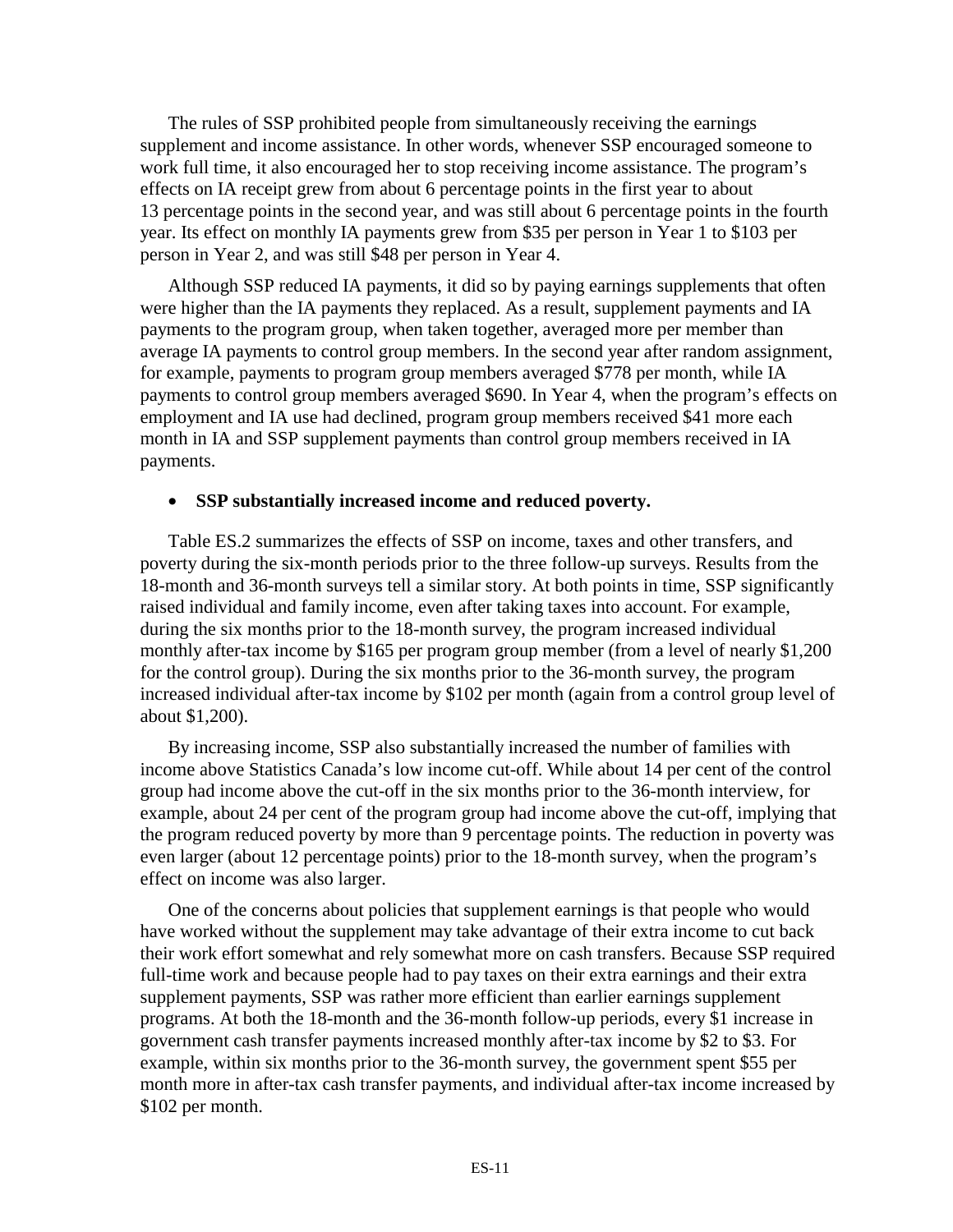### **Table ES.2: SSP Impacts on Monthly Income and Net Transfer Payments in the Six Months Prior to the 18-Month, 36-Month, and 54-Month Follow-Up Interviews**

|                                                      | <b>6 Months Prior to</b>  |                   |                           | <b>6 Months Prior to</b> |                    | <b>6 Months Prior to</b> |
|------------------------------------------------------|---------------------------|-------------------|---------------------------|--------------------------|--------------------|--------------------------|
|                                                      | <b>18-Month Interview</b> |                   | <b>36-Month Interview</b> |                          | 54-Month Interview |                          |
|                                                      | Control                   | <b>Difference</b> | <b>Control</b>            | <b>Difference</b>        | Control            | <b>Difference</b>        |
| Outcome                                              | Group                     | (Impact)          | Group                     | (Impact)                 | Group              | (Impact)                 |
| Sources of individual income (\$/month)              |                           |                   |                           |                          |                    |                          |
| Earnings                                             | 227                       | $127***$          | 355                       | 59 **                    | 485                | 19                       |
| SSP supplement payments                              | 0                         | 193 ***           | 0                         | 162 ***                  | 0                  | $4***$                   |
| Income assistance payments                           | 723                       | $-109$ ***        | 573                       | $***$<br>$-71$           | 446                | $-31***$                 |
| Other transfer payments <sup>a</sup>                 | 207                       | $-9$ **           | 238                       | 2                        | 300                | 0                        |
| Other unearned income <sup>b</sup>                   | 54                        | 2                 | 93                        | $-11$                    | 96                 | $-17$ **                 |
| Projected taxes and net transfer payments (\$/month) |                           |                   |                           |                          |                    |                          |
| Projected income taxes <sup>c</sup>                  | 4                         | $27***$           | 63                        | $33***$                  | 63                 | -4                       |
| Net transfer payments <sup>d</sup>                   | 925                       | 58 ***            | 758                       | 55<br>***                | 691                | $-26$                    |
| Total individual and family income                   |                           |                   |                           |                          |                    |                          |
| Total individual income (\$/month)                   | 1,222                     | ***<br>210        | 1,270                     | $135***$                 | 1,340              | $-29$                    |
| Total individual income net of taxes (\$/month)      | 1,198                     | 165 ***           | 1,207                     | $102***$                 | 1,278              | $-25$                    |
| Total family income (\$/month) <sup>e</sup>          | 1,298                     | 199 ***           | 1,450                     | 148 ***                  | 1,635              | $-10$                    |
| Percentage with income above                         |                           |                   |                           |                          |                    |                          |
| the low income cut-offs <sup>f</sup>                 | 10.7                      | $12.4***$         | 14.3                      | $9.4***$                 | 18.7               | 0.9                      |
| Sample size (total $= 4,826$ )                       | 2,373                     |                   | 2,373                     |                          | 2,373              |                          |

**Sources:** Calculations from 18-month, 36-month, and 54-month follow-up survey data, income assistance (IA) administrative records, and payment records from SSP's Program Management Information System.

**Notes:** Sample sizes vary for individual measures because of missing values. This may cause slight discrepancies in sums and differences. All analyses were only for those who responded to the 54-month survey.

Two-tailed t-tests were applied to differences in outcomes between the program and control groups. Statistical significance levels are indicated as:  $* = 10$  per cent;  $** = 5$  per cent;  $*** = 1$  per cent.

Rounding may cause slight discrepancies in sums and differences.

<sup>a</sup>Includes the Child Tax Benefit, the Goods and Services Tax Credit, Employment Insurance (EI), provincial tax credits, and, for the 54month sample only, the Family Bonus.

<sup>b</sup>Includes alimony, child support, income from roomers and boarders, and other reported income.

c Includes projected EI premiums and Canada Pension Plan premiums deducted through payroll, and projected income taxes. Payroll deductions and income taxes were projected from federal and provincial tax schedules and data on earned and unearned income and SSP supplement payments; the actual taxes paid by sample members may differ from these projections.

<sup>d</sup>Includes public expenditures on SSP, IA payments, and other transfers, net of income tax revenue.<br><sup>e</sup>Family income is measured by the sum of the sample member's income and the labour earnings of

Family income is measured by the sum of the sample member's income and the labour earnings of any other members in that person's family. f Calculated by comparing annualized family income with the low income cut-offs defined by Statistics Canada for the sample member's location and family size.

# • **At the end of the follow-up period, program group and control group members were equally likely to work and receive income assistance.**

Program group members had to initiate supplement receipt in the year after entering the study. Since they could receive the supplement for three years, their eligibility for the supplement ended sometime during the fourth year after random assignment. The effects of SSP were generally small at the end of the follow-up period, after parents could no longer receive the earnings supplement. For example, in the middle of the fifth year, about 27 per cent of the control group worked full time compared with 28 per cent of the program group, and average earnings for both groups were close to \$500 per month. Moreover, a comparison of IA use in the sixth year found virtually no difference between the program and control groups.

Likewise, the effects of SSP on poverty were small at the end of the follow-up period. In the six-month period prior to the 54-month interview, close to 20 per cent of both the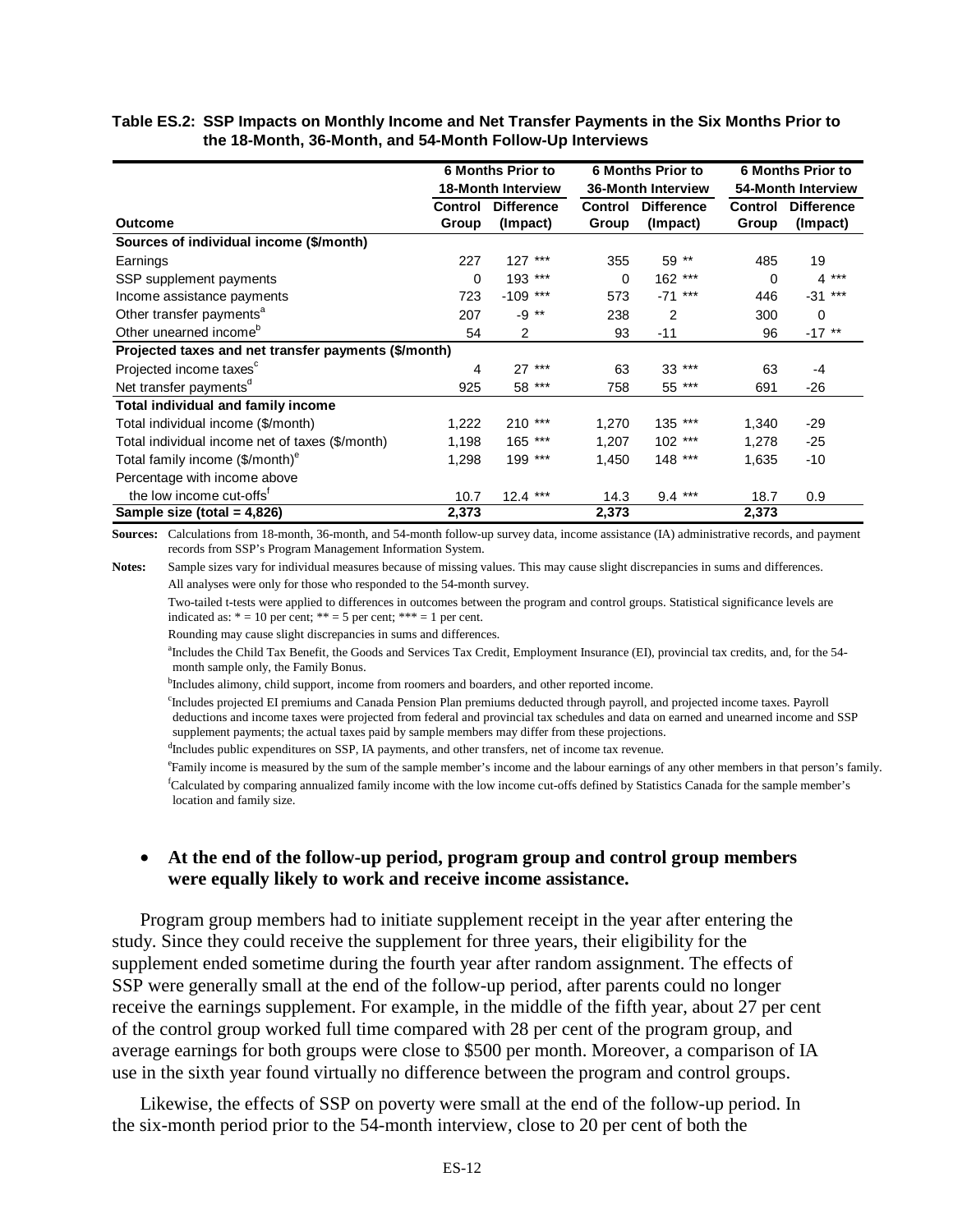program and control groups had income above the low income cut-offs, and the average individual in both groups had about \$1,250 per month in after-tax income.

An analysis of the employment patterns of supplement takers and control group members implies that job loss among supplement takers was primarily responsible for the reductions in the program's effect in the second and third years after random assignment, but that *control group catch-up* was primarily responsible for reduced effects in the fourth and fifth years. If this is true, then the fact that the supplement was available for only three years was not responsible for the small impacts at the end of the follow-up period.

Put another way, many control group members went to work without the supplement offer, but SSP accelerated the return to work of many people in the program group. By accelerating the return to work, SSP had considerable cumulative effects over the entire follow-up period. For example, program group members worked full time for 14 months on average compared with fewer than 10 months for control group members, and the average program group member earned nearly \$3,400 more than the average control group member over this period. Counting earnings and payments from income assistance and SSP supplements, the income for the average program group member was about \$6,350 higher than for the average control group member over the entire follow-up period.

These results are even more impressive considering that they were probably concentrated among the 36 per cent of the program group that took up the supplement offer. Per supplement taker, SSP increased full-time work experience by nearly a year, increased earnings by more than \$9,000, and increased combined income from earnings, IA payments, and supplement payments by about \$17,600.

### • **SSP benefited a wide range of IA recipients.**

SSP's impacts on full-time employment were spread quite evenly across a broad range of subgroups of sample members. By making work pay better than welfare, SSP increased fulltime employment among high school graduates as well as dropouts, those with and those without health barriers, those with and without young children, and those with limited prior work experience as well as those with considerable experience. Even among people who thought they could not work because of physical disabilities, problems with child care, or family or personal responsibilities, SSP had more than doubled full-time employment by the beginning of the second year after random assignment.

SSP was successful in both British Columbia and New Brunswick, two very different places with different populations, economies, and IA systems. Moreover, many of the program's effects were similar in the two places, in part because the generosity of SSP was set at different levels in the two provinces to achieve similar effects. In both provinces, for example, about 35 per cent of program group members ever received the supplement, and the program's effect on cumulative income was about \$6,000. The fact that SSP was effective in such different locations adds credibility to the notion that the offer of an earnings supplement can have important effects in a variety of circumstances and locations.

Although supplement receipt and income gains were similar in the two provinces, impacts on IA receipt and full-time employment were somewhat higher in New Brunswick than in British Columbia. For example, in Quarter 5, SSP reduced IA receipt by 16.3 percentage points in New Brunswick, compared with 10.3 percentage points in British Columbia. The differences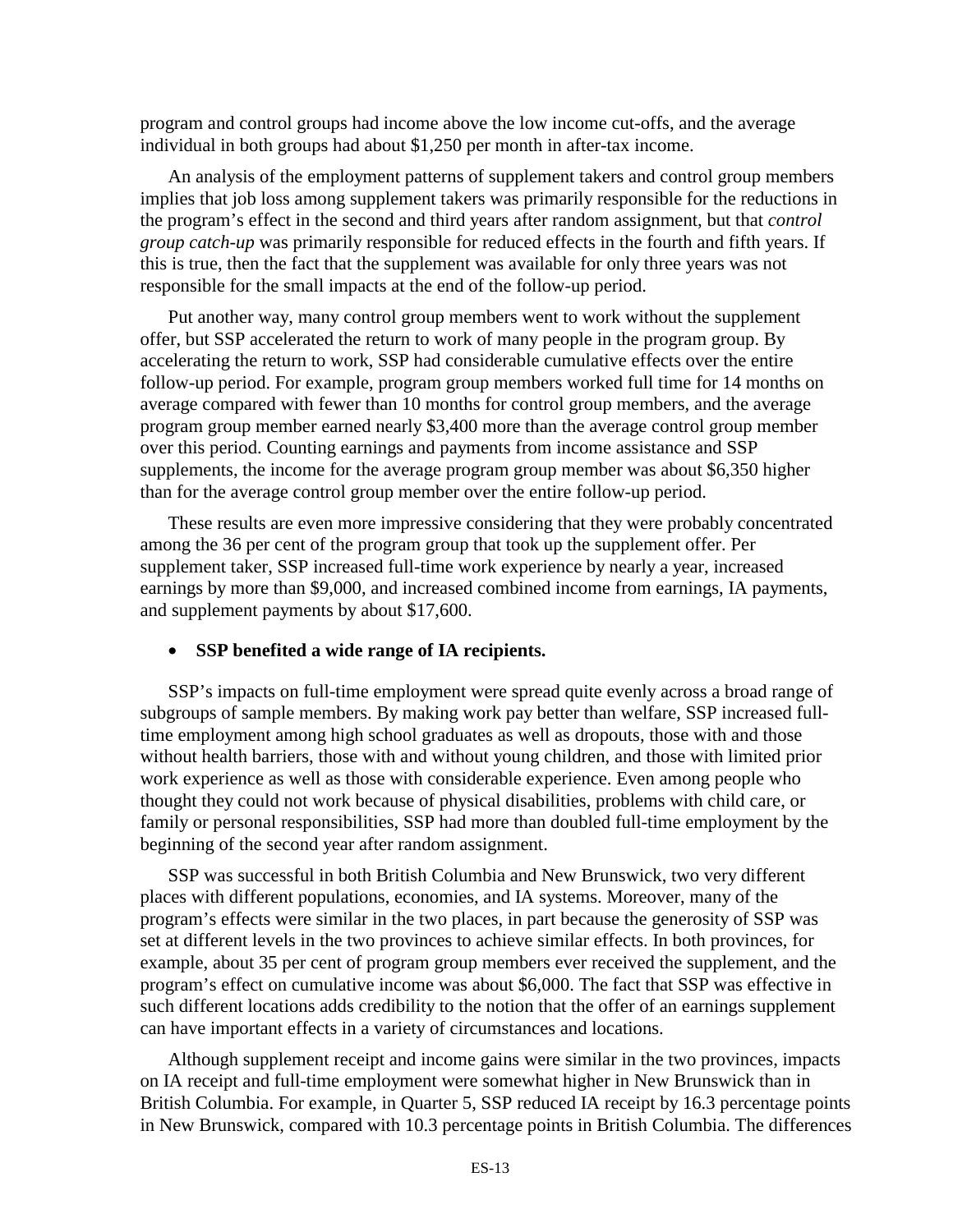were particularly striking at the end of the follow-up period. While the effects of SSP were close to zero in British Columbia, in New Brunswick the program continued to reduce IA receipt (by 6.5 percentage points) and increase full-time employment (by 5.4 percentage points).

# **THE EFFECTS OF SSP ON CHILDREN**

SSP was intended primarily to encourage parents to go to work, but the extra work and income stemming from the program might have had a host of other effects on children of the parents who were affected by the supplement offer. SSP collected data to determine whether policies that increase employment and income among single parents benefit children or whether children suffer because increased employment (particularly full-time employment) reduces the time that children spend with their parents and increases their parents' stress.

Table ES.3 summarizes the effects of SSP on young children.

|                                        | 36-Month Follow-Up |                |                   | 54-Month Follow-Up |         |                   |
|----------------------------------------|--------------------|----------------|-------------------|--------------------|---------|-------------------|
|                                        | Program            | <b>Control</b> | <b>Difference</b> | Program            | Control | <b>Difference</b> |
| <b>Outcome</b>                         | Group              | Group          | (Impact)          | Group              | Group   | (Impact)          |
| Infants/Toddlers (1-2 years old at     |                    |                |                   |                    |         |                   |
| random assignment)                     |                    |                |                   |                    |         |                   |
| Academic functioning                   |                    |                |                   |                    |         |                   |
| PPVT-R score <sup>a</sup>              | 92.0               | 90.7           | 1.3               |                    |         |                   |
| Above average, any subject (%)         |                    |                |                   | 77.3               | 73.7    | 3.6               |
| Below average, any subject (%)         |                    |                |                   | 9.9                | 11.5    | $-1.7$            |
| Behaviour and emotional well-being     |                    |                |                   |                    |         |                   |
| Behaviour problems <sup>b</sup>        | 1.5                | 1.5            | 0.0               | 1.3                | 1.3     | 0.0               |
| Positive social behaviour <sup>b</sup> | 2.5                | 2.6            | 0.0               | 2.7                | 2.7     | 0.0               |
| Sample size                            | 369                | 396            |                   | 554                | 605     |                   |
| Preschoolers (3-5 years old at         |                    |                |                   |                    |         |                   |
| random assignment)                     |                    |                |                   |                    |         |                   |
| Academic functioning                   |                    |                |                   |                    |         |                   |
| PPVT-R score <sup>a</sup>              | 93.6               | 91.7           | 1.9               |                    |         |                   |
| Math score <sup>c</sup>                | 0.4                | 0.3            | $0.1***$          |                    |         |                   |
| Above average, any subject (%)         | 74.8               | 70.9           | 3.9               | 78.7               | 73.7    | $5.0**$           |
| Below average, any subject (%)         | 15.7               | 21.7           | $-6.0*$           | 17.0               | 21.8    | $-4.8$ **         |
| Behaviour and emotional well-being     |                    |                |                   |                    |         |                   |
| Behaviour problems <sup>b</sup>        | 1.4                | 1.4            | 0.0               | 1.3                | 1.3     | 0.0               |
| School behaviour problems <sup>d</sup> | 1.2                | 1.2            | 0.0               |                    | __      |                   |
| Positive social behaviour <sup>b</sup> | 2.6                | 2.6            | 0.0               | 2.7                | 2.7     | 0.0               |
| Sample size                            | 387                | 374            |                   | 577                | 560     |                   |

**Table ES.3: SSP Impacts on Child Outcomes at the 36-Month and 54-Month Follow-Ups, for Infants/Toddlers and Preschoolers at Random Assignment** 

**Sources:** Calculations from the 36-month and 54-month follow-up surveys.

**Notes:** Only children who were in the home at random assignment were analyzed.

Rounding may cause slight discrepancies in sums and differences.

Sample sizes may vary for individual items because of missing values.

a The Peabody Picture Vocabulary Test–Revised (PPVT-R) is a test of children's understanding of words. Scores reported are standardized scores.

<sup>b</sup>Behaviour problems and positive social behaviour are rated on a scale from 1 (never) to 3 (often).

<sup>c</sup>The math score reflects the proportion of items answered correctly in a math skills test.

<sup>d</sup>Parents of children were asked how often in the past school year they were contacted by the school about their child's behaviour problems in school. Responses range from 1 (never contacted or contacted once) to 3 (contacted four or more times).

Two-tailed t-tests were applied to differences between the outcomes for the program and control groups. Statistical significance levels are indicated as:  $* = 10$  per cent;  $** = 5$  per cent;  $*** = 1$  per cent.

Standard errors were adjusted to account for shared variance between siblings.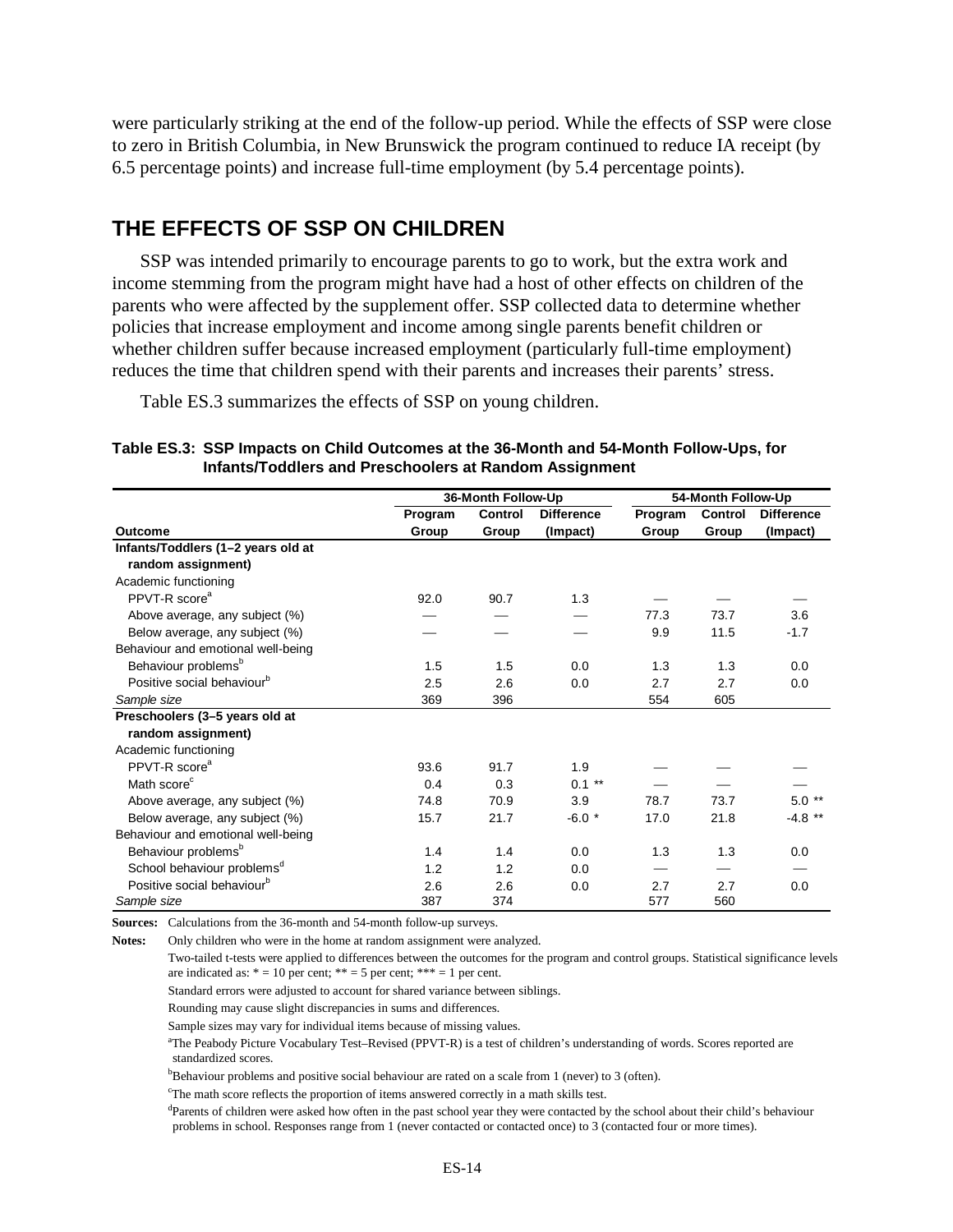### • **SSP neither harmed nor benefited the youngest children.**

On the basis of a standardized test of vocabulary skills given at the 36-month follow-up and parent reports at both the 36-month and the 54-month follow-ups, program group and control group children who were infants or toddlers (1 or 2 years of age) at the time of random assignment had similar levels of cognitive and academic achievement. SSP also did not significantly affect these children's behaviour or health at either point. In short, SSP did not significantly affect very young children's functioning and behaviour. Considering how young the children were at the start of the program, it is reassuring that the increases in fulltime maternal employment did not result in negative effects for these children.

# • **SSP improved cognitive and school achievement of young school-age children.**

For children who were pre-schoolers (3 or 4 years of age) at the time of random assignment, SSP improved both cognitive skills and academic achievement according to both a standardized math test (given at the 36-month follow-up) and parent reports. Moreover, the program improved their academic achievement both while parents were receiving the supplement and after they were no longer eligible for the supplement. These findings suggest that the benefits young school-age children experienced during the period of supplement eligibility set the children on a trajectory that was sustained after families reached the three-year time limit. There was little indication, however, that SSP affected children's behaviour or health.

Table ES.4 summarizes the effects of SSP on adolescents.

|                                               | 36-Month Follow-Up |                |                   |         | 54-Month Follow-Up |                   |
|-----------------------------------------------|--------------------|----------------|-------------------|---------|--------------------|-------------------|
|                                               | Program            | <b>Control</b> | <b>Difference</b> | Program | Control            | <b>Difference</b> |
| <b>Outcome</b>                                | Group              | Group          | (Impact)          | Group   | Group              | (Impact)          |
| Young adolescents (13-15 years old            |                    |                |                   |         |                    |                   |
| at random assignment)                         |                    |                |                   |         |                    |                   |
| Academic functioning                          |                    |                |                   |         |                    |                   |
| Parental report                               |                    |                |                   |         |                    |                   |
| Above average, any subject (%)                | 68.5               | 70.2           | $-1.8$            |         |                    |                   |
| Below average, any subject (%)                | 33.3               | 35.1           | $-1.8$            |         |                    |                   |
| Adolescent report                             |                    |                |                   |         |                    |                   |
| Above average, any subject (%)                | 80.9               | 86.9           | $-6.0$            |         |                    |                   |
| Below average, any subject (%)                | 85.5               | 74.8           | $10.7$ **         |         |                    |                   |
| Dropped out of school (%)                     | 13.0               | 10.4           | 2.6               | 31.8    | 28.9               | 2.9               |
| Completed 12th grade (%)                      |                    |                |                   | 33.1    | 31.0               | 2.1               |
| Attending college (%)                         | 1.2                | 1.5            | $-0.3$            | 9.4     | 8.6                | 0.7               |
| Behaviour and emotional well-being            |                    |                |                   |         |                    |                   |
| Parental report                               |                    |                |                   |         |                    |                   |
| School behaviour problems <sup>a</sup>        | 1.4                | 1.4            | 0.0               |         |                    |                   |
| Adolescent report                             |                    |                |                   |         |                    |                   |
| Ever had a baby (%)                           |                    |                |                   | 16.2    | 14.1               | 2.1               |
| Ever been arrested (%)                        |                    |                |                   | 19.7    | 19.6               | 0.1               |
| Frequency of delinquent activity <sup>p</sup> | 1.4                | 1.3            | $0.1***$          |         |                    |                   |
| Any smoking (%)                               | 42.4               | 38.9           | 3.5               |         |                    |                   |
| Drinks once a week or more (%)                | 18.1               | 8.3            | $9.7**$           |         |                    |                   |
| Any drug use (%)                              | 29.1               | 24.3           | 4.8               |         |                    |                   |
| Sample size                                   | 230                | 202            |                   | 461     | 406                |                   |

**Table ES.4: SSP Impacts on Child Outcomes at the 36-Month and 54-Month Follow-Ups, for Young Adolescents and Older Adolescents at Random Assignment** 

*(continued)*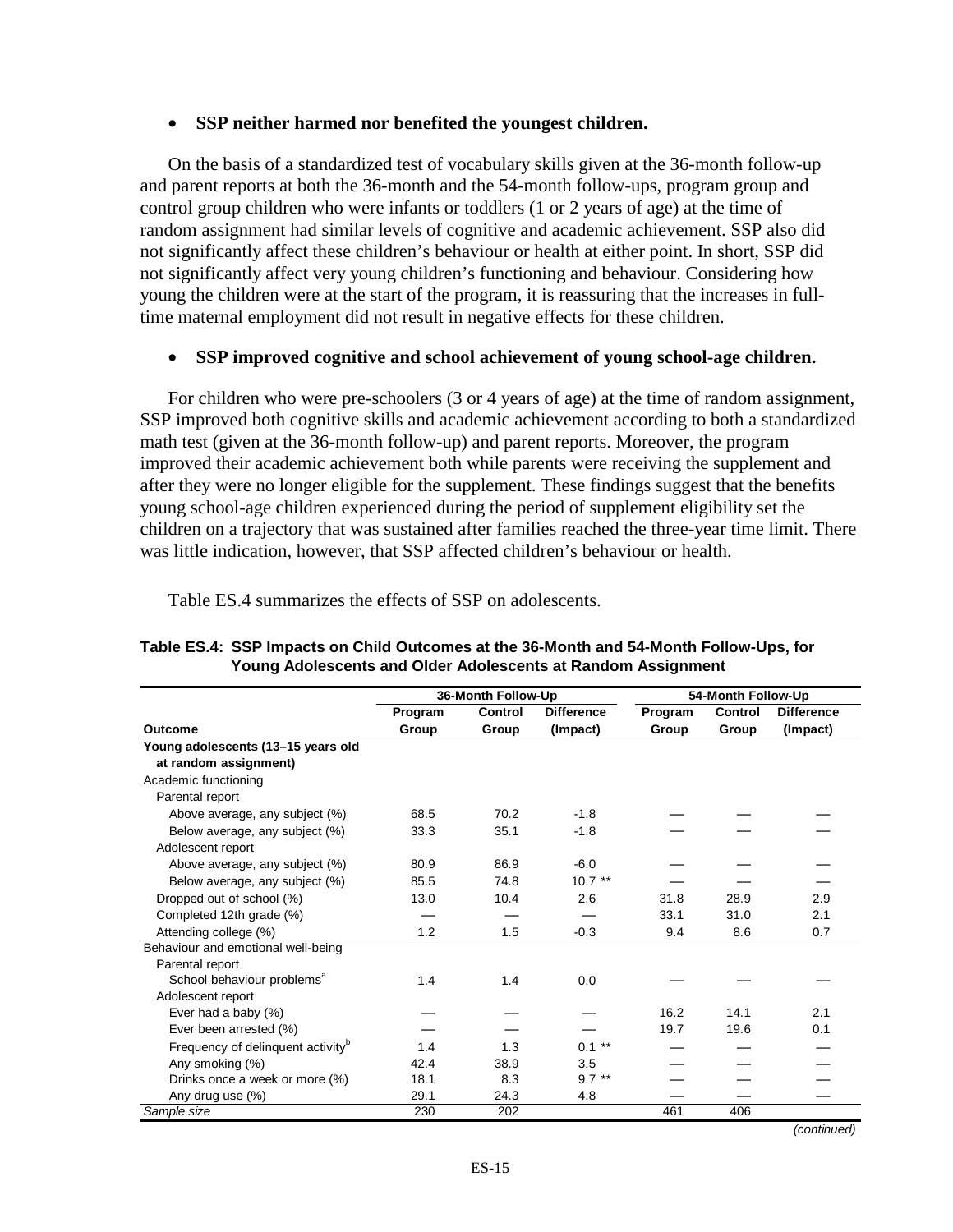### **Table ES.4: SSP Impacts on Child Outcomes at the 36-Month and 54-Month Follow-Ups, for Young Adolescents and Older Adolescents at Random Assignment (Cont'd)**

|                                    | 36-Month Follow-Up |         |                   |         | 54-Month Follow-Up |                   |
|------------------------------------|--------------------|---------|-------------------|---------|--------------------|-------------------|
|                                    | Program            | Control | <b>Difference</b> | Program | <b>Control</b>     | <b>Difference</b> |
| <b>Outcome</b>                     | Group              | Group   | (Impact)          | Group   | Group              | (Impact)          |
| Older adolescents (16-17 years old |                    |         |                   |         |                    |                   |
| at random assignment)              |                    |         |                   |         |                    |                   |
| Dropped out of school (%)          |                    |         |                   | 34.2    | 29.3               | 4.9               |
| Completed 12th grade (%)           |                    |         |                   | 58.7    | 63.1               | $-4.4$            |
| Attending college (%)              |                    |         |                   | 13.9    | 11.4               | 2.5               |
| Ever had a baby (%)                |                    |         |                   | 27.8    | 18.1               | $9.7***$          |
| Ever been arrested (%)             |                    |         |                   | 17.1    | 18.0               | $-0.9$            |
| Sample size                        |                    |         |                   | 257     | 247                |                   |

**Sources:** Calculations from the 36-month and 54-month follow-up surveys.

**Notes:** Only children who were in the home at random assignment were analyzed.

Two-tailed t-tests were applied to differences between the outcomes for the program and control groups. Statistical significance levels are indicated as:  $* = 10$  per cent;  $** = 5$  per cent;  $*** = 1$  per cent.

Standard errors were adjusted to account for shared variance between siblings.

Rounding may cause slight discrepancies in sums and differences.

Sample sizes may vary for individual items because of missing values.

a Parents of children were asked how often in the past school year they were contacted by the school about their child's behaviour problems in school. Responses range from 1 (never contacted or contacted once) to 3 (contacted four or more times). <sup>b</sup>Frequency of delinquent activity is rated on a scale from 1 (never) to 4 (five or more times).

# • **SSP had some negative effects for young adolescents while parents were receiving the supplement.**

At the 36-month follow-up point, young adolescents (13, 14, or 15 years of age at the time of random assignment) in the program group reported doing worse in school and being more likely to have committed minor acts of delinquency such as smoking and drinking. However, at the 54-month follow-up point, program group and control group parents provided similar reports regarding the behaviour, health, and academic achievement of these adolescents. After parents were no longer eligible for the supplement, there were no significant differences between the program group and control group adolescents, although information about the outcomes on which young adolescents performed significantly worse at the earlier follow-up period was not collected in the final follow-up interview. This finding suggests that young adolescents may have been harmed by a lack of supervision when parents were working full time but that the negative effects of SSP were temporary.

# • **SSP had few significant effects for older adolescents.**

SSP did not significantly affect school progress or involvement in school and work for older adolescents, who were 16 or 17 years of age at the time of random assignment. Older adolescents in the program group were more likely to have had a baby by the 54-month follow-up, but this increase in fertility was not associated with other negative outcomes, such as dropping out of school or being unemployed. Moreover, the adolescents in this group were adults by the end of the follow-up period, and there may be less reason to be concerned about whether they had given birth.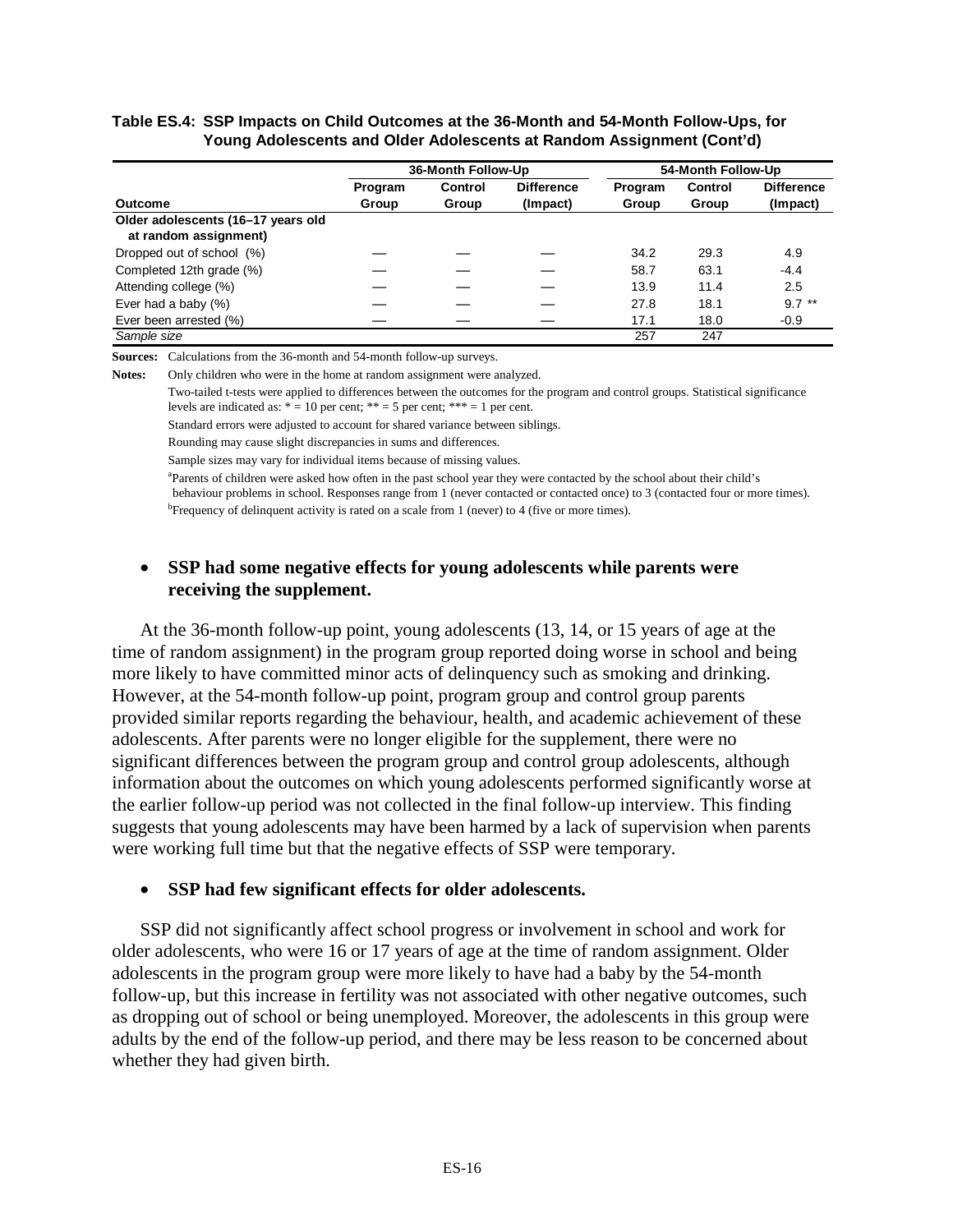# **WHAT HAPPENED TO FAMILIES AFTER THE CLIFF?**

As has been discussed, about 36 per cent of the program group received at least one supplement payment. These families faced a "cliff" three years later when their eligibility to take home generous supplement payments ended.

# • **Among regular recipients of SSP supplement payments, income dropped substantially after families were no longer eligible for the supplement. However, families did not alter their expenditures or experience increased hardship.**

Among supplement takers, 291 received the supplement regularly (in at least five of the last six months of their supplement eligibility) and therefore were most likely to experience the effects of the cliff (the "cliff sample"*)*.

As is shown in Table ES.5, supplement payments represented a substantial portion of income for this group. A family in the cliff sample received about \$600 per month on average from the supplement, which they lost when they were no longer eligible for the supplement. Moreover, their average monthly income grew from about \$1,200 during the month of random assignment to about \$1,800 per month when they were eligible for the supplement and then diminished somewhat — to less than \$1,500 per month — after they were no longer receiving supplement payments.

|                        | <b>Interview Month</b> |       |       |       |  |  |  |
|------------------------|------------------------|-------|-------|-------|--|--|--|
| Income Source (\$)     | <b>Baseline</b>        | 18    | 36    | 54    |  |  |  |
| Earnings               | 238                    | 771   | 908   | 1,042 |  |  |  |
| SSP supplement         | 0                      | 576   | 593   | 20    |  |  |  |
| Income assistance      | 725                    | 177   | 38    | 75    |  |  |  |
| Unemployment insurance | 16                     | 21    | 23    | 49    |  |  |  |
| Child Tax Credit       | 129                    | 133   | 149   | 153   |  |  |  |
| Alimony/child support  | 31                     | 49    | 56    | 55    |  |  |  |
| Other income           | 64                     | 54    | 53    | 67    |  |  |  |
| Total                  | 1,204                  | 1,780 | 1,821 | 1,460 |  |  |  |
| Sample size: 291       |                        |       |       |       |  |  |  |

**Table ES.5: Average Monthly After-Tax Income in the Six Months Prior to Each Interview for the Cliff Sample of Intensive Supplement Recipients, by Source** 

**Sources:** Baseline survey, 18-month, 36-month, and 54-month follow-up surveys and administrative records.

Note: A member of the "cliff sample" is a supplement taker who received supplement payments in five of the last six months of supplement eligibility.

Rounding may cause slight discrepancies in sums and differences.

To some extent, these families were able to replace the income lost when they could no longer receive the SSP earnings supplement. A few families returned to the IA rolls, and the average IA benefit doubled after the cliff (but was about only 10 per cent of what it had been at random assignment). A few families were able to make claims from the unemployment insurance system, and income from this source doubled after the cliff. Perhaps most important, the average earnings of cliff sample members increased slightly after the cliff, implying that the supplement was not the only reason they were working full time.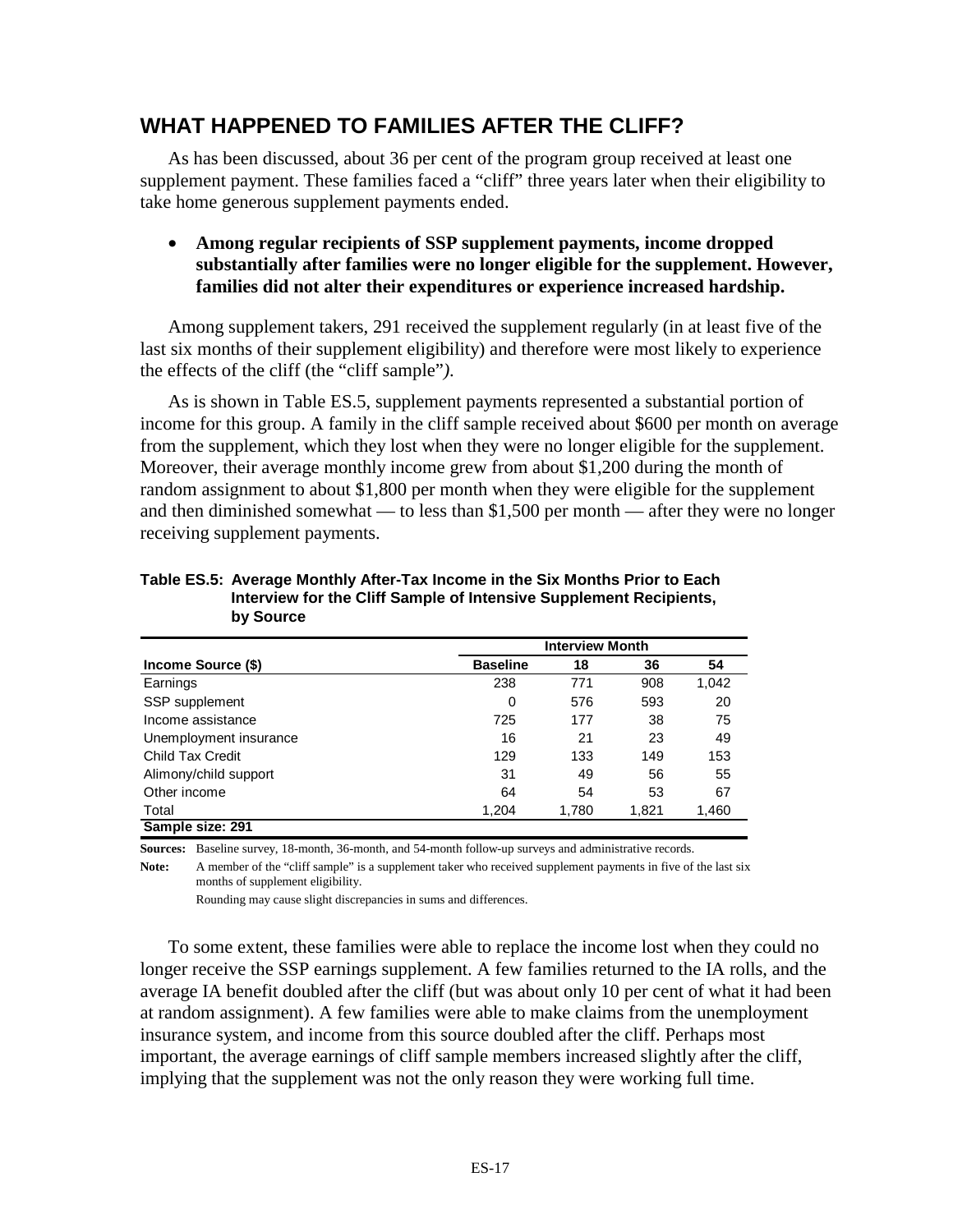Families had less income after the cliff, but their total expenditures on basic necessities such as food, clothing, and rent decreased only slightly (not shown in Table ES.5). Likewise, families generally reported only slight increases in hardship after the cliff. For example, 16 per cent of families indicated they had difficulty affording groceries when they were receiving the supplement, compared with 18 per cent after the cliff. Perhaps the amount of hardship was kept relatively low and the amount of spending kept relatively high by borrowing money. For example, average debt on all items other than a mortgage increased from about \$2,100 to more than \$2,700 per cliff sample family.

Although earnings, income, IA use, and other outcomes for the cliff sample changed over time, it is important to remember that these changes do not represent how much the supplement changed these outcomes relative to what they would have been without the supplement offer. Income for other sample members — both supplement takers and nontakers — also changed over time, and earlier sections of this Executive Summary describe the overall effects of the supplement offer on income. When the entire study sample is considered, SSP did not have a significant effect on hardship or average debt at the end of the follow-up period.

# • **Losing the SSP earnings supplement may have caused some people to leave work or return to the IA rolls, but most regular supplement recipients did not change their behaviour when they lost eligibility for the supplement.**

Full-time employment for the cliff sample did decline over time after sample members lost their eligibility for the supplement. Since the members of this group were consistently receiving the supplement, most of them were also working full time near the end of their eligibility period. Eight months after they had lost their eligibility for the supplement, about 70 per cent of the cliff sample were working full time, compared with more than 90 per cent six months prior to the cliff. In comparison, employment of other SSP takers (that is, those who received it sporadically) changed very little after the cliff.

IA receipt for the cliff sample likewise increased from virtually zero prior to the cliff (since everyone in the group was receiving SSP supplements in most months) to about 13 per cent eight months after the cliff. IA use for other supplement takers did not change in any obvious way when their eligibility for the supplement ended.

# **COSTS AND BENEFITS OF SSP**

SSP had impressive effects on employment, welfare use, income, and children's outcomes. To achieve these results, the program had to spend more on cash transfers, and it had to implement a new program with new rules and infrastructure. At what cost were the gains of SSP achieved, and were those costs outweighed by the benefits of the program? That is the primary question addressed by the SSP *benefit-cost analysis*.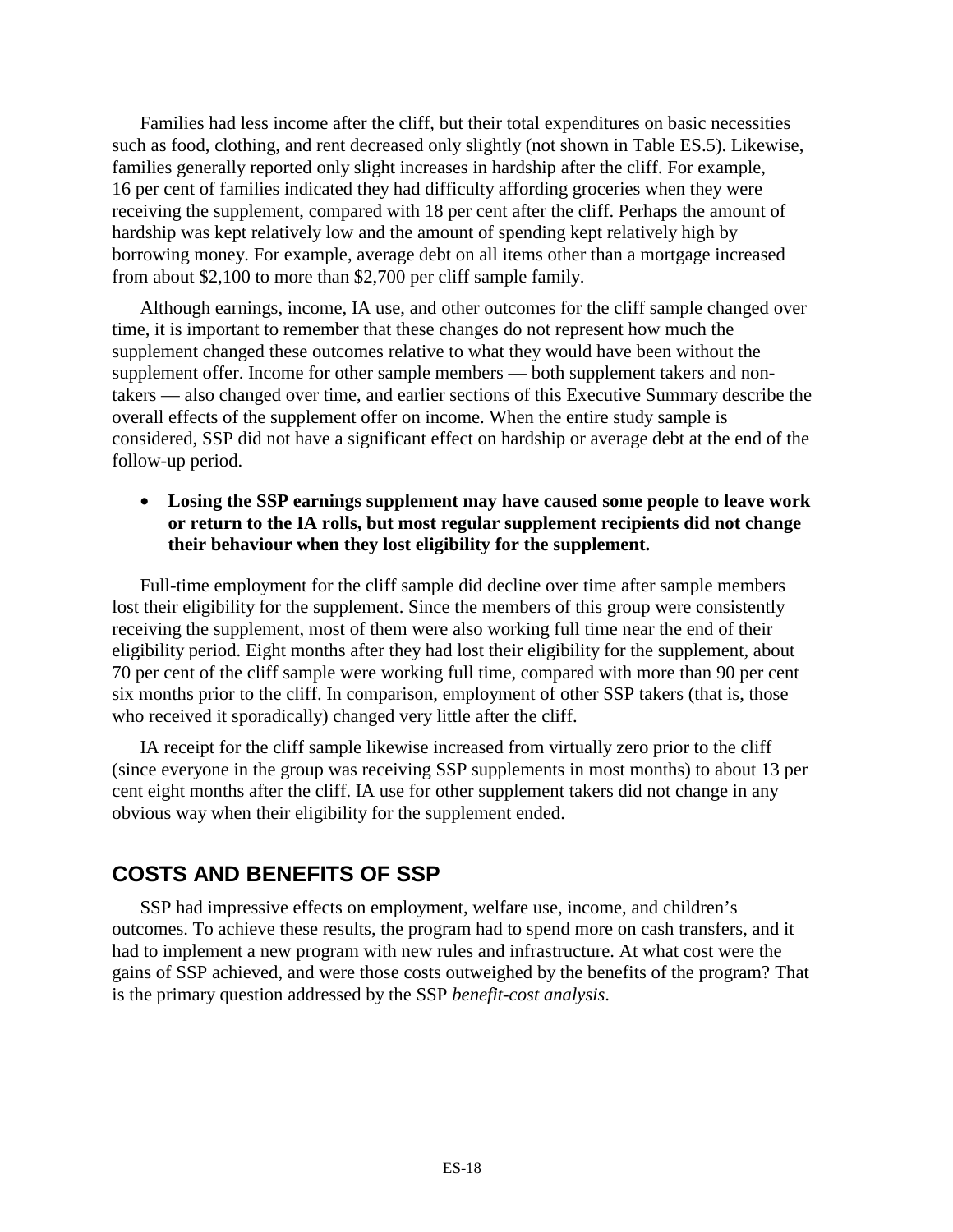Costs to one person may be benefits to another. For example, SSP supplement payments were paid by the government but provided vital income to many poor families. In studying costs and benefits, the benefit-cost analysis explores three perspectives: SSP program group members, the government, and society as a whole. The program group's perspective identifies net gains or losses for members of the SSP program group. For example, program group members earned more and received SSP supplement payments, but they paid more in taxes and had to give up IA payments to receive the supplement. The government's perspective identifies gains and losses incurred by a combination of the federal and provincial governments that fund such programs. The government paid for cash transfer payments and for administering the program, but it gained through increased income and sales tax receipts. The perspective of society as a whole combines the perspectives of the program group and those outside the program (that is, the taxpayers who fund the federal and provincial government budgets). A net loss to society occurs when a loss from one perspective is not a gain from another. For example, the government paid to operate SSP, but these costs did not directly provide income to the program group. Likewise, a net gain to society occurs when a gain to one group is not a loss to another. Transfer payments — such as IA and SSP supplement payments — represent neither a loss nor a gain to society, since some people pay for the benefits while others receive them.

The benefit-cost analysis presents results primarily for outcomes that can be easily measured in dollar amounts. It does not attempt to value outcomes such as children's cognitive achievement or the time that parents spend with children. For outcomes such as earnings and cash transfer payments, results in the benefit-cost analysis differ from results in the impact analysis for two reasons. First, the SSP benefit-cost analysis projected earnings through five years to account for the small ongoing effects of the program. Second, results in the benefit-cost analysis were adjusted for inflation and are expressed in present value terms to account for the notion that income gains early in the program could have been invested and therefore were more valuable than income gains later in the period.

# • **SSP provided more than \$5,200 in extra income and other benefits to the average family in the program group.**

As was described earlier, SSP increased the income that program group members received in a number of ways, which are summarized in the first column in Table ES.6. SSP increased cash transfer payments, primarily through SSP supplement payments (on average \$3,173 more for program group members than for control group members). The program increased earnings and resulted in jobs that provided extra fringe benefits (on average \$4,100 more for program group members than for control group members in earnings and the value of fringe benefits). Program group members had to pay payroll and income taxes on their additional earnings and had to pay income taxes on their supplement payments (program group members paid on average \$2,126 more in estimated taxes and in lost tax credits than did control group members). Summing up the various gains and losses, program group members experienced a financial gain of \$5,256 because of SSP.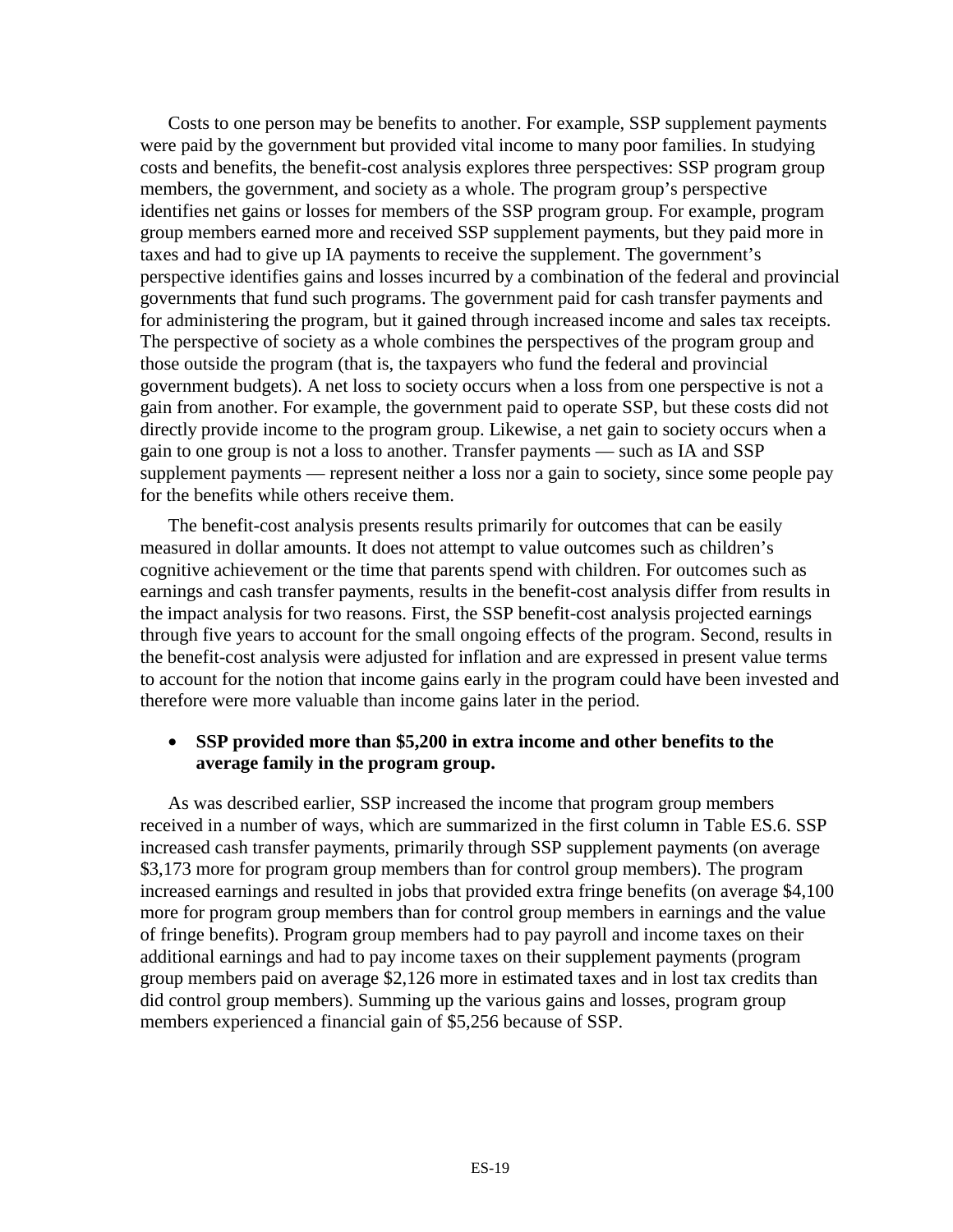|                                                     | <b>Accounting Perspective</b> |               |                |  |  |
|-----------------------------------------------------|-------------------------------|---------------|----------------|--|--|
|                                                     | Program                       | Government    |                |  |  |
| <b>Component of Analysis</b>                        | Group                         | <b>Budget</b> | <b>Society</b> |  |  |
| <b>Financial effects</b>                            |                               |               |                |  |  |
| Transfer payments                                   | 3.173                         | $-3.173$      |                |  |  |
| Transfer payment administration                     | 0                             | $-232$        | $-232$         |  |  |
| Operating cost of SSPa,b                            | 0                             | $-1.267$      | $-1,267$       |  |  |
| Program management information systems <sup>b</sup> | 0                             | -37           | $-37$          |  |  |
| Supports for work <sup>c</sup>                      | 108                           | $-108$        | 0              |  |  |
| Earnings and fringe benefits                        | 4.100                         | $\Omega$      | 4,100          |  |  |
| Taxes and premiums <sup>d</sup>                     | $-1.732$                      | 1.732         |                |  |  |
| Tax credits                                         | $-394$                        | 394           |                |  |  |
| Net gain or loss (net present value)                | 5,256                         | $-2.691$      | 2.565          |  |  |

### **Table ES.6: Five-Year Estimated Net Gains and Losses per SSP Program Group Member, by Accounting Perspective (in 2000 Dollars)**

**Sources:** Calculations from Income Assistance (IA) administrative records; payment records from SSP's Program Management Information System (PMIS), Employment Insurance (EI) administrative records; SRDC expenditure reports for Systemhouse, Vinge and Family services; annual reports for the provinces of British Columbia (1995–1996) and New Brunswick (1994–1995); 18-month, 36-month, and 54-month follow-up surveys; and federal and provincial tax regulations as provided in the 2000 Canadian Master Tax Guide, the Canada Customs and Revenue Agency (CCRA) 1999 Tax Guide and Forms, and government publications.

**Notes:** All costs are discounted and adjusted for inflation except operating and Program Management Information costs which are not discounted.

Five-year estimates include observed values of IA and SSP payments, but some months of earnings were imputed for those individuals who had fewer than five years of earnings data available.

Rounding may cause slight discrepancies in sums and differences.

<sup>a</sup>IA operating costs are part of payment administration. For IA this cost does not include any outreach or orientation. <sup>b</sup>Operating and PMIS costs were not projected to five years. These estimates reflect the cost of operating SSP for the observed period, which is approximately four and a half years, but varies with the date of the 54-month survey interview. c Includes imputed child care subsidies for both provinces and Transportation/Transition to Work benefits in British Columbia.

<sup>d</sup>Amounts shown include the employee portion of EI and Canada Pension Plan (CPP) Premiums. The employer contribution to these premiums is included as part of fringe benefits of employment. For simplicity, the employee portion of CPP premiums is counted as a cost to the program group. However, these costs would likely be more than offset by future pension payments.

# • **SSP cost the federal and provincial governments about \$2,700 per program group member beyond what was spent on the control group.**

To provide the benefits that accrued to families from SSP, the government spent money on a number of activities, including operating and administering the program and paying for earnings supplements (shown in the second column of Table ES.6). The main cost of SSP to the government was in the form of cash transfer payments (\$3,173 more spent on program group members than on control group members on average), although the government recouped much of this in the form of higher taxes (\$2,126 more per program group member than control group member). The federal and provincial governments also paid for operational and administrative costs of SSP. SSP required staff to conduct the activities such as orientation and outreach that were described earlier. The cost of conducting these activities was \$1,536 per program group member (net of savings in the administration of the IA program when program group members left income assistance to receive SSP's earnings supplements). Summing up various payments and gains shows that the governments spent \$2,691 per program group member to achieve SSP's benefits.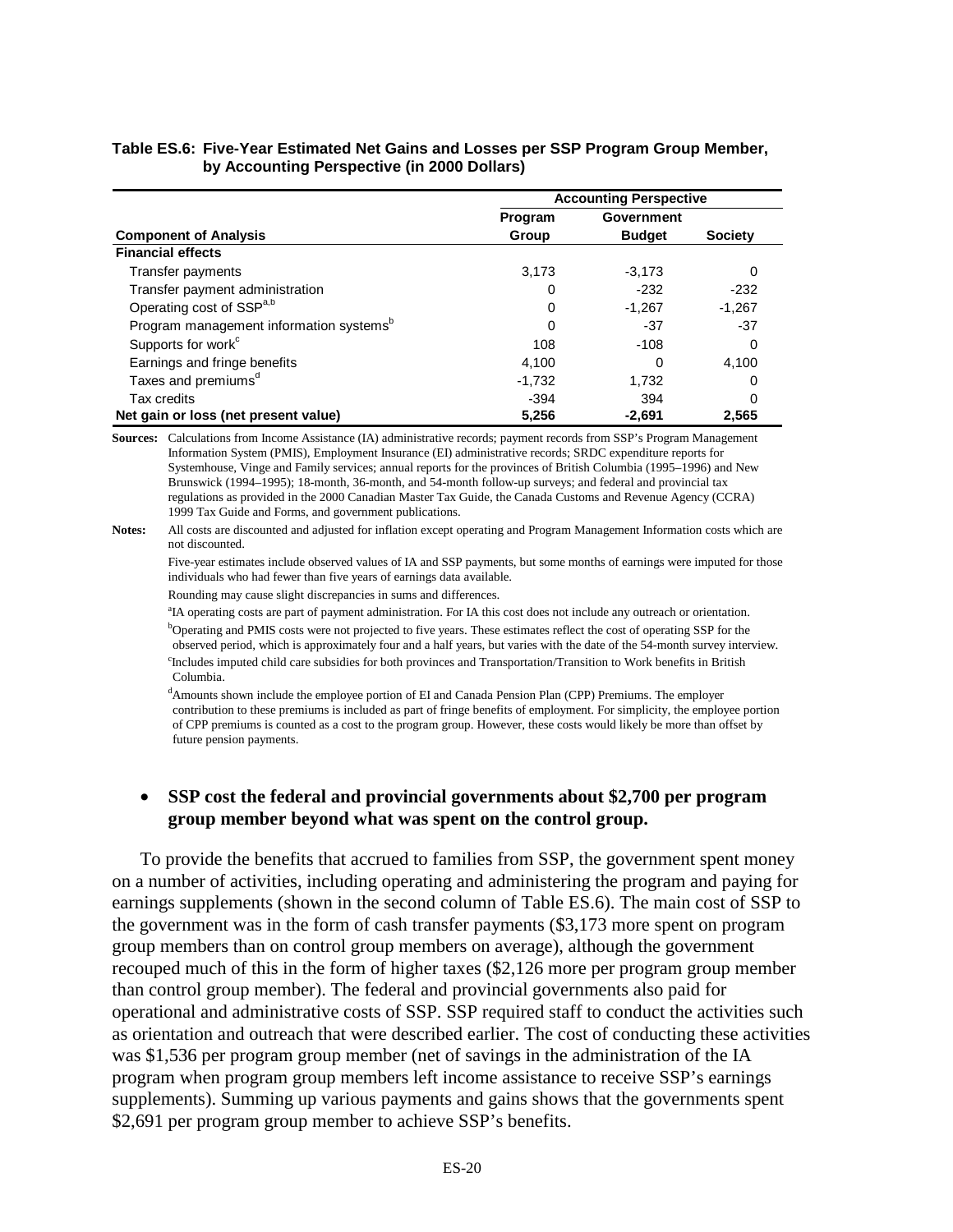# • **From the perspective of society as a whole, SSP's benefits outweighed its costs.**

As was described above, the federal and provincial governments spent \$1,536 per program group member administering SSP, over and above what would have been spent administering the IA program if no program group member had left income assistance for SSP. The extra spending increased earnings and the value of fringe benefits to program group members by \$4,100 on average (again, compared with the earnings of the average control group member). Thus, SSP provided a net benefit to society of nearly \$2,600 per program group member (shown in the last column of Table ES.6).

SSP was one of the most efficient programs designed to encourage work by supplementing earnings. In comparison, the Negative Income Tax experiments run in the United States in the 1970s found that supplementing family income actually cost society by encouraging people to work less (Burtless, 1987). More recently, a program in Minnesota that allowed long-term welfare recipients to keep more of their welfare cheques when they went to work but required them to participate in services designed to help them find work neither benefited nor cost society when it increased parents' earnings (Miller et al., 2000).

It is important to recognize that these financial costs and benefits do not take into account nonfinancial benefits or costs, such as the benefit to society when children perform better in school, the costs to parents who give up their time with their children, or the benefits to parents if their emotional well-being improves because they work. Likewise, this accounting does not include many indirect financial costs and benefits, such as increased payments to child care providers from parents who go to work. It is not clear how these other nonfinancial costs and benefits would change the basic finding that society benefited from SSP.

# **ADDING SERVICES TO THE SSP INCENTIVE: SSP PLUS**

Although SSP's financial work incentive encouraged a substantial amount of work by itself, only about one third of the people who were offered the supplement were able to find the full-time jobs required to take up the offer. In addition, many of the people who took advantage of the supplement offer soon lost their jobs.

Anticipating these problems, SSP also tested an enhanced version of the earnings supplement program called SSP Plus. In SSP Plus, a small group of IA recipients in New Brunswick was offered both the earnings supplement and a range of employment services that were designed to help them find work, maintain that work, and advance in a career (described in greater detail in the accompanying box). Services in SSP Plus could be used whenever a group member thought she could benefit from them and in whatever form she thought she would benefit from them.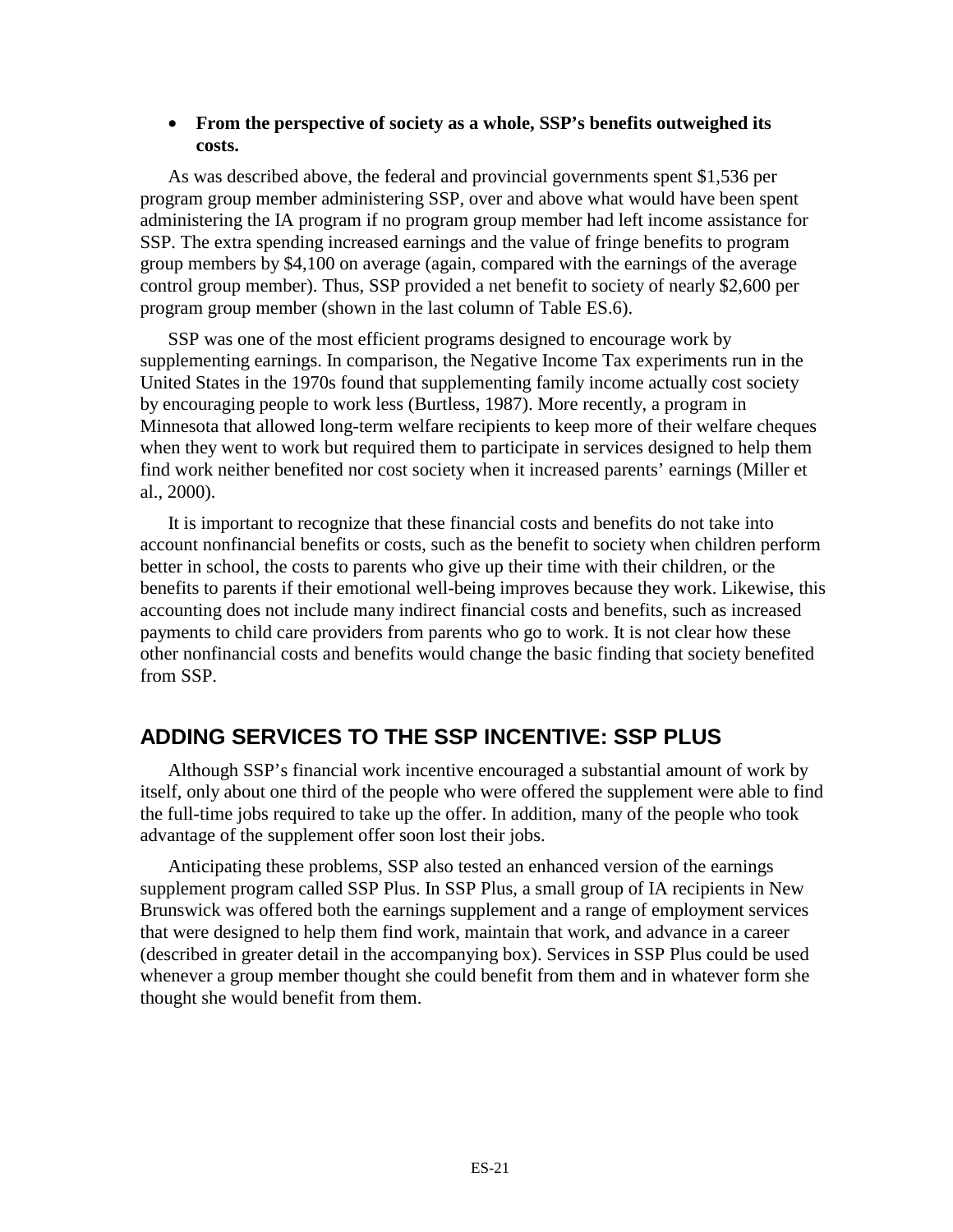### **Services Available to SSP Plus Program Group Members**

**Employment Plan.** A blueprint for self-sufficiency was drawn up for each group member. It included information on employment barriers, goals, and anticipated use of SSP Plus services.

**Resumé Service.** SSP Plus program staff members were available to draft, type, format, proofread, and print resumés.

**Job Club.** Program group members were encouraged to enrol in job clubs led by SSP Plus job coaches. Emphasis was on early contact with employers, consistent follow-up, and the importance of maintaining a positive attitude.

**Job Coaching.** Program group members formed one-on-one relationships with SSP Plus program staff members, who offered practical advice and emotional support.

**Job Leads.** SSP Plus program staff collected and distributed news of job openings.

**Self-Esteem Workshop.** Program group members participated in exercises designed to build self-esteem.

**Other Workshops.** Workshops targeted program group members confronting job loss or looking for higher-paying positions.

For this study, examining the effects of combining the earnings supplement with voluntary job-related services, research sample members in New Brunswick who were recruited for SSP between November 1994 and March 1995 were randomly assigned to three groups. Those in the *SSP Plus program group* were offered both the earnings supplement and SSP Plus services, those in the *regular SSP program group* were offered only the supplement, and those in the *control group* were offered neither the earnings supplement nor SSP Plus services. Of the 892 recipients who were randomly selected and agreed to be part of the study, 765 completed the 54-month interview and are examined in this report — 256 in the SSP Plus program group, 258 in the regular SSP program group, and 251 in the control group.

# • **SSP Plus program group members made substantial use of the employment services they were offered, and they used more services than did regular SSP program group members.**

Prior to finding work, nearly all members of the SSP Plus program group used the employment plan, and this was the service they usually received first. In addition, more than two thirds used the resumé service at least once, three quarters received job coaching, and nearly two thirds received job leads (primarily by phone). The job club was the service least likely to be used.

Fewer people used services after they went to work. For example, only about one fifth of supplement takers completed an employment plan or used the resumé service after they had initiated supplement receipt. In contrast, because job coaches made a conscious effort to step up contact with program group members after they found employment and because job coaching focused on job retention and job advancement, three in five supplement takers received job coaching after initiating supplement receipt. The intensive use of job-coaching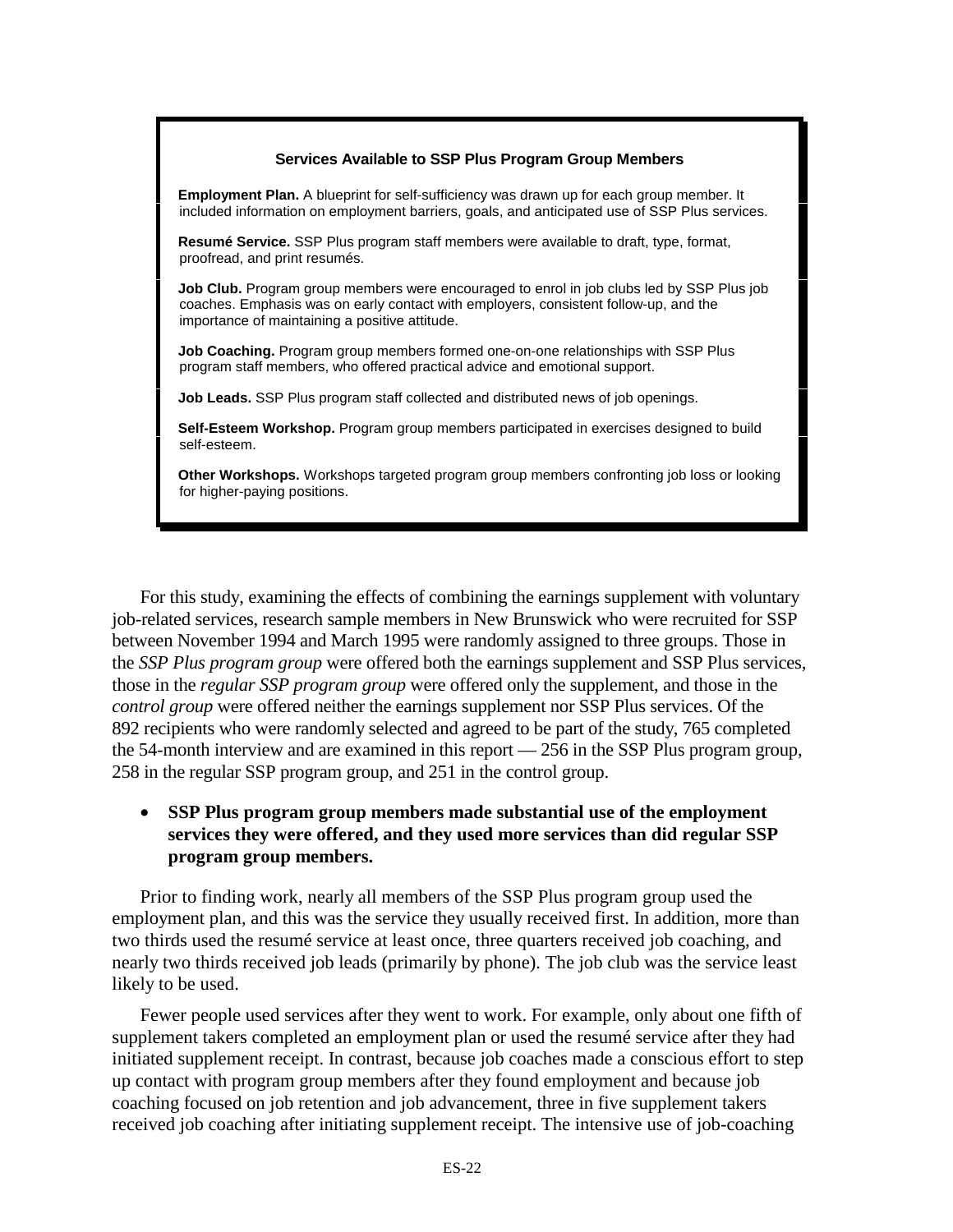and job-leads services by supplement takers after the supplement take-up could have some bearing on outcomes such as supplement receipt and employment.

Although regular SSP program group members were free to use outside services, members of the SSP Plus program group used more job-search services than members of the regular SSP program group. The 18-month follow-up survey indicated that 48 per cent of SSP Plus program group members participated in organized job-search activities, compared with 32 per cent of the regular SSP program group and 27 per cent of the control group. Field data also indicated that the job-search and other services SSP Plus offered were qualitatively different from those offered by income assistance or other providers. Services focusing on job retention and job advancement were generally unavailable in program group members' communities.

# • **The addition of employment services in SSP Plus significantly increased the likelihood of supplement receipt and had substantial effects on employment, earnings, and IA use.**

About half the long-term welfare recipients in New Brunswick who were offered SSP Plus services found full-time work in the year after entering the study and therefore were able to initiate supplement receipt. In contrast, only about 37 per cent of regular SSP program group members took up the supplement offer. Thus, adding voluntary employment services to the SSP supplement offer increased supplement take-up by about 16 percentage points.

Table ES.7 shows some of the subsequent effects of SSP Plus. The primary question for SSP Plus is whether adding services to the supplement offer produced larger effects than the supplement offer by itself. This incremental effect can be determined by comparing outcomes for the SSP Plus program group with outcomes for the regular SSP program group that was randomly assigned when random assignment for SSP Plus took place (that is, between November 1994 and March 1995). This comparison is shown in the far right-hand column of Table ES.7.

During the first three years, the effects of adding services to the supplement offer were quite small. For example, the effect on full-time employment of adding services to the incentives was not statistically significant. Likewise, the additional effect of services on earnings, IA use, and IA payments were all statistically insignificant.

In the fourth year, however, the incremental effects of services began to grow. For example, adding services to the supplement offer increased full-time employment by about 7 percentage points (from about 33 per cent of the regular SSP program group to about 40 per cent of the SSP Plus program group). Likewise, the additional services began to have substantial effects on earnings (an impact of \$132 per month), IA use (a reduction of about 11 percentage points), and IA payments (a reduction of \$72 per month).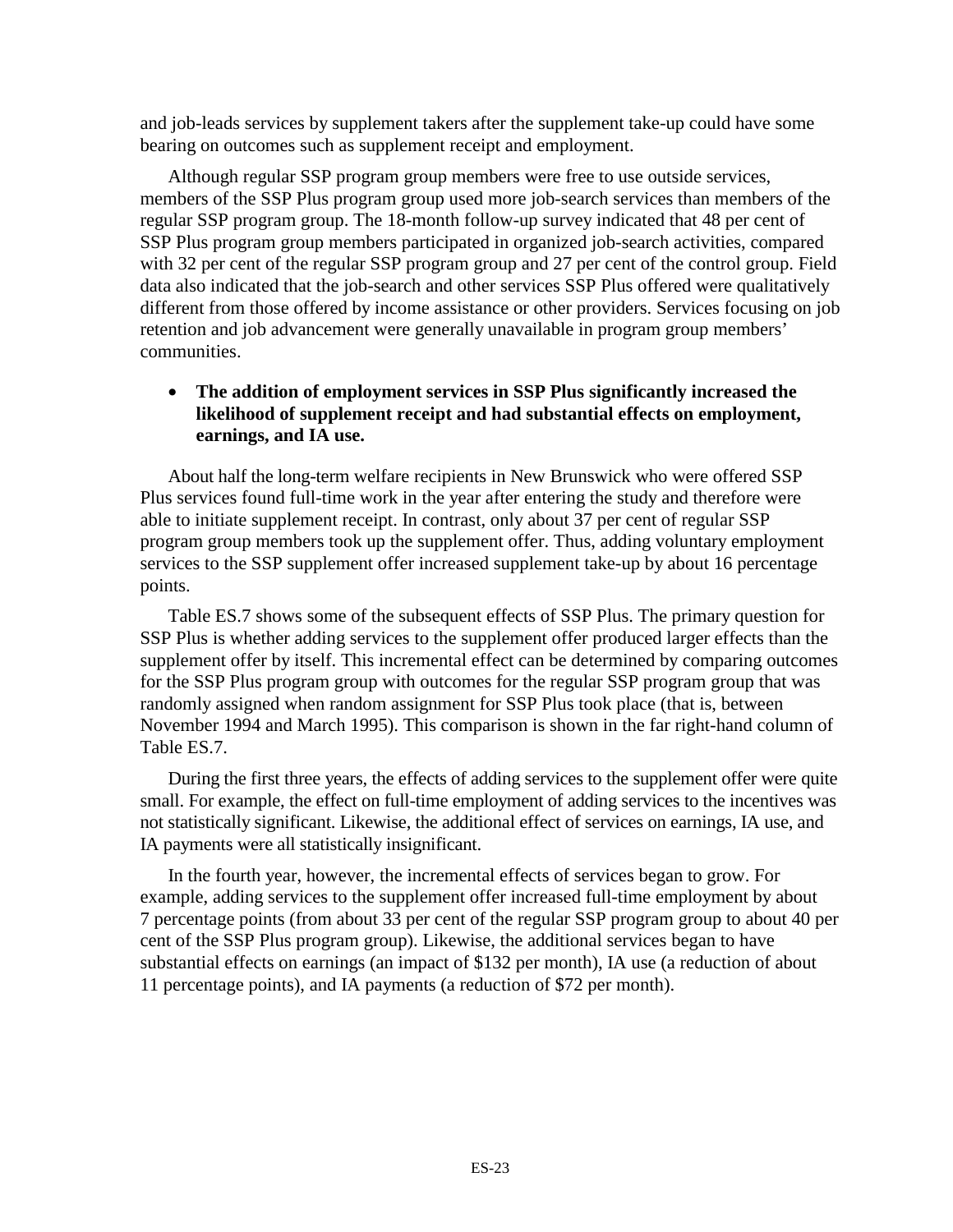|                                  |                 |                               |                | <b>SSP Plus</b>   | <b>Regular SSP</b> | <b>SSP Plus</b> |
|----------------------------------|-----------------|-------------------------------|----------------|-------------------|--------------------|-----------------|
|                                  |                 | <b>Average Outcome Levels</b> |                | vs. Control       | vs. Control        | vs. Regular SSP |
|                                  |                 | Regular                       |                | Impacts of        | Impacts of         |                 |
|                                  | <b>SSP Plus</b> | <b>SSP</b>                    |                | <b>Financial</b>  | <b>Financial</b>   | Added           |
|                                  | Program         | Program                       | <b>Control</b> | <b>Incentives</b> | <b>Incentives</b>  | Impacts of      |
|                                  | Group           | Group                         | Group          | and Services      | Alone              | <b>Services</b> |
| Outcome                          | (1)             | (2)                           | (3)            | (4)               | (6)                | (8)             |
| Monthly full-time employment (%) |                 |                               |                |                   |                    |                 |
| Year 1                           | 22.4            | 21.1                          | 12.1           | $10.3***$         | $9.0***$           | 1.3             |
| Year 2                           | 33.6            | 35.9                          | 16.5           | $17.1***$         | 19.5 ***           | $-2.4$          |
| Year <sub>3</sub>                | 36.6            | 34.1                          | 19.5           | $17.1***$         | 14.6 ***           | 2.5             |
| Year 4                           | 40.1            | 32.8                          | 25.7           | $14.4***$         | $7.0**$            | $7.4$ **        |
| Year 5, Quarter 1                | 38.0            | 33.2                          | 30.9           | $7.1*$            | 2.3                | 4.8             |
| Year 5, Quarter 2                | 39.7            | 33.4                          | 31.3           | $8.4$ **          | 2.1                | 6.3             |
| Average monthly earnings (\$)    |                 |                               |                |                   |                    |                 |
| Year 1                           | 245             | 207                           | 158            | 87 ***            | 49 **              | 38 *            |
| Year <sub>2</sub>                | 376             | 377                           | 247            | 128 ***           | 130 ***            | $-2$            |
| Year <sub>3</sub>                | 444             | 394                           | 312            | 132 ***           | 82 **              | 50              |
| Year 4                           | 574             | 442                           | 406            | 167 ***           | 35                 | 132 **          |
| Year 5, Quarter 1                | 580             | 481                           | 484            | 96                | $-3$               | 99 *            |
| Year 5, Quarter 2                | 593             | 482                           | 515            | 78                | $-33$              | $111 *$         |
| Monthly IA receipt (%)           |                 |                               |                |                   |                    |                 |
| Year 1                           | 81.9            | 82.5                          | 90.9           | $-9.1***$         | $-8.4***$          | $-0.6$          |
| Year <sub>2</sub>                | 57.1            | 59.3                          | 75.5           | $-18.4$ ***       | $-16.2$ ***        | $-2.3$          |
| Year <sub>3</sub>                | 50.4            | 55.7                          | 69.2           | $-18.8$ ***       | $-13.5$ ***        | $-5.3$          |
| Year 4                           | 44.3            | 55.3                          | 61.5           | $-17.3$ ***       | $-6.2$ *           | $-11.0$ ***     |
| Year 5                           | 42.9            | 51.7                          | 54.5           | $-11.6$ ***       | $-2.8$             | $-8.8$ **       |
| Year 6, Quarter 1                | 39.3            | 48.1                          | 49.2           | $-9.9**$          | $-1.1$             | $-8.8$ **       |
| Year 6, Quarter 2                | 39.7            | 46.2                          | 46.0           | $-6.4$            | 0.2                | $-6.6$          |
| Average monthly IA payments (\$) |                 |                               |                |                   |                    |                 |
| Year 1                           | 590             | 595                           | 646            | $-56$ ***         | $-51$ ***          | -5              |
| Year <sub>2</sub>                | 420             | 429                           | 539            | $-119$ ***        | $-110$ ***         | -9              |
| Year <sub>3</sub>                | 372             | 414                           | 503            | $-131$ ***        | $-89$ ***          | $-42$           |
| Year 4                           | 333             | 404                           | 452            | $-119$ ***        | $-48$ *            | $-72$ **        |
| Year 5                           | 311             | 369                           | 383            | $-72$ **          | $-14$              | $-58$ **        |
| Year 6, Quarter 1                | 288             | 338                           | 350            | $-62$ **          | $-12$              | $-50$           |
| Year 6, Quarter 2                | 291             | 331                           | 326            | $-35$             | 5                  | $-40$           |
| Average monthly payments         |                 |                               |                |                   |                    |                 |
| from IA and SSP (\$)             |                 |                               |                |                   |                    |                 |
| Year 1                           | 712             | 702                           | 644            | 68 ***            | 58 ***             | 10              |
| Year <sub>2</sub>                | 658             | 637                           | 541            | $117***$          | 96 ***             | 21              |
| Year <sub>3</sub>                | 602             | 606                           | 504            | 99 ***            | 102 ***            | $-4$            |
| Year 4                           | 489             | 502                           | 454            | 35                | 48 *               | $-14$           |
| Year 5                           | 317             | 372                           | 383            | $-66$ **          | $-12$              | $-54$ *         |
| Year 6, Quarter 1                | 288             | 338                           | 350            | $-62$ **          | $-12$              | $-50$           |
| Year 6, Quarter 2                | 291             | 331                           | 326            | $-35$             | 5                  | $-40$           |
| Sample size                      | 256             | 258                           | 251            |                   |                    |                 |

### **Table ES.7: SSP and SSP Plus Impacts on Employment, Earnings, Income Assistance, and Cash Transfers**

**Sources:** Calculations from income assistance (IA) administrative records, payment records from SSP's Program Management Information System, the baseline survey, and 18-month, 36-month, and 54-month follow-up surveys.

**Notes:** Average monthly earnings are calculated by dividing total yearly earnings by total number of months in which information is not missing. Sample sizes vary for individual measures of employment and earnings because of missing values.

Two-tailed t-tests were applied to differences between the outcomes for the program and control groups.

Statistical significance levels are indicated as:  $* = 10$  per cent;  $** = 5$  per cent;  $*** = 1$  per cent.

Rounding may cause slight discrepancies in sums and differences.

All analyses were only for those who responded to the 54-month survey.

a "Full-time employment" is defined as working 30 or more hours in at least one week during the month.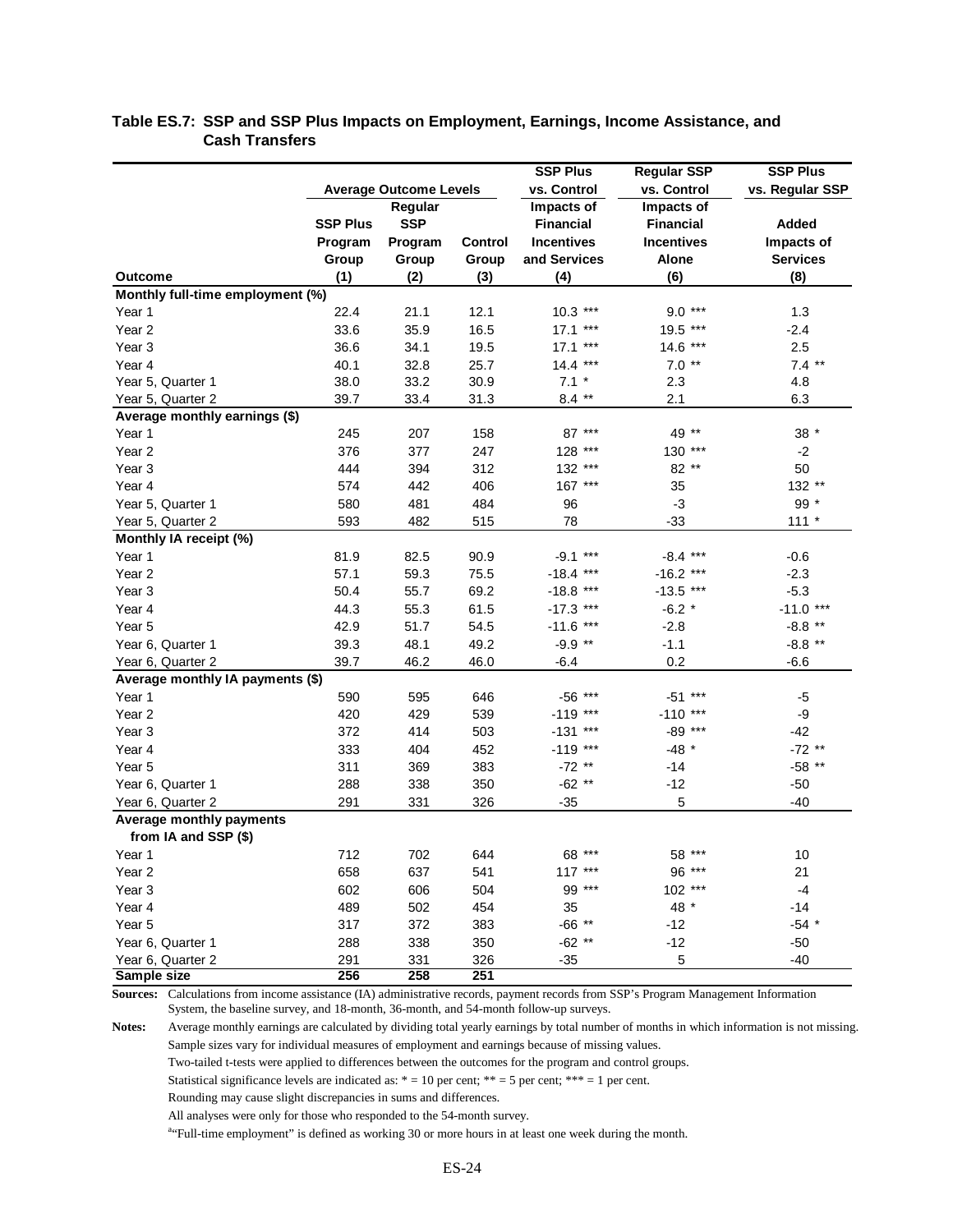# • **The effects of additional services were still substantial near the end of the followup period.**

Although the total effect of SSP Plus declined somewhat after the second year, the effects of the added services were still substantial near the end of the follow-up. In the first quarter of Year 5 — after program group members had ceased being eligible to receive the earnings supplement — the added services continued to increase earnings by about \$99 per month (from \$481 for the regular SSP program group to \$580 for the SSP Plus group). In the first quarter of Year 6, the added services reduced IA receipt by nearly 9 percentage points (from 48.1 per cent of the regular SSP program group to 39.3 per cent of the SSP Plus group).

The ongoing effects of SSP Plus are encouraging, but it is important to remember that SSP Plus was a small study. Only about 250 SSP Plus program group members are studied in this report compared with nearly 2,500 program group members in the main SSP study, and the SSP Plus study was conducted only in New Brunswick. The small number of people involved in the SSP Plus study makes it difficult to know how large the effects of a larger program would be, and further research on a larger version of SSP Plus would help to clarify how effective job-related services are at sustaining the effects of a generous financial incentive.

# **POLICY IMPLICATIONS**

Results from the SSP recipient study contain the following implications for welfare policy-makers.

# • **Financial incentives alone can encourage long-term welfare recipients to work full time.**

It may sound obvious that incentives matter to welfare recipients, but when the SSP project began this opinion was associated more with conservative critics of welfare who decried the disincentives of the welfare system than with reformers who hoped to use positive incentives to encourage work. Skeptics of SSP thought that long-term welfare recipients had too many personal problems to make the leap to full-time work and that SSP's supplement offer would consequently have little effect on behaviour. They pointed to prior research that supposedly showed small effects from financial incentives allowing welfare recipients to keep more of their welfare cheque when they went to work. The skeptics were at least partly wrong. In SSP, more than one third of the long-term welfare recipients who were offered the earnings supplement went to work full time, and the program doubled full-time employment at its peak.

• **When structured properly, programs with financial incentives can be quadruple**  winners — encouraging work, increasing earnings, reducing poverty, and **benefiting society.** 

During the four-and-a-half-year period in which people were studied, SSP increased fulltime employment by 44 per cent over control group levels, increased earnings by 20 per cent, increased income by 13 per cent, and substantially increased the number of families with income above Statistics Canada's low income cut-offs. By providing these benefits at